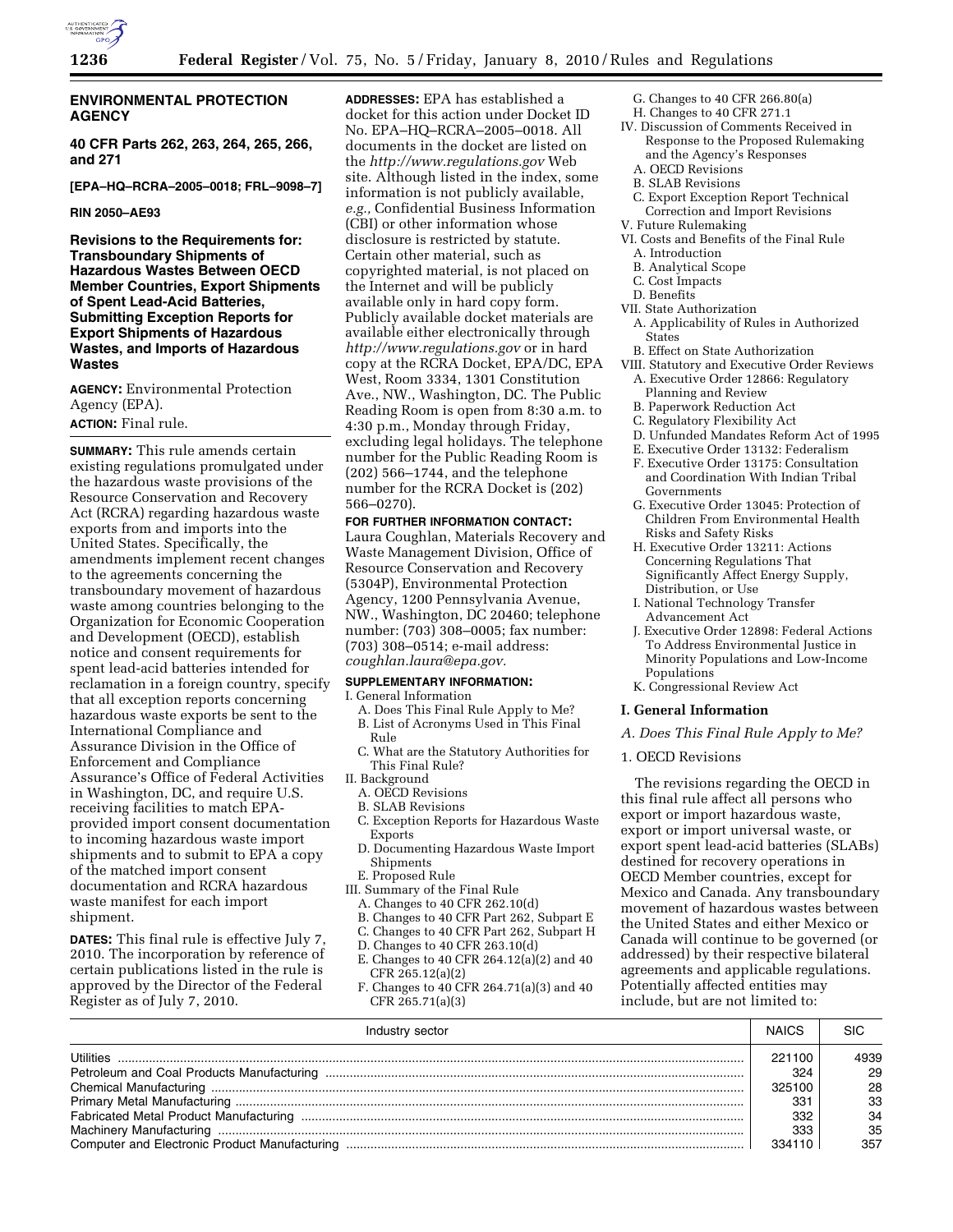| Industry sector | <b>NAICS</b> | <b>SIC</b> |
|-----------------|--------------|------------|
|                 | 335          | 36         |
|                 | 336          | 37         |
|                 | 339900       | 39         |
|                 | 423930       | 5093       |
|                 | 562920       | 4953       |

#### 2. SLAB Revisions

The revisions regarding SLABs in this final rule affect all persons who export

SLABs for reclamation in any foreign country. Potentially affected entities may include, but are not limited to:

| Industry sector | <b>NAICS</b> | <b>SIC</b> |
|-----------------|--------------|------------|
|                 | 562112       | 4212       |
|                 | 484230       | 4213       |
|                 | 423120       | 5013       |
|                 | 335911       | 3691       |
|                 | 441310       | 5013       |
|                 | 441320       | 5014       |
|                 | 452990       | 5399       |
|                 | 441110       | 5511       |
|                 | 423930       | 5093       |
|                 | 562119       | 4212       |
|                 | 562111       | 4212       |
|                 | 713930       | 4493       |
|                 | 484121       | 4213       |
|                 | 484122       | 4213       |
|                 | 484200       | 4213       |
|                 | 481112       | 4512       |
|                 | 481212       | 4522       |
|                 | 482111       | 4011       |
|                 | 483113       | 4424       |
|                 | 483111       | 4412       |

## 3. Exception Report Revisions for Exports Under Subparts E and H of 40 CFR Part 262

The exception report change to 40 CFR part 262, subpart E and subpart H

of this final rule affect all persons who export hazardous waste, universal waste, or SLABs to any foreign country. Potentially affected entities may include, but are not limited to:

| Industry sector |        |      |
|-----------------|--------|------|
|                 | 221100 | 4939 |
|                 | 324    | 29   |
|                 | 325100 | 28   |
|                 | 331    | 33   |
|                 | 332    | 34   |
|                 | 333    | 35   |
|                 | 334110 | 357  |
|                 | 335    | 36   |
|                 | 336    | 37   |
|                 | 339900 | 39   |
|                 | 423930 | 5093 |

### 4. Import Revisions

The revisions regarding imports in this final rule affect all facilities receiving imported hazardous waste

from a foreign country that must comply with either 264.71(a)(3) or 265.71(a)(3). This includes those hazardous waste import shipments originating in OECD

Member countries, as well as in non-OECD countries. Potentially affected entities may include, but are not limited to:

| Industry sector | <b>NAICS</b> | <b>SIC</b> |
|-----------------|--------------|------------|
|                 | 562112       | 4212       |
|                 | 423930       | 5093       |
|                 | 562119       | 4212       |
|                 | 562111       | 4212       |
|                 | 423930       | 5093       |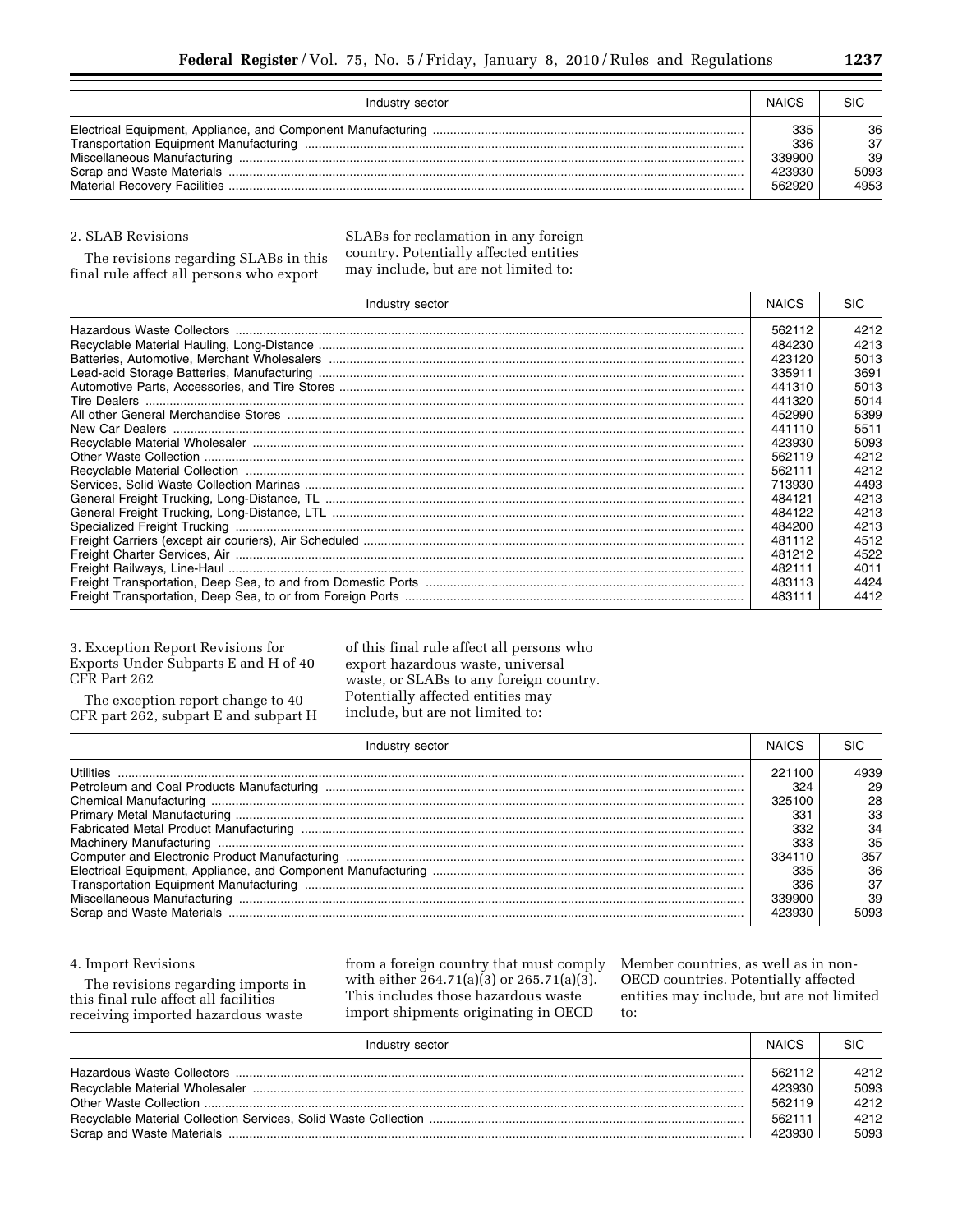| Industry sector | <b>NAICS</b> | SIC  |
|-----------------|--------------|------|
|                 | 562920       | 4953 |

The lists of potentially affected entities in the above tables may not be exhaustive. The Agency's aim is to provide a guide for readers regarding those entities that potentially could be affected by this action. However, this action may affect other entities not listed in these tables. If you have questions regarding the applicability of this final rule to a particular entity,

consult the person listed in the preceding section entitled **FOR FURTHER INFORMATION CONTACT**.

*B. List of Acronyms Used in This Final Rule* 

| Acronym | Meaning                                                                |
|---------|------------------------------------------------------------------------|
|         | Battery Council International.                                         |
|         | Confidential Business Information.                                     |
|         | Comprehensive Environmental Response, Compensation, and Liability Act. |
|         | Code of Federal Regulations.                                           |
|         | U.S. Environmental Protection Agency.                                  |
|         | Federal Register.                                                      |
|         | Hazardous and Solid Waste Amendments.                                  |
|         | Lead-Acid Battery.                                                     |
|         | North American Industrial Classification System.                       |
|         | National Technology Transfer and Advancement Act.                      |
|         | North American Free Trade Agreement.                                   |
|         | Organization for Economic Cooperation and Development.                 |
|         | Office of Management and Budget.                                       |
|         | Office of Solid Waste and Emergency Response.                          |
|         | Resource Conservation and Recovery Act.                                |
|         | Regulatory Flexibility Act.                                            |
|         | Standard Industrial Classification.                                    |
|         | Spent Lead-Acid Battery.                                               |
|         | Small Business Regulatory Enforcement Fairness Act.                    |
|         | Toxics Release Inventory.                                              |
|         | Unfunded Mandates Reform Act.                                          |

# *C. What Are the Statutory Authorities for This Final Rule?*

The authority to promulgate this rule is found in sections 1006, 2002(a), 3001–3010, 3013, and 3017 of the Solid Waste Disposal Act, as amended by the Resource Conservation and Recovery Act (RCRA), and as amended by the Hazardous and Solid Waste Amendments, 42 U.S.C. 6905, 6912, 6921–6930, 6934, and 6938.

## **II. Background**

## *A. OECD Revisions*

#### 1. What Is the OECD?

The OECD is an international organization established in 1960 to assist Member countries in achieving sustainable economic growth, employment, and an increased standard of living, while simultaneously ensuring the protection of human health and the environment. OECD Member countries are concerned with a host of international socio-economic and political issues, including environmental issues. To address these issues, the OECD Council may negotiate Council Decisions, which are international agreements that create binding commitments on the United States under the terms of the OECD

Convention, unless otherwise provided in the Articles of the 1960 Convention. One such Council Decision addresses the transboundary movement of waste, which is the subject of this final rule. There are currently thirty OECD Member countries: Australia, Austria, Belgium, Canada, the Czech Republic, Denmark, Finland, France, Germany, Greece, Hungary, Iceland, Ireland, Italy, Japan, Luxembourg, Mexico, the Netherlands, New Zealand, Norway, Poland, Portugal, the Slovak Republic, South Korea, Spain, Sweden, Switzerland, Turkey, the United Kingdom, and the United States. The OECD country Web site for each Member country may be found at *http:// www.oecd.org/infobycountry/.* 

2. What OECD Decisions Form the Basis of the OECD Revisions in This Final Rule?

The current RCRA regulations regarding waste shipments destined for recovery within the OECD are found in 40 CFR part 262, subpart H. These regulations are based on the March 30, 1992, ''Decision of the Council C(92)39/ FINAL Concerning the Control of Transfrontier Movements of Wastes Destined for Recovery'' (hereinafter referred to as the 1992 Decision) that

EPA then promulgated as a final rule under RCRA on April 12, 1996 (61 FR 16289). Since that time, the OECD has made a number of changes to the waste shipment regime, necessitating changes to the RCRA regulations.

On June 14, 2001, the OECD Council amended the ''Decision of the Council C(92)39/FINAL Concerning the Control of Transfrontier Movements of Wastes Destined for Recovery'' by adopting ''Revision of Decision C(92)39/FINAL on the Control of Transboundary Movement of Wastes Destined for Recovery Operations'' (hereafter referred to as the 2001 OECD Decision). The goal of the 2001 OECD Decision was to harmonize the procedures and requirements of the OECD with those of the Basel Convention<sup>1</sup> and to eliminate duplicative activities between the two

<sup>1</sup>The Basel Convention on the Control of Transboundary Movements of Hazardous Wastes and their Disposal is a comprehensive global environmental agreement on hazardous and other wastes. The Convention has 172 Member countries, also known as Parties, and aims to protect human health and the environment against the adverse effects resulting from the generation, management, transboundary movements and disposal of hazardous and other wastes. A copy of the convention text has been placed in the docket established for this rulemaking. More information on the Basel Convention may be found at *http:// www.basel.int.*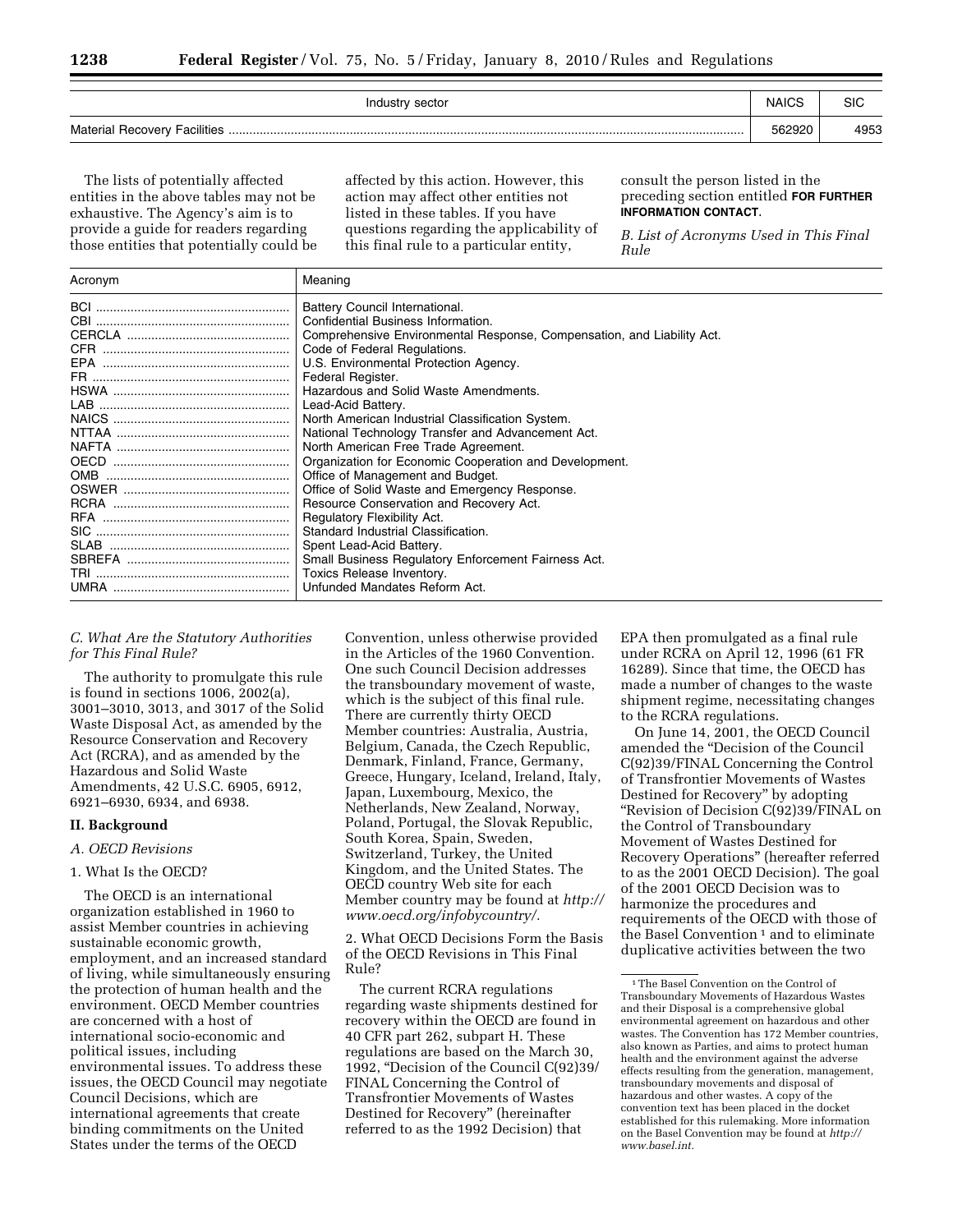international organizations as much as practical. These changes include revisions to the original established framework (such as reducing the levels of control from a three-tiered system to a two-tiered system), while also adding entirely new provisions (for example, the new certificate of recovery requirement). Subsequent to the 2001 OECD Decision, an addendum, C(2001)107/ADD1 (hereafter referred to as the 2001 OECD Addendum), which consists of revised versions of the notification and movement documents and the instructions to complete them, was adopted by the OECD Council on February 28, 2002. The addendum was incorporated into the 2001 OECD Decision as section C of Appendix 8, and the combined version was issued in May 2002 as C(2001)107/FINAL. The appendices of Decision C(2001)107/ Final were amended three times by C(2004)20, C(2005)141, and C(2008)156.2 The Decision, ''Decision of the Council C(2001)107/FINAL, Concerning the Control of Transboundary Movements of Wastes Destined for Recovery Operations, as amended by  $C(2004)20$ ;  $C(2005)141$  and C(2008)156,'' is hereinafter referred to as the Amended 2001 OECD Decision.

#### *B. SLAB Revisions*

#### 1. What are SLABs?

Lead-acid batteries (LABs) are secondary, wet cell batteries that contain liquid and can be recharged for many uses. They are the most widely used rechargeable batteries in the world and are mainly used as starting, lighting, and ignition (SLI) power batteries found in automobiles and other vehicles. A rechargeable SLAB is spent if it no longer performs effectively and cannot be recharged. Battery failure is most commonly attributed to water loss and grid corrosion during normal use. SLABs are considered both solid and hazardous wastes under Subtitle C of RCRA, because they are classified as spent materials that exhibit the toxicity characteristic for lead (*e.g.,* D008), and the corrosivity characteristic for the sulfuric acid electrolyte in the battery (*e.g.,* D001). For a full discussion of SLAB composition and how SLABs are managed, please *see* Sections II.B.1 and II.B.2 of the proposed rule (73 FR 58393).

2. How Must a Business Manage SLABs Intended for Domestic Recycling or Disposal?

Businesses subject to the RCRA hazardous waste regulations may choose

from three options for managing hazardous waste spent lead-acid batteries. They may manage the batteries under the streamlined standards specifically for SLABs found in 40 CFR part 266, subpart G, the streamlined Universal Wastes standards for all hazardous waste batteries found in 40 CFR part 273, or the full Subtitle C hazardous waste management regulations found in 40 CFR parts 262– 265, 267, 268, and 270. For the complete discussion of what these requirements entail for disposal or recycling within the United States, please *see* Section II.B.3 of the proposed rule (73 FR 58394).

3. What Does a Business Have To Do When Exporting SLABs for Recycling?

A company seeking to export SLABs may choose from the same three regulatory options described above. If they choose to follow the universal waste regulations, exporters of SLABs for reclamation are subject to the export requirements in 40 CFR part 273 (including the notice and consent requirements) or, if the SLABs are to be exported to an OECD Member country for recovery, the export requirements (including notice and consent) in 40 CFR part 262, subpart H. The second option would be for the export to follow the full subtitle C hazardous waste export regulations in 40 CFR part 262, subparts E or H. Most likely, SLAB exporters will choose to follow the regulatory provisions specific to SLABs in 40 CFR part 266, subpart G. Prior to today's rule, under part 266, SLABs that were destined for reclamation were exempt from the RCRA export requirements in 40 CFR part 262, subparts E and H (including the notice and consent requirements). Today's rule adds export requirements to part 266 that mirror those that apply to universal waste, as described later in this preamble.

## *C. Exception Reports for Hazardous Waste Exports*

Prior to this final rule, under 40 CFR part 262, subparts E and H, exception reports were required to be submitted by the exporter to the EPA Administrator if any of the following occurred:

(1) The exporter did not receive a copy of the RCRA hazardous waste manifest (if applicable) signed by the transporter identifying the point of departure of the waste from the United States, within forty-five (45) days from the date it was accepted by the initial transporter;

(2) Within ninety (90) days from the date the hazardous waste was accepted by the initial transporter, the exporter

did not receive written confirmation from the recovery facility that the hazardous waste was received;

(3) The hazardous waste was returned to the United States.

### *D. Documenting Hazardous Waste Import Shipments*

Prior to this final rule, under §§ 264.71(a)(3) and 265.71(a)(3), U.S. receiving treatment, storage, and disposal facilities (TSDFs) had to submit a copy of the hazardous waste manifest to EPA to document individual hazardous waste import shipments within 30 days of shipment delivery.

#### *E. Proposed Rule*

On October 6, 2008, EPA published a **Federal Register** notice seeking comment on proposed revisions to the requirements regarding the export and import of hazardous wastes from and into the United States (*see* 73 FR 58388 and following pages). First, we proposed to modify the requirements concerning the transboundary movement of hazardous waste destined for recovery among Member countries to the OECD in order to implement the Amended 2001 OECD Decision. The changes, largely in 40 CFR part 262, subpart H, included reducing the number of control levels, exempting qualifying shipments sent for laboratory analyses from certain paperwork requirements, requiring recovery facilities to submit a certificate of recovery, adding provisions for the return or re-export of wastes subject to the Amber control procedures, and clarifying certain existing provisions that were identified as potentially ambiguous to the regulated community. Second, we proposed to amend the regulations in 40 CFR part 266, subpart G regarding the management of SLABs being reclaimed to require notice and consent for those batteries intended for reclamation in a foreign country, mirroring the existing export requirements for exports of RCRA universal waste batteries, to create a more uniform practice for exporting SLABs for recovery under RCRA. Third, we proposed a technical correction in the exception reporting requirements of §§ 262.55 and 262.87(b) for hazardous waste exports to specify that all exception reports submitted to EPA be sent to the International Compliance and Assurance Division in the Office of Enforcement and Compliance Assurance's Office of Federal Activities in Washington, DC rather than to the Administrator to ensure better oversight of return shipments to the U.S. and compliance with the exception reporting requirements without any additional

<sup>2</sup>Copies of these amendments have been placed in the docket established for this rulemaking.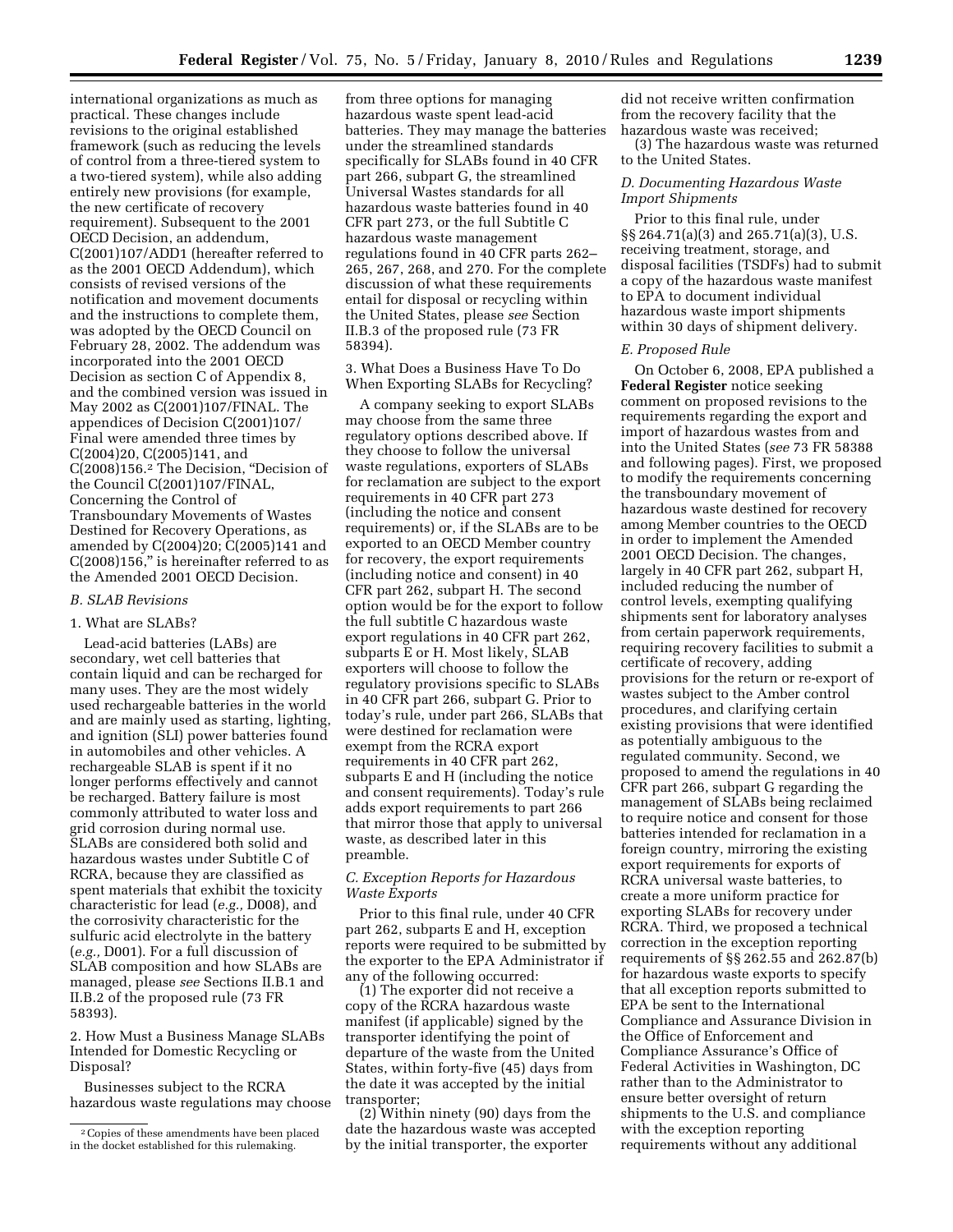regulatory burden for U.S. exporters. Fourth and last, we proposed to amend: the hazardous waste import requirements in 40 CFR part 262, subpart F to require that U.S. importers give the initial transporter a copy of the EPA-provided documentation confirming EPA's consent to the import of the hazardous waste when they provide the RCRA hazardous waste manifest; and, the import shipment document submittal requirements in §§ 264.71(a)(3) and 265.71(a)(3) to require that the U.S. receiving facility submit to EPA a copy of the EPA consent documentation along with the RCRA hazardous waste manifest within thirty days of import shipment delivery. Both proposed amendments were intended to improve EPA's oversight of such imports. For a more detailed description of the proposed revisions, as well as the intended benefits of each revision, please *see* Section I.D of the proposed rule (73 FR 58390 and following pages).

The Agency received four sets of comments in response to its October 6, 2008 proposal. The more significant comments on this proposal are addressed later in this preamble, but all are addressed in background documents for today's final rule, which are in the docket. After considering all comments, we are finalizing the revisions substantially as proposed, with one modification.

## **III. Summary of the Final Rule**

#### *A. Changes to 40 CFR 262.10(d)*

This final rule updates § 262.10(d) to reflect that export shipments of SLABs being managed under 40 CFR part 266, subpart G that are destined for recovery in any of the OECD Member countries listed in § 262.58(a)(1) are now subject to 40 CFR part 262, subpart H. This change is necessary to conform with the scope in the updated § 262.80(a).

### *B. Changes to 40 CFR Part 262, Subpart E*

This final rule amends the exception reporting requirements in § 262.55 to specify that all exception reports be submitted to the International Compliance and Assurance Division in the Office of Enforcement and Compliance Assurance's Office of Federal Activities in Washington, DC rather than to the Administrator. In addition, this rule also updates § 262.58(a) to reflect that export shipments of SLABs being managed under 40 CFR part 266, subpart G that are destined for recovery in any of the OECD Member countries listed in § 262.58(a)(1) are subject to the

requirements of subpart H. Finally, this rule adds language in § 262.58(b) of subpart E to clarify that hazardous waste exports subject to subpart E and hazardous waste imports subject to subpart F are not subject to subpart H in order to reduce confusion for U.S. exporters and importers.

## *C. Changes to 40 CFR Part 262, Subpart H*

All but the last three changes discussed below are necessary to conform to the revisions in the Amended 2001 OECD Decision. These changes range from substantive revisions and amendments to changes in terminology to simple editorial changes. Collectively, these changes serve to implement the Amended 2001 OECD Decision, as well as clarify certain sections that were previously ambiguous to the regulated community. Changes to 40 CFR part 262, subpart H include:

## 1. Changes in Terminology

In the Amended 2001 OECD Decision, the OECD Council updated several terms and definitions used in the 1992 Decision. EPA believes that these changes do not result in substantive changes to the intent of the requirements, but merely bring them in line with current terminology used in practice and in other international agreements. To limit any unnecessary confusion between the U.S. regulations and those of other OECD Member countries and to promote consistency with the Amended 2001 OECD Decision, this final rule adopts the following changes in terminology:

• ''Transfrontier'' to ''transboundary''; • ''Tracking document'' to ''movement document'';

• ''Amber-list controls'' to ''Amber control procedures'';

• "Notifier" to "exporter"; and • "Consignee" to "importer."<sup>3</sup>

2. The number of different levels of control is reduced from three (Green, Amber, and Red) to two (Green and Amber) and the waste lists have been updated.

The 2001 OECD Decision replaced the OECD three-tiered waste list (Green, Amber, and Red) system with a twotiered system (Green and Amber) to conform to the Basel Convention waste lists more closely. Further, the revised OECD waste lists, as provided by the 2004 OECD Amendment, better correspond to those of the Basel

Convention. Accordingly, we are making these same conforming changes to EPA's OECD rule.

Wastes subject to the Green control procedures are those wastes listed in Parts I and II of Appendix 3 to the Amended 2001 OECD Decision. Part I contains wastes listed in Annex IX of the Basel Convention, to which the OECD has made and noted adjustments, as appropriate. Part II contains additional wastes subject to the Green control procedures, which the OECD has assessed as not posing any risk to human health or the environment under its risk criteria.

Wastes subject to the Amber control procedures are those wastes listed in Parts I and II of Appendix 4 to the Amended 2001 OECD Decision. Part I contains wastes listed in Annexes II and VIII of the Basel Convention, to which the OECD has made and noted adjustments, as appropriate. Part II contains additional wastes subject to the Amber control procedures, which the OECD has assessed as posing a risk to human health or the environment under its risk criteria. Further, all wastes formerly appearing on the Red list are subject to the Amber control procedures.

U.S. importers and exporters of hazardous waste subject to the subpart H requirements of 40 CFR part 262 should be aware that wastes listed in Part I of both the new OECD Amber and Green waste lists have not retained their OECD waste codes. Consequently, the relevant Basel waste codes should be used when implementing the export and import procedures. However, wastes listed in Part II of both the new OECD Amber and Green waste lists do retain their original OECD waste codes, as listed in the 1992 Decision. This twopart system is necessary to ensure that wastes not yet explicitly listed under the Basel Convention will continue to have the same level of control applied to them when destined for recovery under the Amended 2001 OECD Decision.

Both the Green waste list and the Amber waste list are cited in § 262.89. This rule amends § 262.89(d) to incorporate by reference the most current OECD waste lists from the Amended 2001 OECD Decision. Further, the elimination of the Red list allows for the consolidation of the provisions currently found in § 262.89(b) and (c), which appears in new final § 262.89(b).

<sup>&</sup>lt;sup>3</sup>The change from "consignee" to "importer" is only being made in 40 CFR part 262, subpart H, and does not affect the use of consignee in 40 CFR part 262, subpart E.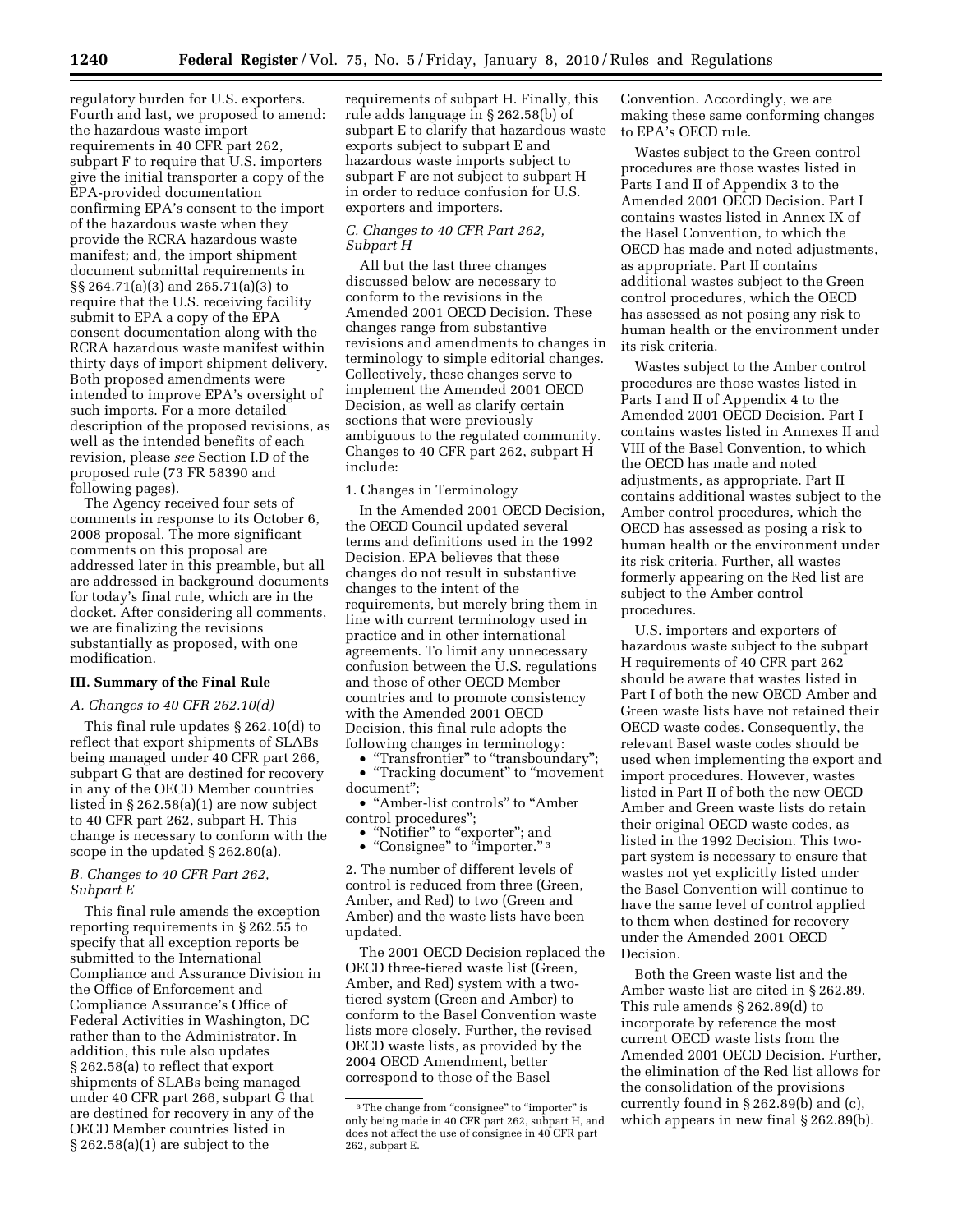3. References to Unlisted Wastes Have Been Eliminated in Favor of ''Wastes Not Covered in Appendices 3 and 4 of the OECD Decision''

Section 262.83(d) previously addressed the general notification requirements for unlisted wastes. Today's rule renumbers this section as § 262.83(c) since the previous § 262.83(c) addressed ''Red-list wastes,'' which is no longer included in the final rule. Today's rule also replaces the term ''unlisted wastes'' with the phrase ''wastes not covered in Appendices 3 and 4 of the OECD Decision,"<sup>4</sup> so that wastes not on these lists are not automatically subject to the Amber control procedures. Rather, ''wastes not covered in Appendices 3 and 4 of the OECD Decision'' will be subject to the domestic rules and regulations of the countries of concern.

4. Transboundary Movements May Now Qualify for a Laboratory Analysis Exemption

The Amended 2001 OECD Decision allows Member countries to decide through their domestic laws and regulations that waste samples normally subject to the Amber control procedures will only be subject to the Green control procedures (*e.g.,* the existing controls normally applied in commercial transactions) if such samples are destined for laboratory analyses to assess its physical or chemical characteristics, or to determine its suitability for recovery operations, and providing that the amount of the waste samples qualifying for this exemption are not more than the minimum quantity reasonably needed to perform the analyses adequately in each particular case up to a maximum of twenty-five kilograms (25 kg/55 lbs). Analytical samples also must be appropriately packaged and labeled and must be carried out under the terms of all applicable international transport agreements. Furthermore, any transboundary movement of such samples through non-OECD Member countries shall be subject to international law and to all applicable national laws and regulations.

This final rule allows waste samples that are sent for laboratory analyses to be controlled under the Green control procedures, as opposed to the Amber control procedures, provided they meet the same conditions as set forth in the Amended 2001 OECD Decision.

U.S. exporters should be aware, however, that even if their shipments qualify for the laboratory analyses exemption under U.S. domestic law, some Member countries may elect to still apply the Amber control procedures to such shipments, requiring the exporter of a waste sample for laboratory analyses to inform the competent authorities of such a movement. Therefore, we recommend that U.S. exporters check with the competent authorities of each country to find out if they require the Amber control procedures for a sample that would qualify for the laboratory analyses exemption.

5. Recovery Facilities Must Submit a Certificate of Recovery

This final rule implements the Amended 2001 OECD Decision's requirement that a duly authorized representative of the recovery facility submit a certificate of recovery to all interested parties (*i.e.,* exporter, country of export, country of import), documenting that recovery of the waste has been completed. A valid certificate of recovery is defined as a signed, written and dated statement that affirms that the waste was recovered in the manner agreed to by the parties to the contract.5 This final rule also requires, as does the Amended 2001 OECD Decision, that the recovery facility send the certificate of recovery as soon as possible, but no later than thirty (30) days after the completion of recovery and no later than one (1) calendar year following the receipt of the waste by the recovery facility to the exporter and competent authorities of the countries of export and import by mail, e-mail followed by mail, or fax followed by mail. This final rule incorporates the certificate of recovery provisions of the Amended 2001 OECD Decision in § 262.83(e).

The Amended 2001 OECD Decision states that the completion of block 19 of the OECD movement document, and the submission of signed copies to the exporter and relevant competent authorities, fulfils the certificate of recovery requirement. Although the OECD movement document is recommended, the Amended 2001 OECD Decision does not require recovery facilities to use it.

While some recovery facilities may not be subject to the import and other requirements because they are not importing RCRA hazardous waste, these entities should be aware that the competent authorities of the exporting Member countries may still impose the conditions outlined in the Amended 2001 OECD Decision before the transactions can be completed. Thus, if the waste is considered non-hazardous in the United States, EPA would not require a certificate of recovery from a U.S. facility. However, the competent authority of the country of export may require a certificate of recovery, and may require that the exporter include such a requirement in the contract between the exporter and importer.

6. Amendments to the Notification Requirements

The Amended 2001 OECD Decision introduced a series of notification requirements that oblige EPA to make conforming amendments to its hazardous waste regulations. Specifically, this final rule amends § 262.83(e) (which has been renumbered as § 262.83(d)) by incorporating several new items that must be included in the notification, including:

• Exporter and importing recovery facility e-mail address;

• E-mail address for importer (if different from the importing recovery facility);

• Address, telephone, fax, and e-mail of intended transporter(s);

• Means of transport envisioned; and

• Specification of the type of recovery operation(s) that will be used.

7. Amendments to Procedures for Exports to Pre-Approved Facilities

Under the Amended 2001 OECD Decision and its predecessor, a preapproved recovery facility (also known as a pre-consented recovery facility) is one that has been identified in advance by the competent authority having jurisdiction over that facility as acceptable for receiving certain hazardous waste imports under simplified and accelerated notification procedures. For these facilities, the competent authority must inform the OECD secretariat that the facility is preapproved, and the waste types that are acceptable for recovery. Pre-approval may be granted for a specific time frame

<sup>4</sup>Section 262.81 in the final revisions to the regulatory text in 40 CFR part 262, subpart H defines "OECD Decision" as "Decision of the Council C(2001)107/FINAL, Concerning the Control of Transboundary Movements of Wastes Destined for Recovery Operations, as Amended by C(2004)20; C(2005)141 and C(2008)156'' for the purposes of the subpart.

<sup>5</sup>Under both the 1992 Decision and the Amended 2001 OECD Decision, transboundary movements of wastes subject to the Amber control procedures may only occur under the terms of a valid written contract, or chain of contracts, or equivalent arrangements between facilities controlled by the same legal entity, starting with the exporter and terminating at the recovery facility. The contracts must: (a) Clearly identify the generator of each type of waste, each person who shall have legal control of the wastes and the recovery facility; (b) provide that relevant requirements of the OECD Decisions are taken into account and binding on all parties; and (c) specify which party to the contract shall assume responsibility for ensuring alternative management of the wastes including, if necessary, the return of the wastes.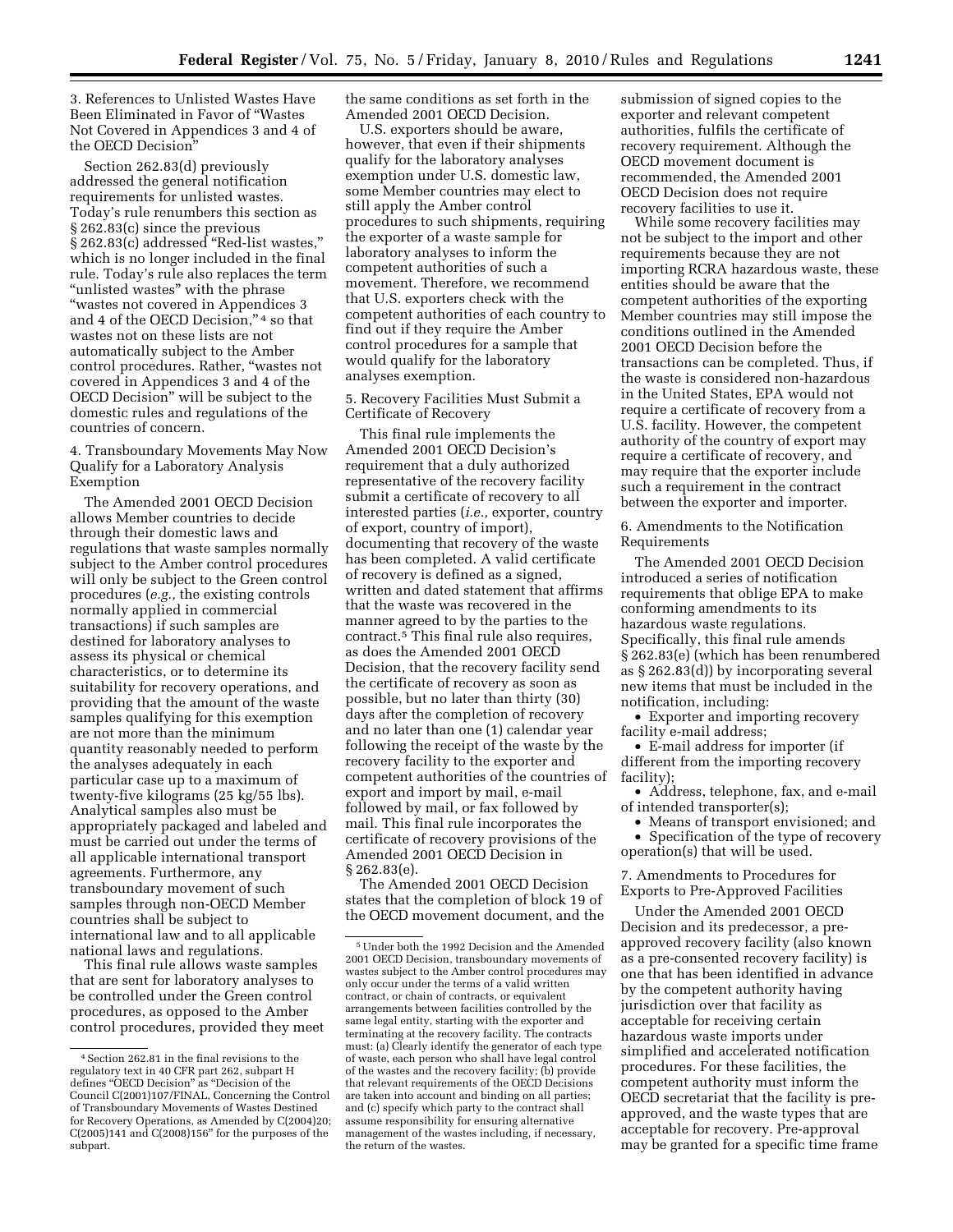and may be revoked at any time by the relevant competent authority.

The Amended 2001 OECD Decision established a time period for objection to transboundary movements to preapproved facilities and lengthened the allowable coverage period for notifications. Specifically, the Decision established a time period of seven (7) working days during which the relevant competent authorities may object to the transboundary movements of waste to pre-approved facilities. The Decision also established that the allowable coverage period for general notifications (or the period of time for which consent may be granted) may extend up to three (3) years. Today's final rule amends the current regulations to incorporate these changes in § 262.83(b)(2)(ii) to reflect the seven (7) day time period and in § 262.83(b)(2)(i) to reflect the allowable coverage period of up to three (3) years for notifications.

8. New Procedures for the Pretreatment of Hazardous Wastes at R12/R13 Recovery Facilities

The final rule incorporates the Amended 2001 OECD Decision's new requirements for R12 and R13 recovery facilities. R12 and R13 recovery facilities are transfer and storage/ accumulation facilities, respectively, that do not recover the wastes themselves. Because hazardous wastes destined for recovery may have to undergo treatment before a R1–R11 6 recovery facility actually recovers them, the OECD considers R12 and R13 facilities as "intermediate or temporary operations.'' The primary reason for the new requirements is to ensure that the subsequent R1–R11 recovery operation receives the hazardous waste and completes its recovery in an environmentally sound manner.

Specifically, when the notification document lists an R12/R13 recovery facility, the exporter must indicate in the same notification document the recovery facility or facilities where the subsequent R1–R11 recovery operation takes place or may take place. In

addition, the R12/R13 recovery facility shall:

• Certify the receipt of the hazardous waste by sending a copy of the duly completed movement document within three (3) working days of the receipt of such wastes to the exporter and all competent authorities concerned;

• Retain the original movement document for three (3) years;

• Certify the completion of the R12/ R13 recovery operation by submitting a certificate of recovery as soon as possible, but no later than thirty (30) days after the completion of the R12/ R13 recovery operation at that facility and no later than one (1) calendar year following the receipt of the waste by the R12/R13 recovery facility; and

• Send the certificate of recovery to the exporter and to the competent authorities of the countries of export and import by either mail, e-mail followed by mail, or by fax followed by mail.

The control procedures applied to the transboundary movement of hazardous waste from an R12/R13 recovery facility to a subsequent R1–R11 recovery facility vary depending on whether these facilities are located within the same Member country or in a different Member country.

When the subsequent R1–R11 recovery facility is located within the same Member country, the R12/R13 recovery facility must obtain from the subsequent R1–R11 recovery facility a certificate that the "final" recovery of the hazardous waste at that facility has been completed within one (1) calendar year following the delivery of the hazardous waste to the R1–R11 facility. The format of the certificate of recovery is not fixed, but it must, at a minimum, identify the code number of the notification document and the serial number of the movement documents to which it pertains. The R12/R13 recovery facility must then transmit the certification document prepared by the R1–R11 recovery facility to the competent authorities of the countries of import and export as soon as possible, but no later than one (1) calendar year following the delivery of the hazardous waste to the R1–R11 recovery facility.

When the subsequent R1–R11 facility is not located in the same Member country as the R12/R13 facility, a new notification must be made for the transboundary movement of hazardous waste by the R12/R13 recovery facility. In addition, the applicable procedures differ depending upon the country where the final recovery operation occurs. In particular, if the final R1–R11 recovery facility is located in the initial country of export, then the normal

Amber control procedures shall apply. In this case, the R12/R13 facility must submit a new notification document to its competent authority and obtain consent from its competent authority and from the initial country of export to the export of the hazardous waste back to that country for final recovery. If, however, the final R1–R11 recovery facility is located in a country different from the initial country of export, then the Amber control procedures shall apply, but also the movement will in effect be treated as a ''re-export'' of waste to a third country. In this case, not only is a new notification document required, but the competent authority of the initial country of export must also be notified of the transboundary movement, and consent must be obtained from the original country of export and the new countries of import, export, and transit. For example, if a hazardous waste is exported from the United States to a R12/R13 facility in France, and then will be sent to a subsequent R1–R11 recovery facility in Germany, the R12/R13 facility in France must submit a notification to and obtain consent from France (the new country of export), the United States (the original country of export) and Germany (the new country of import for final recovery).

The final rule incorporates all of these requirements in § 262.82(f).

9. New Provisions Regarding Mixtures of Hazardous Wastes

The Amended 2001 OECD Decision contains controls and provisions related to the mixture of hazardous waste. Specifically, the Amended 2001 OECD Decision defines a mixture of hazardous waste as one that results from the intentional or unintentional mixing of two or more different hazardous wastes. However, under the Amended 2001 OECD Decision, a single shipment of hazardous wastes, consisting of two or more wastes, where each is separated, is not considered a mixture of hazardous waste.

The Amended 2001 OECD Decision also provides that:

• A mixture of two or more Green wastes should be subject to the Green control procedures. However, the regulated community should be aware that some OECD Member countries may require, by domestic law that mixtures of different Green wastes be subject to the Amber control procedures.

• A mixture consisting of a Green waste and more than a ''de minimis'' amount of Amber waste is subject to the Amber control procedures. In the absence of internationally accepted criteria, the term ''de minimis'' should

<sup>6</sup>Recovery operations R1 through R11 are defined as follows: R1, use as a fuel (other than in direct incineration) or other means to generate energy; R2, solvent reclamation/regeneration; R3, recycling/ reclamation of organic substances which are not used as solvents; R4, recycling/reclamation of metals and metal compounds; R5, recycling/ reclamation of other inorganic materials; R6, regeneration of acids or bases; R7, recovery of components used for pollution abatement; R8, recovery of components used from catalysts; R9, used oil re-refining or other reuses of previously used oil; R10, land treatment resulting in benefit to agriculture or ecological improvement; and, R11, uses of residual materials obtained from any of the operations numbered R1–R10.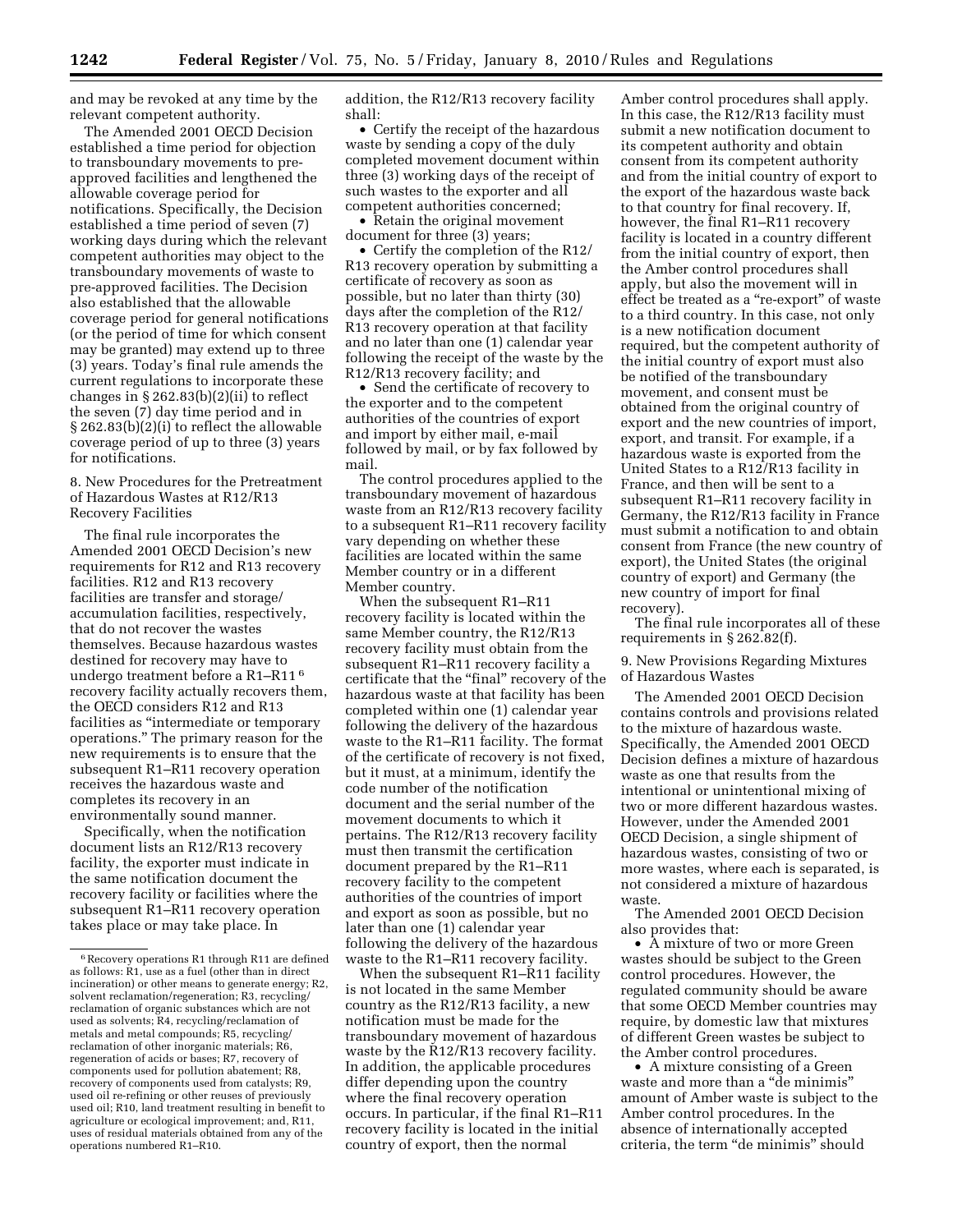be defined according to national regulations and procedures.

• A mixture containing two or more Amber wastes is subject to the Amber control procedures.

In this final rule, EPA has revised the text in § 262.82(a) to clarify that only those wastes and waste mixtures considered hazardous under U.S. national regulations will be subject to the Amber control procedures within the United States. This is consistent with longstanding EPA policy, and should minimize confusion for the regulated community. For example, under the existing RCRA hazardous waste regulations, any mixture of an Amber waste that exhibits one or more of the hazardous characteristics of ignitability, corrosivity, reactivity, or toxicity under RCRA with a Green waste shall be considered an Amber waste if the mixture still exhibits one or more of the RCRA hazardous waste characteristics and, thus, be subject to the Amber control procedures. Conversely, if the resulting mixture no longer exhibits one or more of the RCRA hazardous characteristics, it will instead be considered a Green waste, and be subject to the Green control procedures.

Because other OECD Member countries may require that the mixtures listed above (that the U.S. sometimes considers subject to the Green control procedures) be subject to the Amber control procedures, the final rule includes notes stating that other OECD Member countries may subject such mixtures to the Amber control procedures. In such cases, U.S. importers and exporters should be prepared to follow the Amber control procedures within those OECD Member countries.

Finally, the Amended 2001 OECD Decision requires that notification for a transboundary movement of a mixture of hazardous wastes falling under the Amber control procedures should be made by the person performing the mixing activity (the generator of the mixture) or any other person acting as an exporter in place of the person performing the mixing activity. In the notification, relevant information on each fraction of the waste, including its code numbers, has to be given in order of importance. This final rule imposes these requirements in 40 CFR 262.82(a)(3).

10. New Provisions Regarding the Return and Re-Export of Hazardous Wastes Subject to the Amber Control Procedures

This final rule adopts the Amended 2001 OECD Decision's more precise provisions (than the earlier 1992

Decision) on measures to be taken in case a transboundary movement of hazardous waste is subject to the Amber control procedures and cannot be completed as intended (*e.g.,* not in accordance with the notification, consents given by the competent authorities, or the terms of the contract). There may be a number of reasons for this non-completion, for example, an accident during the transport of the hazardous waste, improper notification, or any illegal action taken by someone involved with the movement of the hazardous waste.

The Amended 2001 OECD Decision provides that if this uncompleted movement of hazardous waste (hereafter referred to as the ''incident''), takes place in the country of import, the competent authority of that country shall immediately inform the competent authority of the country of export. The competent authorities of the concerned countries are to cooperate in resolving the incident by making all necessary arrangements to ensure the best alternative management of the hazardous waste. If alternative arrangements cannot be made to recover these wastes in an environmentally sound manner in the country of import, the hazardous waste must be returned to the country of export or re-exported to a third country.

(a) Return of Hazardous Waste to the Country of Export

Under the Amended 2001 OECD Decision, the return of the hazardous waste to the country of export is to take place within ninety (90) days from the time when the country of export was informed of the incident, unless the concerned countries agree to another period of time. The competent authorities of both countries of export and transit (if applicable) are to be informed about the return of the hazardous waste and the reasons for its return. These authorities are prohibited from opposing or preventing the return of the hazardous waste to the country of export, so long as the movement complies with the requirements set out by the country of export's domestic law. If the waste is returned through a country of transit, the competent authority of that country is to be notified and consent obtained in accordance with the normal Amber control procedures.

When the incident occurs in the United States, the U.S. importer must inform EPA of the need to return the shipment. EPA will then inform the countries of export and transit, citing the reason(s) for returning the waste, and request written consent to the

return by any transit country as needed. If the return shipment will cross any transit country, the return shipment may only occur after EPA provides a copy of the transit country's consent to the U.S. importer. The U.S. importer must complete the return within ninety (90) days from the time EPA informs the country of export of the need to return the waste unless otherwise informed by EPA in writing of an alternate timeframe for the return.

When the incident involves an export shipment from the United States, the U.S. exporter must provide for the return of the hazardous waste shipment within ninety (90) days from the time the country of import informs EPA of the need to return the shipment unless otherwise informed by EPA in writing of an alternate timeframe for the return. The U.S. exporter must also submit an exception report to EPA.

(b) Re-Export of Hazardous Waste From the Country of Import to a Third Country

Under the Amended 2001 OECD Decision, the re-export from the country of import to a third country is considered a new transboundary movement of hazardous waste. As a result, the Amber control procedures are applicable. The initial importer becomes the exporter of the hazardous waste and, consequently, assumes all responsibilities as an exporter. In addition, the notification must also include the competent authority of the initial country of export who, in accordance with the Amber control procedures, may object to the re-export if the movement does not comply with the requirements set out by its domestic law. Re-export of a hazardous waste shipment from the United States to a third country may therefore only occur after the importer (acting as the new exporter) submits a notification to EPA in compliance with the notice and consent procedures of § 262.83 and obtains consent from the original country of export, the new country of import, and any transit countries.

(c) Return of Hazardous Waste From the Country of Transit to the Country of Export

If the incident takes place in the country of transit, the exporter should make arrangements so that the hazardous waste still can be recovered in an environmentally sound manner in the recovery facility of the importing country to where it was originally destined. The competent authority of the country of transit is to immediately inform the competent authorities of the countries of export and import and any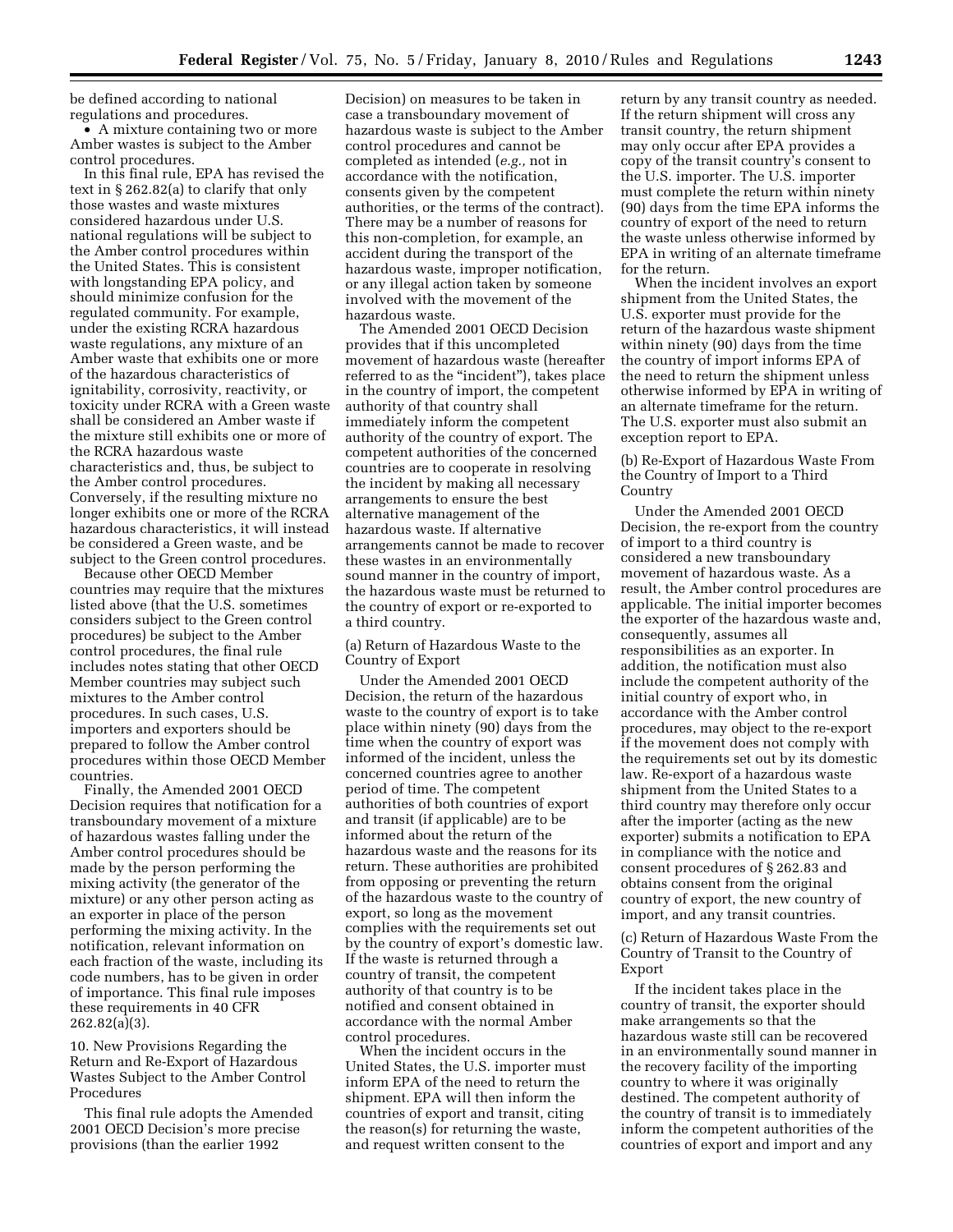other countries of transit. If the exporter is unable to arrange for the recovery of the hazardous waste in an environmentally sound manner at the recovery facility to where it was originally destined, the hazardous waste should be returned, adhering to subsection (a) above, to the country of export within ninety (90) days from the time when the country of export was informed of the incident or such other period of time as the concerned countries agree. The competent authorities of the country of export and the countries of transit are to be informed of the return, but they are prohibited from opposing or preventing the return of the hazardous wastes to the country of export, so long as the movement complies with the requirements set out by the country of export's domestic law.

When the United States is the transit country where the incident occurs, the U.S. transporter must inform EPA of the need to return the shipment. EPA will then inform the country of export, citing the reason(s) for returning the waste. The U.S. transporter must then complete the return within ninety (90) days from the time EPA informs the country of export of the need to return the waste unless otherwise informed by EPA in writing of an alternate timeframe for the return.

When the waste shipment from the incident originated in the United States, the U.S. exporter must provide for the return of the hazardous waste shipment within ninety (90) days from the time the country of transit informs EPA of the need to return the shipment unless otherwise informed by EPA in writing of an alternate timeframe for the return. The U.S. exporter must also submit an exception report to EPA.

This final rule sets forth these reexport and return provisions of the Amended 2001 OECD Decision in §§ 262.82(c), 262.82(d), and 262.82(e).

## 11. SLABs Are Now Covered by EPA's OECD Rule

This final rule updates § 262.80(a) and § 262.89(a) to reflect that export shipments of SLABs being managed under 40 CFR part 266, subpart G that are destined for recovery in any of the OECD Member countries listed in § 262.58(a)(1) are subject to 40 CFR part 262, subpart H.

## 12. Technical Corrections to EPA's OECD Rule

This final rule makes several technical corrections to EPA's current OECD rule, including corrections to capitalization, syntax, and punctuation errors. In these changes, EPA is not

making any substantive revisions, but is seeking to eliminate any confusion on the part of the regulated community by striving for consistency both within the regulations and with the terms of the Amended 2001 OECD Decision. Some examples of these types of revisions include changing "Subpart" to "subpart," ''OECD member'' to ''OECD Member,'' and ''thirty days'' to ''thirty (30) days.''

13. Change to the Submittal Address for Exception Reports

This final rule amends the exception reporting requirements in § 262.87(b) to specify that all exception reports are to be submitted to the International Compliance and Assurance Division in the Office of Enforcement and Compliance Assurance's Office of Federal Activities in Washington, DC rather than the Administrator.

#### *D. Changes to 40 CFR 263.10(d)*

This final rule updates § 263.10(d) to reflect that export shipments of SLABs being managed under 40 CFR part 266, subpart G that are destined for recovery in any of the OECD Member countries listed in § 262.58(a)(1) are now subject to 40 CFR part 262, subpart H. This change is necessary to conform with the scope in the updated § 262.80(a).

# *E. Changes to 40 CFR 264.12(a)(2) and 40 CFR 265.12(a)(2)*

This final rule amends §§ 264.12(a)(2) and 265.12(a)(2) by, among other things, requiring owners or operators of recovery facilities to submit a certificate of recovery as soon as possible after the recovery is completed, but no later than thirty (30) days after the completion of recovery and no later than one (1) calendar year following the receipt of the hazardous waste. This change is necessary to conform to the Amended 2001 OECD Decision.

# *F. Changes to 40 CFR 264.71(a)(3) and 40 CFR 265.71(a)(3)*

This final rule amends §§ 264.71(a)(3) and 265.71(a)(3) by requiring owners or operators of facilities receiving imported hazardous wastes to submit to EPA a copy of the relevant written documentation of EPA's consent to the import along with a copy of the RCRA hazardous waste manifest for the incoming shipment within thirty (30) days of shipment delivery. This will enable EPA to match the individual shipment manifest to the consent for an annual notice from a foreign exporter.

## *G. Changes to 40 CFR 266.80(a)*

EPA is amending the table located at 40 CFR 266.80 by including two additional rows to the current table.

These additional rows contain the new provisions that require exporters and transporters of SLABs being sent to a foreign country for reclamation to meet the universal waste requirements concerning the export of SLABs for reclamation.

Specifically, exporters will need to either comply with the requirements in 40 CFR part 262, subpart H when the shipments are destined to any of the OECD Member countries listed in  $\S 262.58(a)(1)$ , or with the following requirements when the shipments are destined for any country not listed in § 262.58(a)(1):

• Comply with the requirements applicable to a primary exporter in 40 CFR 262.53, 262.56(a)(1) through (4), (6), and (b) and 262.57;

• Export such SLABs only upon consent of the receiving country and in conformance with the EPA Acknowledgement of Consent as defined in subpart E of 40 CFR part 262 of this chapter; and

• Provide a copy of the EPA Acknowledgment of Consent for the shipment to the transporter transporting the shipment for export.

The transporter of SLABs being sent to a foreign country for reclamation will need to comply with the applicable requirements in 40 CFR part 262, subpart H when the shipments are destined to any of the OECD Member countries listed in § 262.58(a)(1). For export shipments of SLABs destined for a country not listed in § 262.58(a)(1), such as Canada or Mexico, the transporter will not be able to accept a shipment if the transporter knows the shipment does not conform to the EPA Acknowledgment of Consent, and will have to ensure that:

• A copy of the EPA Acknowledgment of Consent accompanies the shipment; and

• The shipment is delivered to the foreign facility designated by the person initiating the shipment.

The new requirements at 40 CFR 266.80 will ensure greater protection of human health and the environment through notification, tracking, and management of SLABs. In addition to harmonizing the RCRA hazardous waste regulations for SLABs with the notification and consent requirements in the RCRA universal waste rules, today's final rule harmonizes the export requirements for SLABs with the Amended 2001 OECD Decision. (Note that the exemption from the RCRA hazardous waste manifest requirements for exporters and transporters of SLABs for reclamation will continue to remain in effect, although SLAB shipments for recovery to any of the OECD Member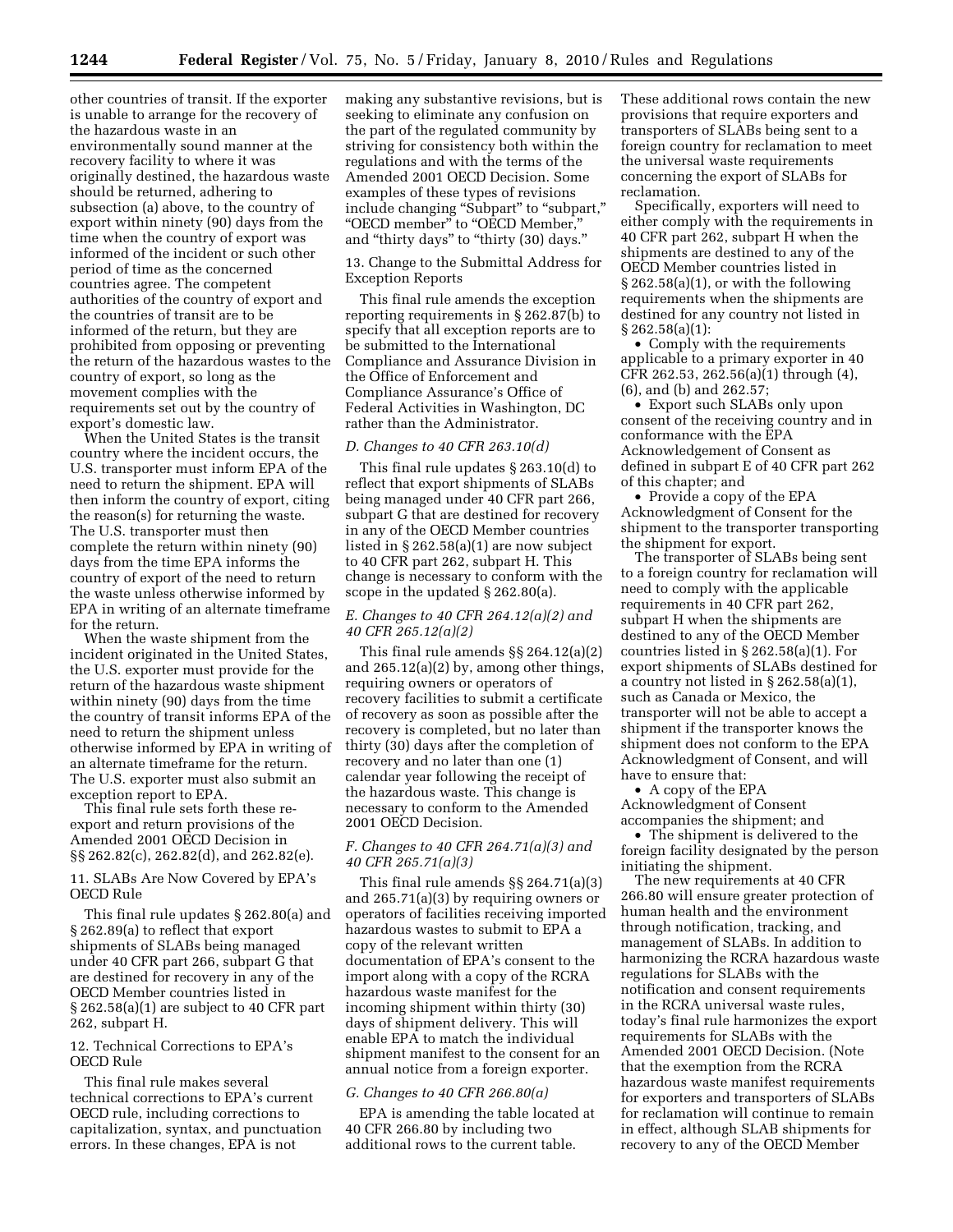countries listed in § 262.58(a)(1) must be accompanied by a movement document per § 262.84 that is separate from the RCRA hazardous waste manifest.)

The table located at 40 CFR 266.80 describes the various kinds of SLAB handlers and their respective legal requirements. Some SLAB handlers may find that more than one description located in the table applies to their SLAB management activities. It is the SLAB handler's responsibility to read all seven descriptions and carefully consider any and all requirements which may apply.

1. Export Shipments of SLABs to OECD Member Countries Listed in § 262.58(a)(1)

Exporters and transporters of SLABs destined for reclamation in any of the OECD Member countries listed in § 262.58(a)(1) will have to comply with all applicable sections of 40 CFR part 262, subpart H for wastes subject to the Amber control procedures. For a complete listing of the final OECD requirements, exporters and transporters should consult the regulatory text for 40 CFR part 262, subpart H in this final rule. In addition to the changes in subpart H discussed in earlier sections, the applicable Amber control procedures include, but are not limited to, the following:

#### (a) Notification of Intent To Export

Exporters of SLABs destined for reclamation are required to comply with the Amber control procedures in § 262.83. Under the Amber control procedures, an exporter must submit a complete notification to EPA of its intent to export at least 45 days before the export is scheduled to leave the United States (or at least ten days if the shipment is going to a pre-approved facility in the country of import). The notification can cover export activities spanning a period of up to and including 12 months (or up to three years, depending on the procedures of the importing country, if the shipment is going to a pre-approved facility in the country of import). Exporters may use the OECD Notification form in Appendix 8 of the Amended 2001 OECD Decision, or whatever notification form may be required by the country of import, but are not required by EPA to do so.

A complete notification includes, but is not limited to:

• Contact information and the EPA ID number (if applicable) for the exporter;

• Point of departure from country of export;

• A waste description and quantity of the hazardous waste being exported;

• The RCRA waste code(s) (if applicable), United Nations number, and OECD waste code for the hazardous waste (SLABs are classified as Amber waste A1160 under the Amended 2001 OECD Decision);

• Planned mode(s) of transportation; • Contact information for all intended transporters;

• Contact information and the OECD recovery operation code(s) (*e.g.*, R1– R13) for both the importer and the final recovery facility (if different sites);

• The requested period of

exportation;

• A list of all transit countries, along with the points of entry and departure, through which the hazardous waste will be sent; and

• A certification by the exporter that a contract or chain of contracts or equivalent arrangements among all parties to the final shipment are in place and are legally enforceable in all concerned countries.

If the notification is complete, EPA will forward it to the importing country and any transit country(ies). Within three working days of receiving the notification, the importing country must send either an Acknowledgement of Receipt or a list of items that the notification lacks directly to U.S. EPA, to the exporter, and to any countries of transit. The countries of import and transit have thirty (30) days from the date on the Acknowledgement of Receipt (seven days for shipments going to pre-approved facilities) to object or consent explicitly to the proposed shipment. Any explicit objection or consent by the country of import or transit will be sent simultaneously to U.S. EPA, the exporter, and any other interested country (*e.g.*, of import or transit). If no objections are submitted within the thirty day (30) period (seven days for shipments going to preapproved facilities), under the provisions of the Amended 2001 OECD Decision, tacit (or implied) consent is assumed and the movement of the hazardous wastes may commence.

The subsequent SLAB shipments must be in accordance with the information from the notification that was reviewed and approved by the receiving country in its consent. Any changes to the information listed in the notification, such as changes to proposed total amounts to be exported or the ports of entry to be used, would require renotification and shipments could not take place until either tacit or written consent was obtained.

## (b) Shipment Tracking

Under § 262.84, shipments of SLABs that are exported must be accompanied by a movement document from the initiation of the shipment until it reaches the final recovery facility. This movement document is described in § 262.84 and is different from the RCRA hazardous waste manifest. Exporters may use the OECD Movement form in Appendix 8 of the Amended 2001 OECD Decision, or whatever movement form may be required by the country of import, but are not required by EPA to use any particular form. Exporters must provide the initial transporter with the movement document. Transporters are prohibited from accepting a shipment of SLABs without such a movement document, and are required to ensure that the movement document accompanies the shipment from the initiation of the shipment until it reaches the final recovery facility. The movement document must include all the information from the notification, as well as the following:

• Date movement commenced;

• Name (if not the exporter), address, telephone and fax numbers, and e-mail of person originating the movement document (Note that this person is equivalent to the primary exporter under 40 CFR part 262, subpart E);

• Company name and EPA ID number (if applicable) of all transporters;

• Identification (license, registered name or registration number) of means of transport, including types of packaging envisaged;

• Any special precautions to be taken by transporter(s) during transportation;

• Certification/declaration signed by the exporter that no objection to the shipment has been lodged; and

• Appropriate signatures for each custody transfer (*e.g.*, transporter, importer, and owner or operator of the recovery facility).

#### (c) Annual Reporting

Under § 262.87(a), any person exporting SLABs who meets the definition of primary exporter in § 262.51 or who initiates the movement document under § 262.84 will have to submit to the International Compliance and Assurance Division in the Office of Enforcement and Compliance Assurance's Office of Federal Activities in Washington, DC, an annual report summarizing the types, quantities, frequency, and ultimate destination of all SLABs exported during the previous calendar year. Reports are due by March 1st of every year.

#### (d) Exception Reporting

Under § 262.87(b), any person exporting SLABs who meets the definition of primary exporter in § 262.51 or who initiates the movement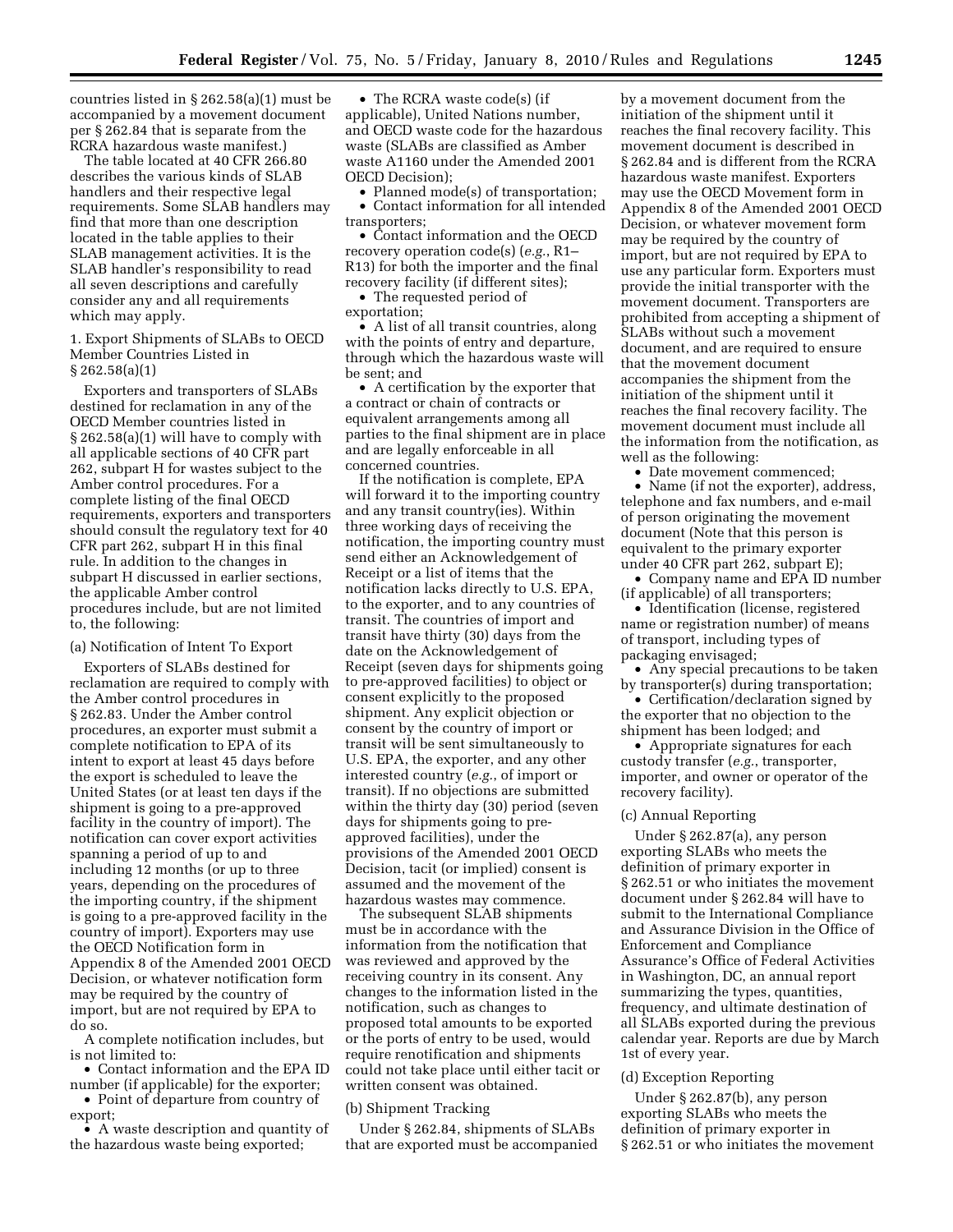document under § 262.84 must file an exception report with the International Compliance and Assurance Division in the Office of Enforcement and Compliance Assurance's Office of Federal Activities in Washington, DC, if either of the following occurs:

• Within ninety (90) days from the date the SLAB shipment was accepted by the initial transporter, the exporter has not received written confirmation from the recovery facility that the SLAB shipment was received; or

• The SLAB shipment is returned to the United States.

#### (e) Recordkeeping

Under § 262.87(c), any person exporting SLABs who meets the definition of primary exporter in § 262.51 or who initiates the movement document under § 262.84 must keep the following records:

• A copy of each notification of intent to export and all written consents obtained from the competent authorities of countries concerned (*e.g.*, export, transit, and import) for a period of at least three (3) years from the date the SLAB shipment was accepted by the initial transporter;

• A copy of each annual report for a period of at least three (3) years from the due date of the report;

• A copy of any exception reports and a copy of each confirmation of delivery (*i.e.*, movement document) sent by the recovery facility to the exporter for at least three (3) years from the date the SLAB shipment was accepted by the initial transporter or received by the recovery facility, whichever is applicable; and

• A copy of each confirmation of recovery sent by the recovery facility to the exporter for at least three (3) years from the date that the recovery facility completed the processing of the SLAB shipment.

## 2. Export Shipments of SLABs to Countries Not Listed in § 262.58(a)(1)

#### (a) Notification of Intent To Export

Exporters of SLABs destined for reclamation in countries not listed in § 262.58(a)(1), such as Canada or Mexico, are required to comply with the primary exporter notification requirements in § 262.53, and may export the SLABs only upon consent of the receiving country and in conformance with the EPA Acknowledgement of Consent, as defined in 40 CFR part 262, subpart E. Specifically, the exporter has to submit a complete notification of its intent to export to EPA at least 60 days before the export is scheduled to leave the United

States. The notification can cover export activities spanning a period of up to and including 12 months. This complete notification contains:

• Contact information and the EPA ID number (if applicable) for the primary exporter;

• A description and quantity of the SLABs to be exported;

• The RCRA waste code(s) (if applicable), U.S. DOT proper shipping name, hazard class, and United Nations number as identified in 49 CFR parts 171 through 177;

• Planned mode(s) of transportation and type(s) of containers;

• A description of the manner in which the SLABs will be treated, stored, or disposed of (including recovery) in the receiving country;

• The planned frequency and time period of exportation;

• A list of all transit countries through which the SLABs will be sent, and a description of the approximate length of time the hazardous waste will remain in each country and the nature of its handling while there;

• All points of entry to and departure from each foreign country through which the SLABs will pass; and

• The name and site address of the consignee 7 and any alternate consignee.

If after proper notification, the receiving country consents to the receipt of the hazardous waste, EPA will forward an EPA Acknowledgment of Consent to the exporter. If, on the other hand, the receiving country objects to the receipt of the hazardous waste or withdraws a prior consent, EPA will notify the exporter in writing. EPA will also notify the exporter of any responses from transit countries.

The subsequent SLAB shipments must be in accordance with the information from the notification that was reviewed and approved by the receiving country in its consent. Any changes to the information listed in the notification (with the exception of changes to the primary exporter's telephone number, the listed means of transportation, or a decrease in the total amount to be exported) would require renotification and shipments could not take place until the exporter received an EPA Acknowledgement of Consent for the renotification.

## (b) Shipment Documentation and Tracking

Exporters of SLABs must provide a copy of the EPA Acknowledgment of Consent for the SLAB shipment to the transporter transporting the shipment for export. Transporters are prohibited from accepting a SLAB export shipment if the transporter knows the shipment does not conform to the EPA Acknowledgment of Consent. In addition, the transporter must ensure that:

• A copy of the EPA Acknowledgment of Consent accompanies the SLAB export shipment; and

• The SLAB export shipment is delivered to the facility designated by the person initiating the shipment.

Unlike SLAB export shipments to countries listed in § 262.58(a)(1) that must comply with 40 CFR part 262, subpart H, SLAB export shipments destined for countries not listed in § 252.58(a)(1) do not have any shipment tracking documentation requirements or exception reporting requirements because they are exempt from the RCRA hazardous waste manifest requirements and are not required to comply with the movement document requirements in § 262.84.

#### (c) Annual Reporting

Exporters of SLABs must follow the requirements applicable to a primary exporter detailed in § 262.56 ''Annual reports"  $(a)(1)$  through  $(4)$ ,  $(6)$ , and  $(b)$ . Specifically, exporters will have to file with the EPA Administrator an annual report summarizing the types, quantities, frequency, and ultimate destination of all SLABs exported during the previous calendar year. Reports are due by March 1st of every year.

#### (d) Recordkeeping

Under § 262.57, exporters of SLABs must keep the following records:

• A copy of each notification of intent to export for at least three years from the date the SLAB export shipment was accepted by the initial transporter;

• A copy of each EPA Acknowledgment of Consent for at least three years from the date the SLAB export shipment was accepted by the initial transporter; and

• A copy of each annual report for at least three years from the due date of the report.

#### *H. Changes to 40 CFR 271.1*

This final rule amends Table 1 and Table 2 of § 271.1 by adding references to the revisions which amend 40 CFR part 262, subpart E to reflect that subpart E implements the Hazardous and Solid Waste Amendments of 1984.

<sup>7</sup>As noted previously, this is equivalent to the "importer" in the final revisions to 40 CFR part 262, subpart H.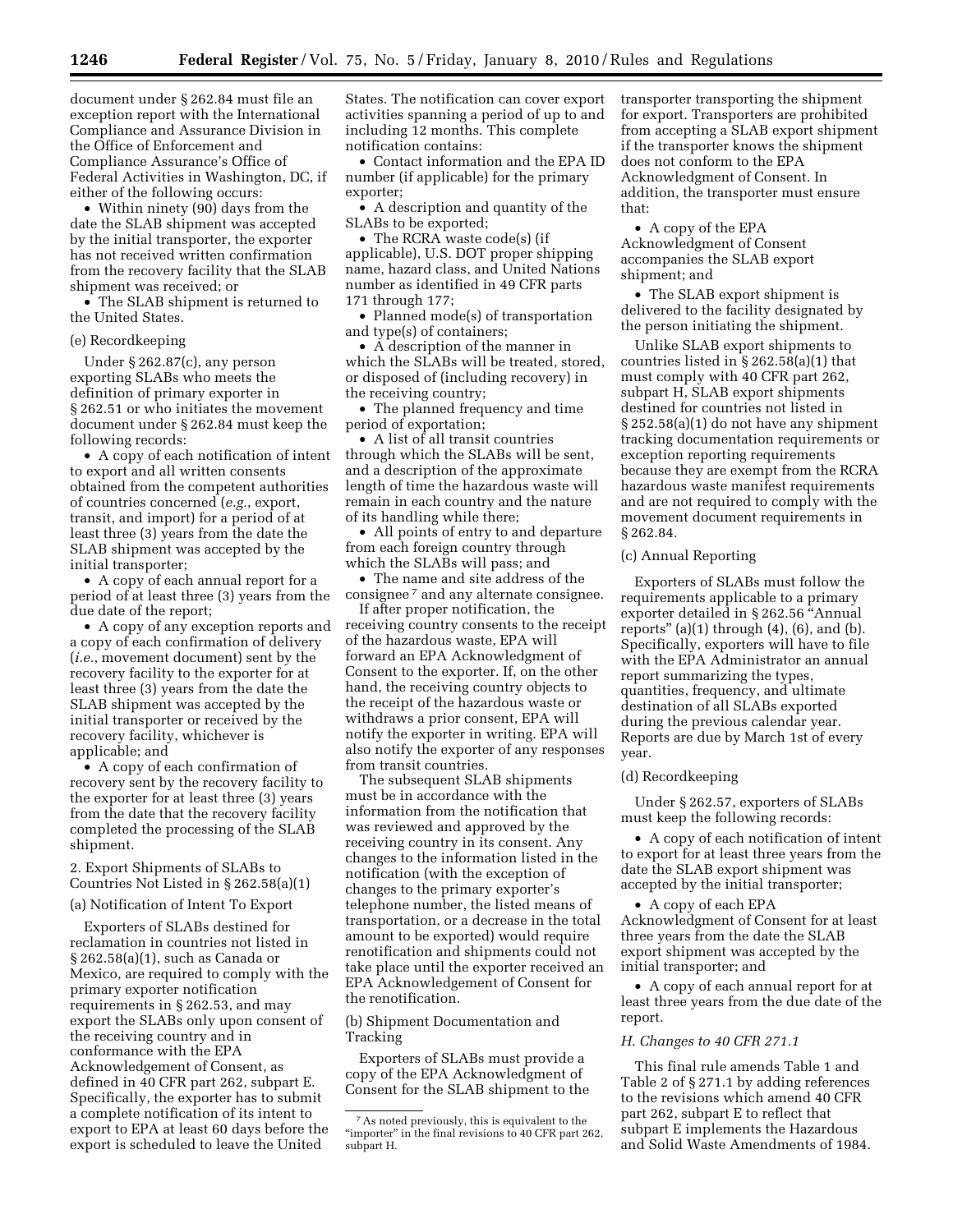## **IV. Discussion of Comments Received in Response to the Proposed Rulemaking and the Agency's Responses**

The Agency received comments from four entities: the Basel Action Network (BAN), a nongovernmental organization focused on the Basel Convention and in particular on the issue of illegal trade in hazardous wastes to developing countries; the Association of Battery Recyclers (ABR), a national trade association representing the lead recycling industry; Johnson Controls, Inc. (JCI), a global supplier of batteries to the automotive aftermarket and original equipment manufacturers; and Dow Chemical Company (DOW), a global chemical manufacturer. The comments were focused on specific issues or provisions in the proposed rule. To the extent that comments were not submitted on various aspects or provisions of the proposal, the Agency is finalizing those portions of the proposal, as-is, except in one case. That exception is discussed in section C below.

# *A. OECD Revisions*

BAN argued that EPA should subject all wastes on the OECD amber list to amber control procedures when being exported regardless of whether the materials are RCRA hazardous wastes. This comment is outside the scope of this rulemaking, as EPA did not propose any changes to the fundamental regulatory framework regarding the applicability of the OECD provisions in 40 CFR part 262, subpart H (*see* Section II.A.5 of the proposed rule at 73 FR 58393). Moreover, it is important to recognize that the Amended 2001 OECD Decision and its predecessor have long recognized and allowed a Member country to determine if a waste on an OECD list is hazardous based on its ''national procedures'' (*see* Annex I, Section II.4 of the ''Decision of the Council C(92)39/FINAL Concerning the Control of Transfrontier Movements of Wastes Destined for Recovery'' and Chapter II, Section B.4 of the Amended 2001 Decision). Discussion on how RCRA implementation of ''national procedures'' impacts transboundary movements of wastes subject to the RCRA exemptions, exclusions and recycling provisions can be found in the April 12, 1996, preamble to the original OECD rule (61 FR 16290–16316). EPA is therefore finalizing the scope of the OECD provisions in subpart H, as proposed.

BAN also commented that EPA should prohibit all exports of OECD amber listed wastes to non-OECD

countries for any reason. ABR similarly commented that EPA should prohibit all exports of SLABs to non-OECD countries. EPA cannot grant this request since the statute does not give EPA the legal authority to implement an outright ban on hazardous waste exports. Specifically, RCRA section 3017 prohibits exports of hazardous waste unless either: (1) The shipments are covered under and conform to the terms specified in an agreement between the U.S. and the receiving country; or (2) the exporter has submitted written notification to EPA, obtained written consent from the receiving country via EPA, attached a copy of the written consent to the RCRA hazardous waste manifest for each shipment, and ensures that the shipments comply with the terms of the receiving country's consent. Moreover, section 3017 directs the State Department, on behalf of EPA, to forward a copy of the notification to the intended country of import within 30 days of EPA receiving a complete notification concerning a proposed waste export that would not be covered under the terms of an existing international agreement. Therefore, an outright ban regarding all exports of any individual hazardous waste (*e.g.* SLABs) or all hazardous wastes to non-OECD countries would require changes to the statutory language and is outside the scope of this regulatory action.

In practice, EPA has rarely received inquiries for hazardous waste exports to non-OECD countries. When approached by potential exporters who ask about exporting hazardous wastes to non-OECD countries that are, however, parties to the Basel Convention, it is EPA's practice to actively discourage such exports by informing them of the Basel Convention prohibition on transboundary shipments of hazardous waste between Basel Parties and a non-Party like the United States in the absence of a formal agreement per Article 11 of the Basel Convention (*e.g.,*  the U.S.-Canada bilateral agreement, the U.S.-Mexico bilateral agreement, or the OECD multilateral agreement). The United States has no agreement with a non-OECD country for exports of RCRA hazardous wastes. A review of hazardous waste export notices between 1995–2007 indicates no approved or even proposed exports of RCRA hazardous waste to a non-OECD country. In the interest of transparency, however, EPA intends to post online at *http://www.epa.gov/epawaste/hazard/ international/hazard/index.htm*  summary information for all future notices we receive concerning a proposed export of RCRA hazardous

waste to a non-OECD country. The online information will list the exporter name, exporter address, waste text description, proposed receiving country, and consent status (*e.g.,* notice submitted to foreign country, whether the foreign country consents or objects). Moreover, EPA's cover letters for notices concerning exports to non-OECD countries will remind the countries, when appropriate, of the relevant Basel hazardous waste listing and the Basel Convention prohibition on transboundary shipments of hazardous waste between Basel Parties and a non-Party like the United States.

In another comment, BAN asserted that EPA has not yet implemented the 1986 OECD Council Decision-Recommendation C(86)64(final) 8 (''1986 OECD Decision-Recommendation''), and should do so immediately. This comment is outside the scope of this rulemaking, as EPA proposed revisions to the OECD provisions to implement the Amended 2001 OECD Decision.

Finally, BAN suggested that the U.S. should simultaneously ratify the Basel Convention and the Basel Ban Amendment. However, ratification of the Basel Convention, with or without the Basel Ban Amendment, would require Congressional action to provide EPA the legislative authority to implement either of these, and thus, is outside the scope of this rulemaking.

Dow stated that it supported EPA revising the existing regulations to implement the Amended 2001 OECD Decision, and that the revisions will clarify and streamline the import and export process among OECD Member countries.

### *B. SLAB Revisions*

Three of the commenters recognized the need to require notification and consent for SLABs being exported for reclamation in a foreign country, and all four commenters supported EPA establishing the notice and consent export requirements.

As part of ABR's comment suggesting that EPA ban all exports of SLABs to non-OECD countries (which is discussed in the previous section), ABR submitted data that analyzed export shipments of SLABs and other lead scrap based on the harmonized tariff code classifications between 2006–2008. The data indicated shipments of lead scrap and/or SLABs to non-OECD

<sup>8</sup> ''Decision-Recommendation of the Council on Exports of Hazardous Wastes from the OECD area,'' issued June 5, 1986. This document is available online at *http://webdomino1.oecd.org/horizontal/ oecdacts.nsf/linkto/C(86)64,* and a copy has been placed in the docket established for this rulemaking.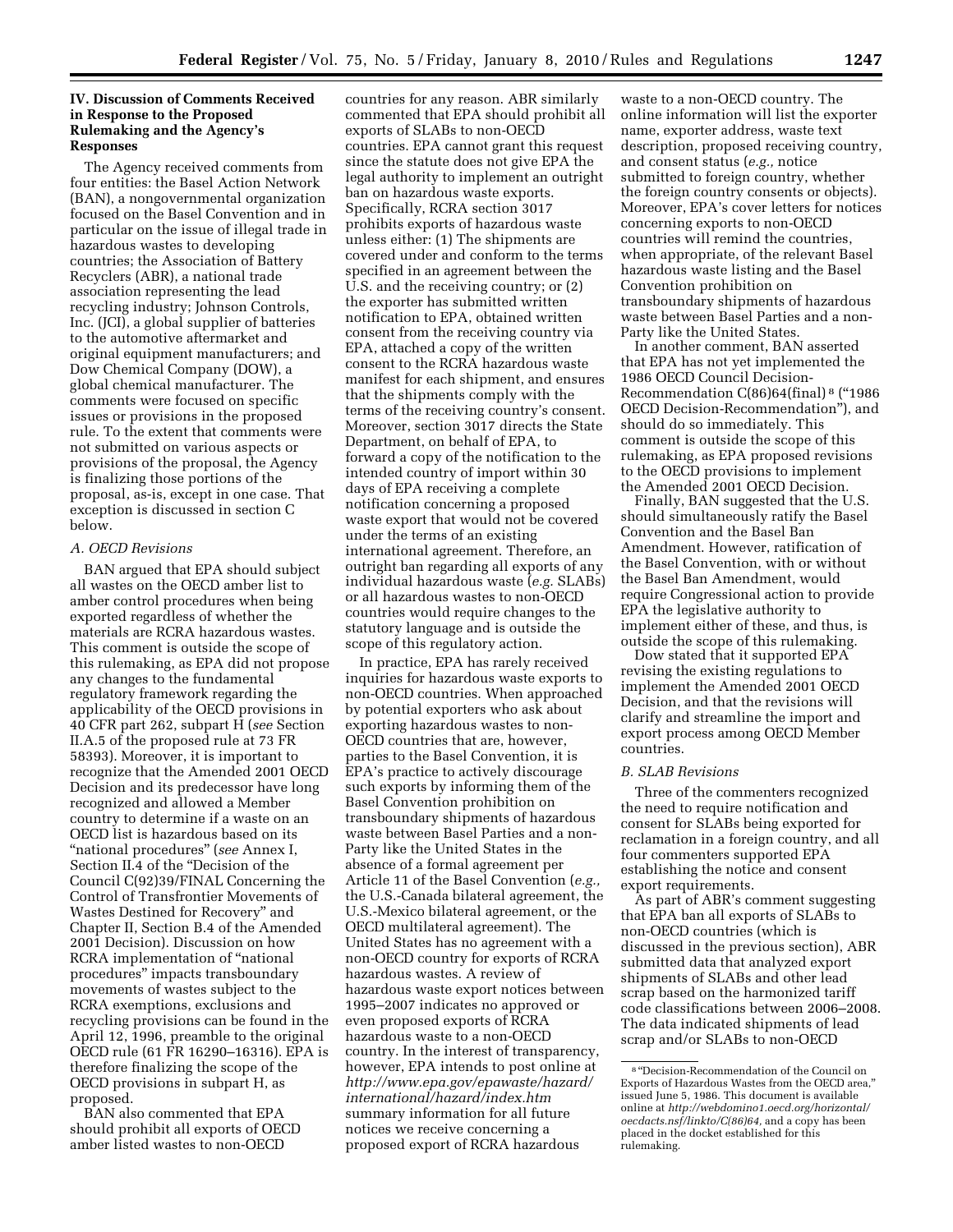countries (*e.g.,* China and India). ABR asserted that this data demonstrates that many exporters were mislabeling their SLAB shipments as non-battery scrap, and that EPA might be underestimating the amount of SLABs that were exported for reclamation between 2006–2008. However, after reviewing the analysis conducted by ABR, who generally supports the proposed rule, we do not believe that ABR's data would lead to a significantly different answer, and cause EPA to reconsider its position. In particular, ABR's data indicated total exports of SLABs and lead scrap were approximately 220,000 metric tons in 2006 and approximately 250,000 metric tons in 2007, with about 8% of the total exports in 2006 going to non-OECD countries. In comparison, EPA's data on SLAB exports estimated that 269,171 metric tons were exported in 2006, and that 1.77% went to non-OECD countries. Because the maximum annual amount of SLABs exported between 2006–2007 based on ABR's data is less than the annual amount based on EPA's data, the Agency believes it most appropriate that the data used in the economic analysis for the proposed rule should continue to be used, and not revised to include the ABR data in the economic analysis for the final rule. As a general note, if anyone has specific knowledge pertaining to specific export shipments that they believe are in violation of the RCRA hazardous waste regulations, we encourage them to submit it using EPA's Web site at *http:// www.epa.gov/compliance/complaints/ index.html.* 

ABR further commented that adding export requirements to 40 CFR part 266, subpart G that reference the 40 CFR part 262 requirements was confusing, and instead recommended that EPA simply require that all SLABs destined for export to be managed as Universal Waste batteries under 40 CFR part 273. EPA does not agree that requiring all SLABs that will be exported in the future be managed under 40 CFR part 273 would be easier or less confusing. EPA's policy has long allowed collectors and managers of SLABs destined for recycling to choose either Part 273 or Part 266 (*see* Section IV.B.2.b of the 1995 Final Universal Waste Rule at 60 FR 25504 and following pages). We believe that having the same export requirements for SLAB exports in 40 CFR part 273 and 40 CFR part 266, subpart G is the most straightforward approach to ensuring that SLAB exports for reclamation are appropriately controlled, and the references to requirements in 40 CFR part 262 should be no more confusing than the

previously established references to 40 CFR parts 261 and 268. EPA is therefore finalizing the 40 CFR part 266, subpart G requirements as proposed.

JCI commented that a three-year time period for notice and consent of exports (as opposed to a one-year time period) would reduce the burden on U.S. exporters while still providing sufficient notification to the importing country of proposed shipments. While the Amended 2001 OECD Decision does allow importing countries to issue extended consents that last for up to three years when the proposed shipment is destined for a facility that the importing country has ''preapproved'' for such imports, OECD countries are neither required to preapprove facilities nor to issue such extended consents. The international agreements covering exports from the United States that are in place with Canada, Mexico, and the OECD all specify a one-year time period as the standard maximum length of time that a notification and consent can cover. Consistent with those agreements and with all other RCRA export regulatory requirements in 40 CFR parts 261, 262 and 273, EPA is therefore retaining the one-year time period for SLABs being exported under 40 CFR part 266, subpart G.

Dow made a general comment of support for the revisions to the SLAB regulations.

## *C. Export Exception Report Technical Correction and Import Revisions*

BAN and Dow both made a general comment of support for the proposed technical corrections regarding export exception reports and import consent documentation submissions, as proposed. Therefore, EPA is finalizing the technical corrections as proposed. The final rule however, does not include the proposed requirement in 40 CFR part 262, subpart F that RCRA hazardous waste importers give a copy of the EPA-provided import consent documentation to the initial transporter along with the RCRA hazardous waste manifest.

According to longstanding EPA policy, any party who helped arrange for the importation (*e.g.,* a broker, a transporter, or the waste management facility), may be considered an importer.9 Because EPA's consents are currently communicated only to the

competent authority of the exporting country, the proposal stated that EPA would need to provide or otherwise make available to U.S. importers the documentation confirming the Agency's consent. We asked for comment in the proposed rule on how best to provide the consent documentation to the RCRA importer, but received no comments on this issue. Foreign notices we receive regarding proposed imports of hazardous waste do not generally identify the party acting as the importer under the RCRA regulations, but the notices always have to list the foreign generator, the waste to be imported, the intended management of the waste, and the U.S. TSDF that will dispose of or recover the imported hazardous waste.

Since we should be able to reliably identify the TSDF, and the TSDF should have enough knowledge of their individual customers and contracts to match up the incoming shipment manifests with the EPA-provided import consent documentation, we have decided to provide the import consent documentation directly to the TSDF listed on each consent document and require each TSDF receiving hazardous waste from a foreign source to send back a copy of the relevant import consent documentation along with a signed copy of the RCRA hazardous waste manifest within 30 days of delivery. Because receiving facilities would have received the consent documentation directly under the proposal for those instances when they were acting as the RCRA importer of record, making this change is a logical outgrowth of the proposal and does not require a supplemental notice.

## **V. Future Rulemaking**

## *1. Changes to OECD Member Country List*

Qualified countries may be invited to accede to the OECD Convention as new Members. The OECD Convention defines qualified countries as those that have demonstrated the basic values shared by all Members: An open market economy, democratic pluralism, and respect for human rights. Any decision to invite a new country to become a Member of the OECD must be unanimous, although abstentions may be allowed. Thus, no new Member may be admitted over the objection of the United States (or any other Member country).

In order to accommodate changes in OECD membership as quickly as possible, EPA will publish in the **Federal Register** any future amendments to the list of OECD Member countries set forth in

<sup>9</sup>*See* June 25, 1985, memo from John H. Skinner, Director of the Office of Solid Waste to Harry Seraydarian, Director, Toxics and Waste Management Division, EPA Region IX, ''Determining Who Assumes Generator Responsibilities for Importations of Hazardous Waste.''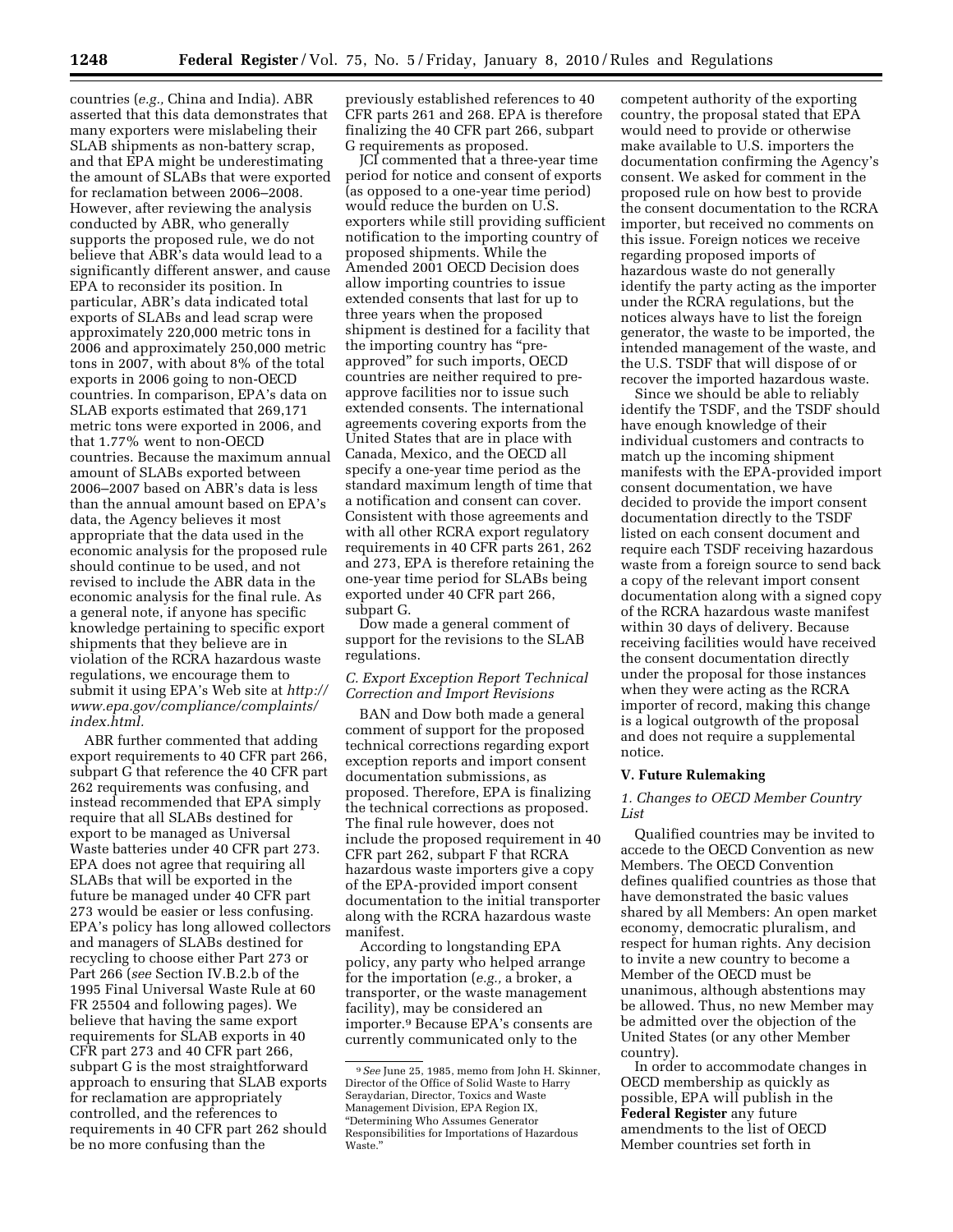$\S 262.58(a)(1)$ , as a final rule without prior notice and opportunity for comment. EPA believes that the Agency would be able to make a "good cause" finding under the Administrative Procedure Act (APA) (5 U.S.C. 553(b)(3)(B) to make these future amendments without prior notice and comment. EPA believes notice and an opportunity for comment on future amendments to § 262.58(a)(1) to reflect the updates to the OECD list of Member countries would be unnecessary, because the United States, as an OECD Member country, is legally obligated to implement OECD Decisions with respect to all OECD Member countries.

#### *2. Changes to OECD Waste List*

The OECD waste list is incorporated by reference and cited in § 262.89(d). If the OECD amends its waste list in the future by decision of the OECD Council (with the concurrence of the United States), EPA will publish a notice of these amendments in the **Federal Register** as a final rule without prior notice and an opportunity for comment. EPA believes that the Agency would be able to make a ''good cause'' finding under the Administrative Procedure Act (APA) (5 U.S.C. 553(b)(3)(B)) to make these future amendments without prior notice and comment because the purpose of § 262.89(d) is solely informational—to provide an up-to-date reference of the OECD waste list. Public comment on such updates is unnecessary, as EPA would have no discretion to modify this list.

## **VI. Costs and Benefits of the Final Rule**

#### *A. Introduction*

The value of any regulatory action is traditionally measured by the net change in social welfare that it generates. The Agency's economic assessment conducted in support of this final action evaluates costs, cost savings, benefits, and other impacts, such as environmental justice, children's health, unfunded mandates, regulatory takings, and small entity impacts. To conduct this analysis, we developed and implemented a methodology for examining the impacts, and followed appropriate guidelines and procedures for examining equity considerations, children's health, and other impacts.

## *B. Analytical Scope*

This analysis assesses the final integration of the Amended 2001 OECD Decision into the existing U.S. regulations governing shipments (export/import/transit) of hazardous wastes destined for recovery between the U.S. and other OECD Member

countries. In addition, we assess the newly final export regulations for SLABs to OECD and non-OECD countries. Also incorporated into the analysis is the requirement that a receiving facility subject to 40 CFR parts 264 or 265 submit to EPA a copy of the documentation confirming EPA's consent to the import when it submits to EPA the RCRA hazardous waste manifest for the import shipment of hazardous waste. Finally, this action revises the current language in §§ 262.55 and 262.87(b) to require exception reports to be submitted directly to the International Compliance and Assurance Division in the Office of Enforcement and Compliance Assurance's Office of Federal Activities in Washington, DC, rather than to the EPA Administrator. There is no discernable cost impact associated with this final requirement for exception reports to be submitted directly to the Director.

First, we assessed potential cost impacts (positive and negative) of the final revisions to the OECD rule, including:

• Exemptions for wastes destined for laboratory analyses,

• The requirement to provide a certificate of recovery,

• Information collection requirements associated with the exchange and accumulation recovery operations, and

• The notification requirements related to the return of wastes.

Next, we assessed potential cost impacts (positive and negative) of the final revisions to the SLAB regulations, including:

• Notification requirements for SLAB exporters,

• The renotification requirements associated with any changes to the original SLAB export notification,

• The annual reporting requirements, • Additional reporting requirements

(if requested by EPA), and

• SLAB exporter record keeping requirements.

Finally, we analyzed the final requirements that a receiving facility subject to 40 CFR parts 264 or 265 submit to EPA a copy of the documentation confirming EPA's consent to the import when it submits to EPA the RCRA hazardous waste manifest for the import shipment of hazardous waste.

We also included an estimate for potentially affected entities to read the regulation, which is, by default, a necessary requirement for understanding the regulation. Cost impacts associated with reading the regulation are assessed for exporters, importers, and transporters.

#### *C. Cost Impacts*

The total incremental cost for the OECD portion of the final rule during the first year of implementation, including reading the rule, is estimated to be \$14,494. This is a net impact estimate that includes a total net incremental cost increase to the regulated community of \$13,656, and a total net cost increase to EPA of \$838. The total incremental annual net cost for the OECD portion after the first year of implementation, excluding reading the rule, is estimated to be \$9,700.

The total incremental cost for the SLAB portion of the final rule during the first year of implementation, including reading the rule, is estimated at \$850,000. The first year total incremental cost is expected to be about \$780,000 for the affected U.S. industry and about \$71,000 for EPA. The total incremental annual cost after the first year of implementation, excluding reading the rule, is estimated to be \$400,000.

The combined total cost of the final rule (OECD portion, plus SLAB portion, plus import consent documentation portion) is estimated at \$910,000 for the first year. Approximately 93% of this total is attributable to the SLAB portion of the rule, followed by the EPA import consent documentation requirements representing about 5% of the total. The OECD portion accounts for less than 2% of the total first year cost of the rule. After the first year, the total incremental cost of the final rulemaking is estimated at \$460,000.

Cost estimates presented in this section are based on our estimates for the number of potentially affected importers, exporters, and transporters. Numerous data sources were used in the derivation of these estimates, including: RCRAInfo, the Waste International Tracking System (WITS), industry consultations, the Biennial Report, the International Trade Commission (ITC), Environment Canada, and SEMARNAT<sup>10</sup> data. A full explanation of the data sources, analytical methodology, assumptions, and limitations associated with the findings presented above is presented in our Cost Assessment 11 document prepared in support of this final action. This document is available in the docket to today's rule.

 $^{\rm 10}\!\!$  Secretaría de Medio Ambiente y Recursos Naturales (SEMARNAT).

<sup>11</sup>*Cost Assessment for the Final Rule on Exports and Imports of Hazardous Waste Destined for Recovery Among OECD Countries, Exports of Spent Lead-Acid Batteries from the U.S., and Import Consent Documentation.*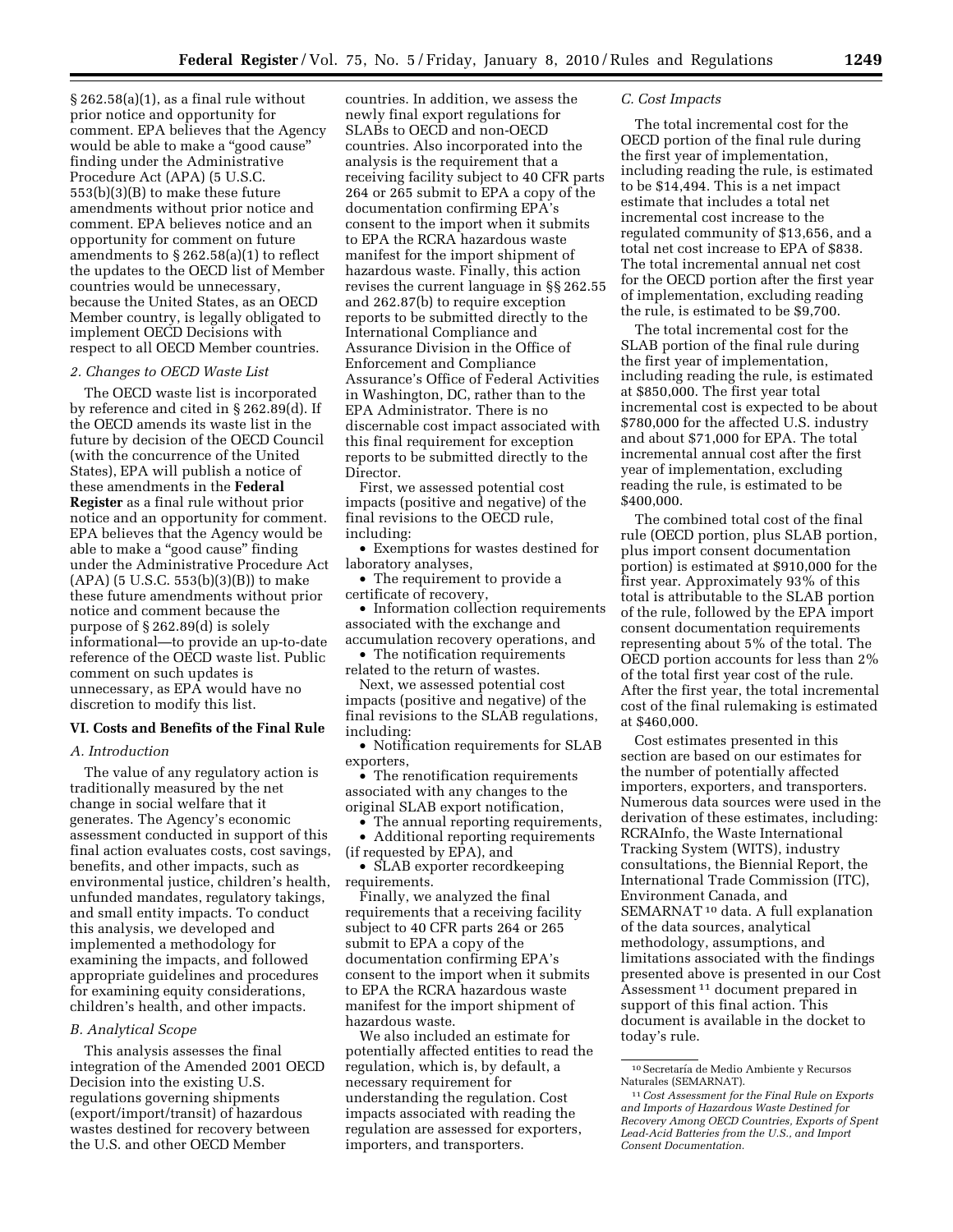## *D. Benefits*

We have prepared a qualitative assessment of the benefits anticipated from this action. Overall, this action is expected to result in improved regulatory efficiency of the affected materials, while ensuring improved data collection and enhanced enforcement capabilities. Specific benefits include the following:

• Increasing regulatory efficiency by implementing provisions in the Amended 2001 OECD Decision that were meant to clarify the scope of control and make the control procedures more precise;

• Helping to improve market efficiency by allowing exporters to ship wastes more quickly and store for shorter periods of time;

• Encouraging the environmentally sound recovery of hazardous wastes, thereby reducing the risks associated with treatment and disposal; and

• Providing for the improved ability to acquire information regarding the quantities of SLABs exported from the U.S. and the destination facilities to which the SLABs are exported.

#### **VII. State Authorization**

## *A. Applicability of Rules in Authorized States*

Under section 3006 of RCRA, EPA may authorize qualified States to administer their own hazardous waste programs in lieu of the Federal program within the State. Following authorization, EPA retains enforcement authority under sections 3008, 3013, and 7003 of RCRA, although authorized States have primary enforcement responsibility. The standards and requirements for State authorization are found at 40 CFR part 271.

Prior to enactment of the Hazardous and Solid Waste Amendments of 1984 (HSWA), a State with final RCRA authorization administered its hazardous waste program entirely in lieu of EPA administering the Federal program in that State. The Federal requirements no longer applied in the authorized State, and EPA could not issue permits for any facilities in that State, since only the State was authorized to issue RCRA permits. When new, more stringent Federal requirements were promulgated, the State was obligated to enact equivalent authorities within specified time frames. However, the new Federal requirements did not take effect in an authorized State until the State adopted the Federal requirements as State law.

In contrast, under RCRA section 3006(g) (42 U.S.C. 6926(g)), which was added by HSWA, new requirements and

prohibitions imposed under HSWA authority take effect in authorized States at the same time that they take effect in unauthorized States. EPA is directed by the statute to implement these requirements and prohibitions in authorized States, including the issuance of permits, until the State is granted authorization to do so. While States must still adopt more stringent HSWA related provisions as State law to retain final authorization, EPA implements the HSWA provisions in authorized States until the States do so.

Authorized States are required to modify their programs only when EPA enacts Federal requirements that are more stringent than existing Federal requirements. RCRA section 3009 allows the States to impose standards more stringent than those in the Federal program (*see also* 40 CFR 271.1). Therefore, authorized States may, but are not required to, adopt Federal regulations, both HSWA and non-HSWA, that are considered less stringent than previous Federal regulations.

#### *B. Effect on State Authorization*

Because of the Federal government's special role in matters of foreign policy, EPA does not authorize States to administer Federal import/export functions in any section of the RCRA hazardous waste regulations. This promotes national coordination, uniformity and the expeditious transmission of information between the United States and foreign countries. Although States do not receive authorization to administer the Federal government's export functions in 40 CFR part 262, subpart E, import functions in 40 CFR part 262, subpart F, import/export functions in 40 CFR part 262, subpart H, or the import/export related functions in any other section of the RCRA hazardous waste regulations, State programs are still required to adopt those provisions in today's rule that are more stringent than existing Federal requirements to maintain their equivalency with the Federal program (*see* for example, 40 CFR 271.10(e)). Today's rule contains many amendments to 40 CFR part 262, subpart H, a number of which are more stringent. The rule also contains amendments to § 262.10, § 262.55, § 262.58, § 263.10(d), § 264.12(a)(2), § 264.71, § 265.12(a)(2), and § 265.71, almost all of which are more stringent. The States that have adopted 40 CFR part 262, subparts E and H, 40 CFR part 263, 40 CFR part 264 or 40 CFR part 265 must adopt the provisions listed above that are more stringent. In addition, States that have adopted management

standards for spent lead-acid batteries analogous to 40 CFR part 266, subpart G must adopt the changes in today's rule which are more stringent.

States are not required to adopt the amendments in this rule that are not more stringent. However, EPA strongly encourages States to incorporate all the import and export related requirements into their regulations for the convenience of the regulated community and for completeness, particularly where a State has already incorporated 40 CFR part 262, subparts E, and H, the import/export manifest and OECD movement document related requirements in § 263.10(d), the import manifest and OECD movement document submittal requirements in §§ 264.12(a)(2), 264.71, 265.12(a)(2), and 265.71, or the management provisions for SLABs in 40 CFR part 266, subpart G. When a State adopts the import/ export provisions in this final rule, care should be taken not to replace Federal or international references with State terms.

The provisions of today's notice take effect in all States on July 7, 2010, since these import and export requirements will be administered by the Federal government as a foreign policy matter, and will not be administered by States.

## **VIII. Statutory and Executive Order Reviews**

## *A. Executive Order 12866: Regulatory Planning and Review*

Under Executive Order (EO) 12866 (58 FR 51735, October 4, 1993), this action is a "significant regulatory action.'' This action may raise novel legal or policy issues  $[3(f)(4)]$  arising out of legal mandates, although it is not economically significant. Accordingly, EPA submitted this action to the Office of Management and Budget (OMB) for review under EO 12866. Any changes made in response to OMB's recommendations have been documented in the docket for this action.

This final rule is projected to result in a net increase in costs to certain importers, exporters, and transporters of affected hazardous wastes. Increased costs are also projected for the Federal government. The total net cost of this rule is estimated to be \$910,000 during the first year following rule implementation. Exporters are projected to account for approximately 69 percent of this total. Benefits of this action include increased regulatory efficiency, reduced risks associated with the treatment and disposal of hazardous wastes, and improved data collection.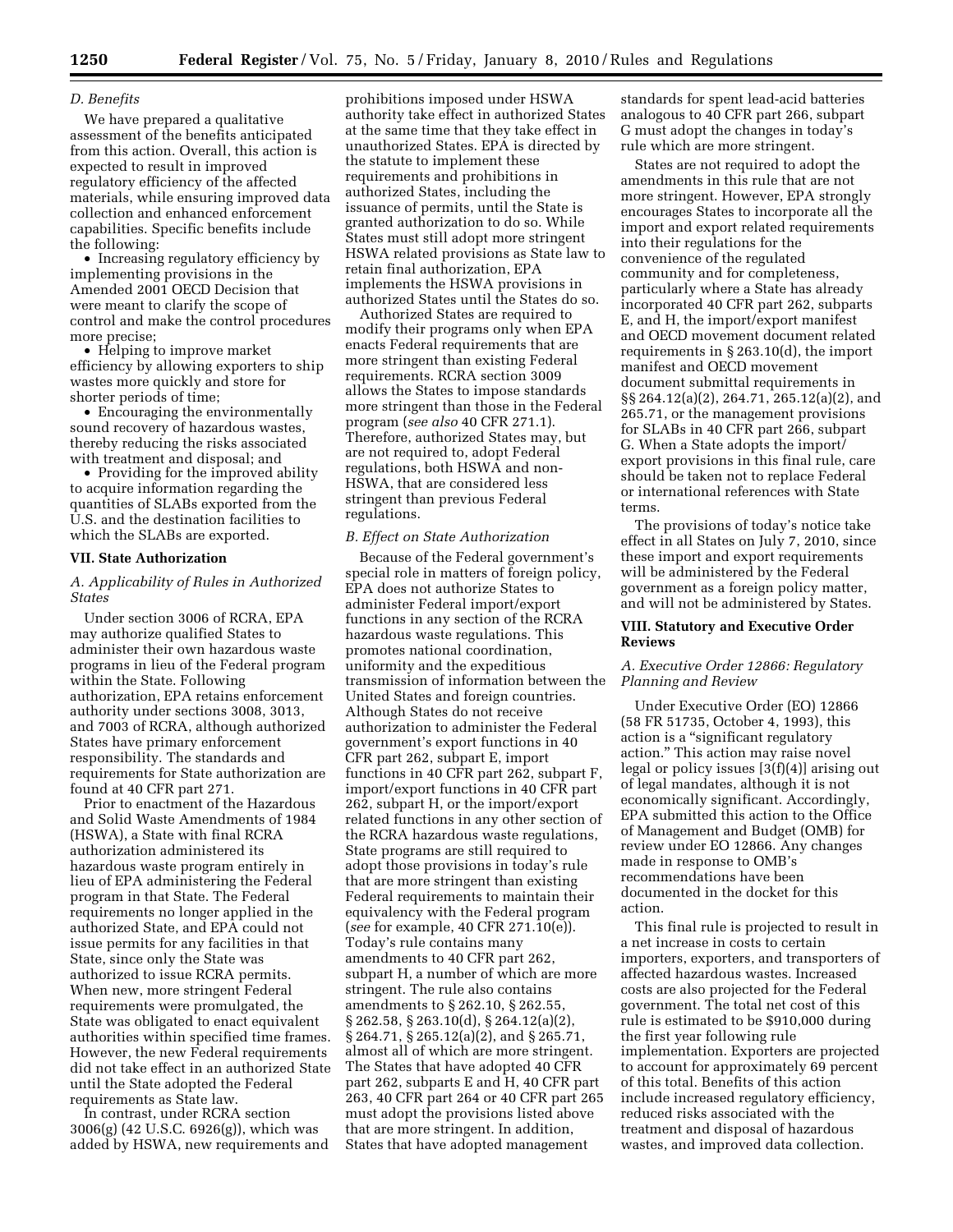The total net cost estimate for this rule is significantly below the \$100 million threshold 12 established under part 3(f)(1) of the Order. Thus, this rule is not considered to be an economically significant action. However, in an effort to comply with the spirit of the Order, we have prepared an economic assessment 13 in support of this final rule. The RCRA docket established for today's rulemaking contains a copy of this document.

## *B. Paperwork Reduction Act*

The information collection requirements in this rule have been submitted for approval to the Office of Management and Budget (OMB) under the *Paperwork Reduction Act,* 44 U.S.C. 3501 *et seq.* The information collection requirements are not enforceable until OMB approves them. The Information Collection Request (ICR) document prepared by EPA has been assigned EPA ICR number 2308.02.

The final rule requires that the affected sources submit the following:

• *Under the final OECD revisions:*  U.S. recovery facilities will have to submit a certificate of recovery to the foreign exporter, and to the competent authority of the country of export and EPA, as soon as possible, but no later than thirty (30) days after the completion of recovery and no later than one (1) calendar year following receipt of the waste; U.S. facilities that exchange or accumulate waste shipments (*e.g.,* R12/R13 facilities) before final recovery at another facility (*e.g.,* R1–R11 facilities) will have to prepare and provide a certificate of recovery for the R12/R13 recovery operations, and provide and maintain a copy of the certificate of recovery for the subsequent R1–R11 recovery operations; U.S. recovery facilities, including R12/ R13 facilities, that must re-export or otherwise return the hazardous waste shipment will have to submit new notification documents and comply with the associated Amber control procedures; and U.S. exporters will have to keep records of the additional certifications of recovery and any R12/ R13 certifications they receive from recovery facilities in other OECD Member countries.

• *Under the final SLAB revisions:*  SLAB exporters will have to comply with the full subpart H requirements if going to the OECD Member countries

listed in § 262.58(a)(1) (*e.g.,* submitting notices, originating a movement document for each shipment, keeping records of all confirmations of receipt and recovery they receive, submitting exception reports and annual reports, and recordkeeping); and comply with portions of the subpart E requirements if going elsewhere (*e.g.,* submitting notices, providing a copy of EPA's Acknowledgement of Consent for each shipment, submitting annual reports and recordkeeping).

• *Under the final import documentation revisions:* U.S. receiving facilities will have to submit to EPA copies of the documentation confirming EPA's consent to the import each time they submit to EPA a copy of the RCRA hazardous waste manifest for each hazardous waste import shipment within thirty (30) days of shipment delivery.

All affected sources will have to retain records of this paperwork for a period of three (3) years, which is consistent with the RCRA hazardous waste requirements of §§ 262.53, 262.56, 262.57, 262.83, 262.87, 264.71 and 265.71. The collection of the requested information is mandatory, as it is needed by EPA as a part of its overall compliance and enforcement program for the protection of human health and the environment.

The estimated annual public reporting burden for the new paperwork requirements in the final rule is 4.63 hours/year per respondent under the final OECD revisions; 20.74 hours/year per respondent under the final SLAB revisions; and 8.44 hours/year per respondent under the final import consent documentation. The annual public recordkeeping burden is estimated to average 10.20 hours/year per respondent under the final OECD revisions, and 0.25 hours/year per respondent under the final SLAB revisions. The total annual public burden is estimated to be 14,854 hours at a cost of \$832,400 during the first year of implementation, and 8,799 hours at a cost of \$381,400 after the first year. The capital and start-up costs plus total operation and maintenance costs are expected to be negligible. Burden is defined at 5 CFR 1320.3(b).

An agency may not conduct or sponsor, and a person is not required to respond to, a collection of information unless it displays a currently valid OMB control number. The OMB control numbers for EPA's regulations in 40 CFR are listed in 40 CFR part 9. When this ICR is approved by OMB, the Agency will publish a technical amendment to 40 CFR part 9 in the **Federal Register** to display the OMB

control number for the approved information collection requirements contained in this final rule.

## *C. Regulatory Flexibility Act*

The Regulatory Flexibility Act (RFA) generally requires an agency to prepare a regulatory flexibility analysis of any rule subject to notice and comment rulemaking requirements under the Administrative Procedure Act or any other statute unless the agency certifies that the rule will not have a significant economic impact on a substantial number of small entities. Small entities include small businesses, small organizations, and small governmental jurisdictions.

For purposes of assessing the impacts of today's rule on small entities, small entity is defined as: (1) A small business as defined by the Small Business Administration's (SBA) regulations at 13 CFR 121.201; (2) a small governmental jurisdiction that is a government of a city, county, town, school district or special district with a population of less than 50,000; and (3) a small organization that is any not-for-profit enterprise which is independently owned and operated and is not dominant in its field.

After considering the economic impacts of today's final rule on small entities, I certify that this action will not have a significant economic impact on a substantial number of small entities. We have determined that a substantial number of potentially affected small businesses (importers, exporters, and transporters) will not experience significant negative economic impacts. For the purpose of our impact analyses, small business is defined either by the number of employees or by the dollar amount of sales. The level at which a business is considered small is determined for each North American Industrial Classification System (NAICS) code by the Small Business Administration. No small governmental jurisdiction or small not-for-profit organizations are expected to be affected by this action.

While a significant number of exporters may be small businesses, the results of our analysis indicate that the cost to individual small entities in each potentially affected sector (as identified by NAICS codes) is likely to be insignificant. This determination was made by comparing annual compliance costs under the rule to the average annual sales of small business in the industry sectors likely affected by the rule. According to the U.S. Small Business Administration's small business size standards, firms in most of these industry sectors are classified as a

 $^{\rm 12}$  This \$100 million threshold applies to both costs, and cost savings.

<sup>13</sup>*Cost Assessment for the Final Rule on Exports and Imports of Hazardous Waste Destined for Recovery Among OECD Countries, Exports of Spent Lead-Acid Batteries from the U.S., and Import Consent Documentation (Cost Assessment).*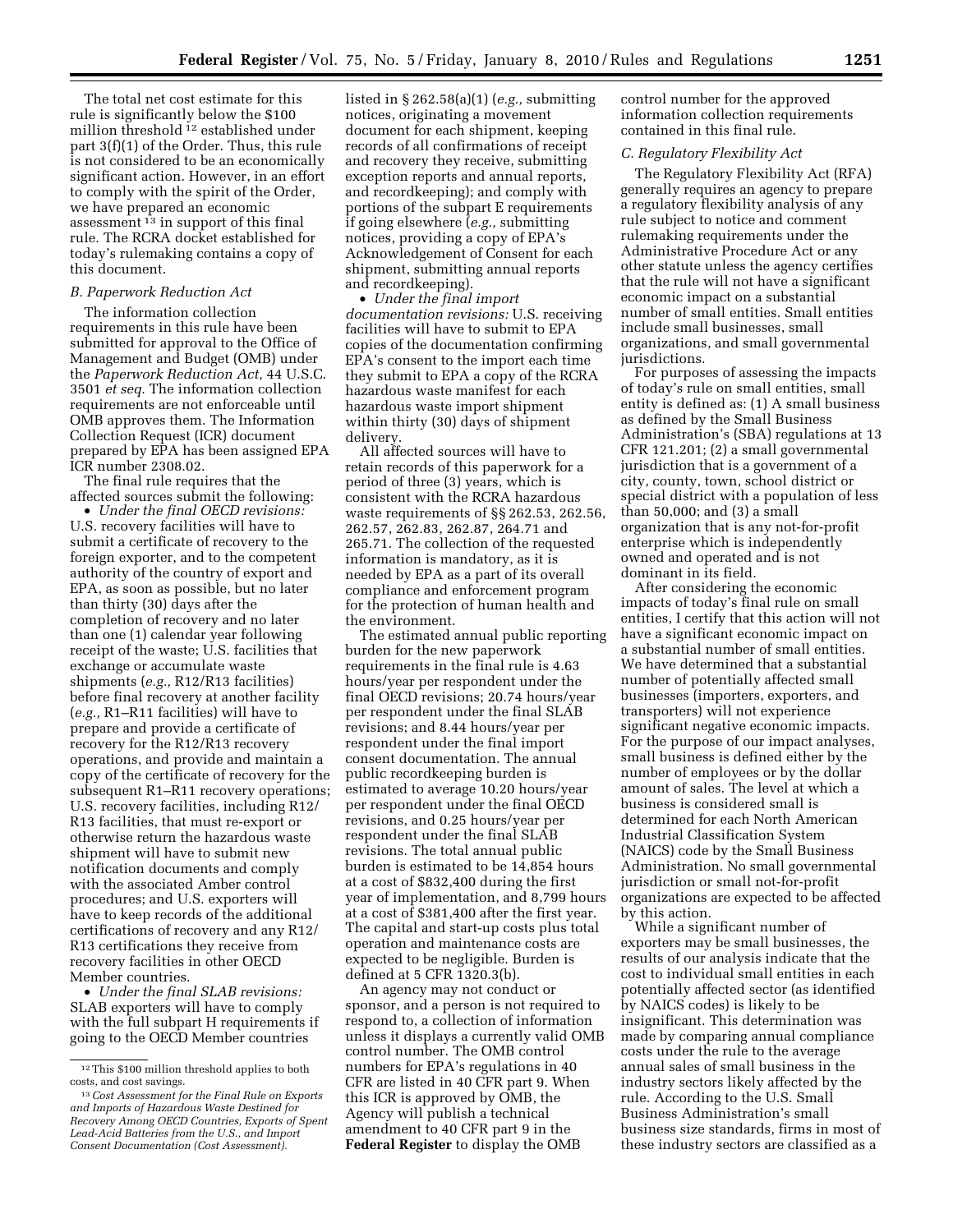"small business" if they have fewer than 750 employees. For purposes of this analysis, the Agency examined a subset of small entities expected to face the largest relative impacts as measured by cost to sales ratios. The average annual gross sales of the potentially impacted small companies within this subset with fewer than 20 employees were found to range from \$0.4 million to \$4.1 million, depending upon the NAICS sector. The annual compliance costs for these companies, as a percentage of average annual gross sales, was found to range from 0.01 percent to 0.08 percent. The regulatory flexibility screening analysis prepared in support of this determination is incorporated into the *Cost Assessment,* which is available in the docket established for this rule.

## *D. Unfunded Mandates Reform Act of 1995*

This action contains no Federal mandates under the provisions of Title II of the Unfunded Mandates Reform Act of 1995 (UMRA), 2 U.S.C. 1531– 1538 for State, local, or Tribal governments or the private sector. UMRA does not apply to rules that are necessary for the national security or the ratification or implementation of international treaty obligations (*e.g.,* the Amended 2001 OECD Decision, the U.S.-Canada bilateral waste agreement). Therefore, this action is not subject to the requirements of sections 202 or 205 of the UMRA. Finally, this action is also not subject to the requirements of section 203 of UMRA because it contains no regulatory requirements that might significantly or uniquely affect small governments. As explained previously, EPA does not authorize States to administer Federal import/ export functions in any section of the RCRA hazardous waste regulations because of the Federal government's special role in matters of foreign policy.

# *E. Executive Order 13132: Federalism*

This action does not have federalism implications. It will not have substantial direct effects on the States, on the relationship between the national government and the States, or on the distribution of power and responsibilities among the various levels of government, as specified in Executive Order 13132. Specifically, this final rule does not have Federalism implications because the State and local governments do not administer the export and import requirements under RCRA. Thus, Executive Order 13132 does not apply to this action.

## *F. Executive Order 13175: Consultation and Coordination With Indian Tribal Governments*

This final rule does not have Tribal implications, as specified in Executive Order 13175. No Tribal governments are known to own or operate businesses that may be affected by this rule. Thus, Executive Order 13175 does not apply to this final rule.

## *G. Executive Order 13045: Protection of Children From Environmental Health Risks and Safety Risks*

This action is not subject to EO 13045 (62 FR 19885, April 23, 1997) because it is not economically significant as defined in Executive Order 12866, and because the Agency does not believe the environmental health or safety risks addressed by this action present a disproportionate risk to children residing in the United States. This rule is intended to improve regulatory efficiency, enhance waste tracking procedures, and increase accountability among all parties associated with international shipments, and does not directly affect the level of protection provided to human health or the environment in the United States.

## *H. Executive Order 13211: Actions Concerning Regulations That Significantly Affect Energy Supply, Distribution, or Use*

This action is not subject to Executive Order 13211 (66 FR 28355 (May 22, 2001)) because it is not a significant regulatory action under Executive Order 12866. This rule will not seriously disrupt energy supply, distribution patterns, prices, imports or exports. In fact, this rule is designed to improve regulatory efficiency and improve information collection, in part by implementing revisions and clarifications to the existing regulations.

### *I. National Technology Transfer Advancement Act*

Section 12(d) of the National Technology Transfer and Advancement Act of 1995 (''NTTAA''), Public Law 104–113, 12(d) (15 U.S.C. 272 note) directs EPA to use voluntary consensus standards in its regulatory activities unless to do so would be inconsistent with applicable law or otherwise impractical. Voluntary consensus standards are technical standards (*e.g.,*  materials specifications, test methods, sampling procedures, and business practices) that are developed or adopted by voluntary consensus standards bodies. The NTTAA directs EPA to provide Congress, through OMB, explanations when the Agency decides

not to use available and applicable voluntary consensus standards.

This final rulemaking does not involve technical standards. Therefore, EPA did not consider the use of any voluntary consensus standards.

## *J. Executive Order 12898: Federal Actions To Address Environmental Justice in Minority Populations and Low-Income Populations*

Executive Order (EO) 12898 (59 FR 7629 (Feb. 16, 1994)) establishes Federal executive policy on environmental justice. Its main provision directs Federal agencies, to the greatest extent practicable and permitted by law, to make environmental justice part of their mission by identifying and addressing, as appropriate, disproportionately high and adverse human health or environmental effects of their programs, policies, and activities on minority populations and low-income populations in the United States.

EPA has determined that this final rule will not have disproportionately high and/or adverse human health or environmental effects on minority or low-income populations because it does not directly affect the level of protection provided to human health or the environment in the United States. This rule is intended to improve regulatory efficiency, enhance waste tracking procedures, and increase accountability among all parties associated with international shipments.

#### *K. Congressional Review Act*

The Congressional Review Act, 5 U.S.C. 801 *et seq.,* as added by the Small Business Regulatory Enforcement Fairness Act of 1996, generally provides that before a rule may take effect, the agency promulgating the rule must submit a rule report, which includes a copy of the rule, to each House of the Congress and to the Comptroller General of the United States. EPA will submit a report containing this rule and other required information to the U.S. Senate, the U.S. House of Representatives, and the Comptroller General of the United States prior to publication of the rule in the **Federal Register.** A major rule cannot take effect until 60 days after it is published in the **Federal Register.**  This action is not a "major rule" as defined by 5 U.S.C. 804(2). This rule will be effective July 7, 2010.

## **List of Subjects**

#### *40 CFR Part 262*

Environmental protection, Exports, Hazardous materials transportation, Hazardous waste, Imports, Incorporation by reference, International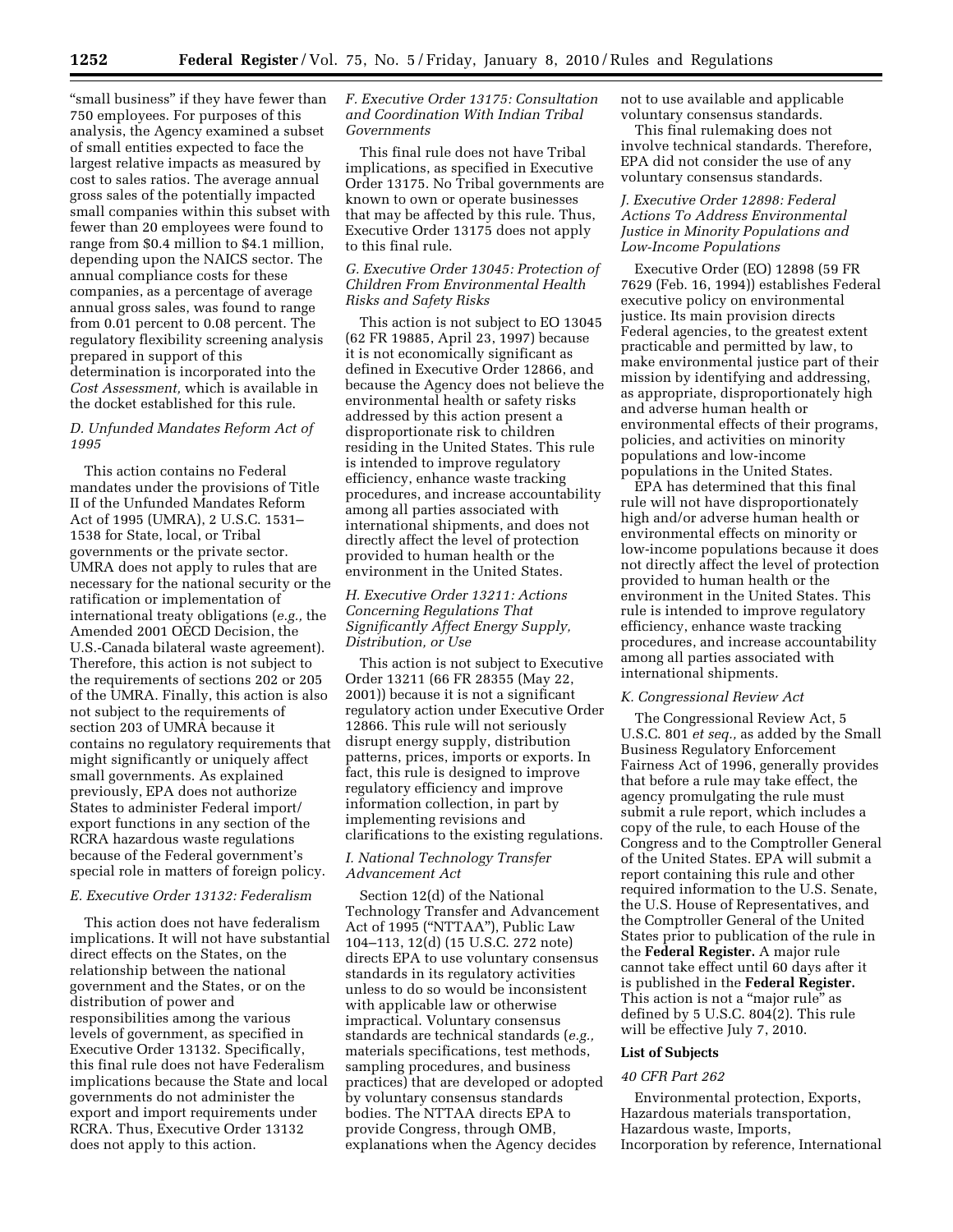organizations, Labeling, Packaging and containers, Recycling, Reporting and recordkeeping requirements.

#### *40 CFR Part 263*

Environmental protection, Hazardous materials transportation, Hazardous waste, Imports.

## *40 CFR Part 264*

Environmental protection, Hazardous waste, Imports, Packaging and containers, Reporting and recordkeeping requirements.

## *40 CFR Part 265*

Environmental protection, Hazardous waste, Imports, Packaging and containers, Reporting and recordkeeping requirements.

#### *40 CFR Part 266*

Environmental protection, Exports, Spent lead-acid batteries, Recycling, Waste treatment and disposal.

#### *40 CFR Part 271*

Environmental protection, Administrative practice and procedure, Hazardous materials transportation, Hazardous waste, Intergovernmental relations, Penalties, Reporting and recordkeeping requirements.

Dated: December 23, 2009.

#### **Lisa P. Jackson,**

*Administrator.* 

For the reasons stated in the preamble, title 40, chapter 1 of the Code of Federal Regulations is amended as follows.

## **PART 262—STANDARDS APPLICABLE TO GENERATORS OF HAZARDOUS WASTE**

1. The authority citation for part 262 continues to read as follows:

**Authority:** 42 U.S.C. 6906, 6912, 6922– 6925, 6937, and 6938.

2. Section 262.10(d) is amended by revising paragraph (d) to read as follows:

# **§ 262.10 Purpose, scope, and applicability.**

\* \* \* \* \*

(d) Any person who exports or imports wastes that are considered hazardous under U.S. national procedures to or from the countries listed in § 262.58(a)(1) for recovery must comply with subpart H of this part. A waste is considered hazardous under U.S. national procedures if the waste meets the Federal definition of hazardous waste in 40 CFR 261.3 and is subject to either the Federal RCRA manifesting requirements at 40 CFR part 262, subpart B, the universal waste

management standards of 40 CFR part 273, State requirements analogous to 40 CFR part 273, the export requirements in the spent lead-acid battery management standards of 40 CFR part 266, subpart G, or State requirements analogous to the export requirements in 40 CFR part 266, subpart G.

3. 262.55 is amended by revising the introductory text to read as follows:

#### **§ 262.55 Exception reports.**

\* \* \* \* \*

In lieu of the requirements of § 262.42, a primary exporter must file an exception report with the Office of Enforcement and Compliance Assurance, Office of Federal Activities, International Compliance Assurance Division (2254A), Environmental Protection Agency, 1200 Pennsylvania Avenue, NW., Washington, DC 20460, if any of the following occurs: \* \* \* \* \*

4. Section 262.58 is revised to read as follows:

#### **§ 262.58 International agreements.**

(a) Any person who exports or imports wastes that are considered hazardous under U.S. national procedures to or from designated Member countries of the Organization for Economic Cooperation and Development (OECD) as defined in paragraph (a)(1) of this section for purposes of recovery is subject to subpart H of this part. The requirements of subparts E and F of this part do not apply to such exports and imports. A waste is considered hazardous under U.S. national procedures if the waste meets the Federal definition of hazardous waste in 40 CFR 261.3 and is subject to either the Federal RCRA manifesting requirements at 40 CFR part 262, subpart B, the universal waste management standards of 40 CFR part 273, State requirements analogous to 40 CFR part 273, the export requirements in the spent lead-acid battery management standards of 40 CFR part 266, subpart G, or State requirements analogous to the export requirements in 40 CFR part 266, subpart G.

(1) For the purposes of subpart H, the designated OECD Member countries consist of Australia, Austria, Belgium, the Czech Republic, Denmark, Finland, France, Germany, Greece, Hungary, Iceland, Ireland, Italy, Japan, Luxembourg, the Netherlands, New Zealand, Norway, Poland, Portugal, the Republic of Korea, the Slovak Republic, Spain, Sweden, Switzerland, Turkey, the United Kingdom, and the United States.

(2) For the purposes of subpart H of this part, Canada and Mexico are considered OECD Member countries only for the purpose of transit.

(b) Any person who exports hazardous waste to or imports hazardous waste from: A designated OECD Member country for purposes other than recovery (*e.g.,* incineration, disposal), Mexico (for any purpose), or Canada (for any purpose) remains subject to the requirements of subparts E and F of this part, and is not subject to the requirements of subpart H of this part.

5. Subpart H is revised to read as follows:

#### **Subpart H—Transboundary Movements of Hazardous Waste for Recovery Within the OECD**

Sec.

- 262.80 Applicability.
- 
- 262.81 Definitions. 262.82 General conditions.<br>262.83 Notification and con
- Notification and consent.
- 262.84 Movement document.
- 262.85 Contracts.<br>262.86 Provisions
- Provisions relating to recognized traders.
- 262.87 Reporting and recordkeeping.
- 262.88 Pre-approval for U.S. recovery

facilities [Reserved].

262.89 OECD waste lists.

### **Subpart H—Transboundary Movements of Hazardous Waste for Recovery Within the OECD**

#### **§ 262.80 Applicability.**

(a) The requirements of this subpart apply to imports and exports of wastes that are considered hazardous under U.S. national procedures and are destined for recovery operations in the countries listed in  $\S 262.58(a)(1)$ . A waste is considered hazardous under U.S. national procedures if the waste:

(1) Meets the Federal definition of hazardous waste in 40 CFR 261.3; and

(2) Is subject to either the Federal RCRA manifesting requirements at 40 CFR part 262, subpart B, the universal waste management standards of 40 CFR part 273, State requirements analogous to 40 CFR part 273, the export requirements in the spent lead-acid battery management standards of 40 CFR part 266, subpart G, or State requirements analogous to the export requirements in 40 CFR part 266, subpart G.

(b) Any person (exporter, importer, or recovery facility operator) who mixes two or more wastes (including hazardous and non-hazardous wastes) or otherwise subjects two or more wastes (including hazardous and nonhazardous wastes) to physical or chemical transformation operations, and thereby creates a new hazardous waste,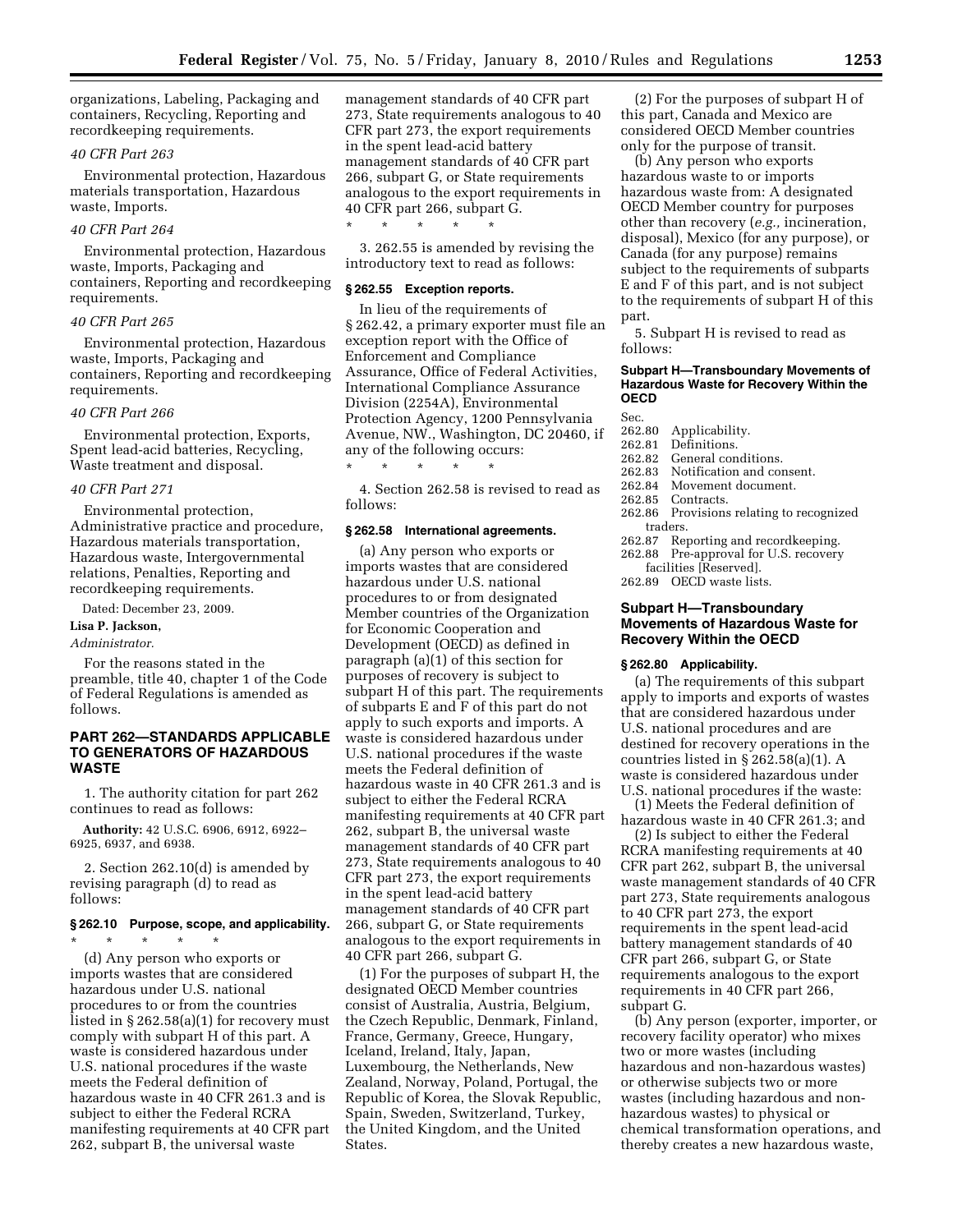becomes a generator and assumes all subsequent generator duties under RCRA and any exporter duties, if applicable, under this subpart.

## **§ 262.81 Definitions.**

The following definitions apply to this subpart.

*Competent authority* means the regulatory authority or authorities of concerned countries having jurisdiction over transboundary movements of wastes destined for recovery operations.

*Countries concerned* means the OECD Member countries of export or import and any OECD Member countries of transit.

*Country of export* means any designated OECD Member country listed in § 262.58(a)(1) from which a transboundary movement of hazardous wastes is planned to be initiated or is initiated.

*Country of import* means any designated OECD Member country listed in § 262.58(a)(1) to which a transboundary movement of hazardous wastes is planned or takes place for the purpose of submitting the wastes to recovery operations therein.

*Country of transit* means any designated OECD Member country listed in § 262.58(a)(1) and (a)(2) other than the country of export or country of import across which a transboundary movement of hazardous wastes is planned or takes place.

*Exporter* means the person under the jurisdiction of the country of export who has, or will have at the time the planned transboundary movement commences, possession or other forms of legal control of the wastes and who proposes transboundary movement of the hazardous wastes for the ultimate purpose of submitting them to recovery operations. When the United States (U.S.) is the country of export, *exporter*  is interpreted to mean a person domiciled in the United States.

*Importer* means the person to whom possession or other form of legal control of the waste is assigned at the time the waste is received in the country of import.

*OECD area* means all land or marine areas under the national jurisdiction of any OECD Member country listed in § 262.58. When the regulations refer to shipments to or from an OECD Member country, this means OECD area.

*OECD* means the Organization for Economic Cooperation and Development.

*Recognized trader* means a person who, with appropriate authorization of countries concerned, acts in the role of principal to purchase and subsequently sell wastes; this person has legal control of such wastes from time of purchase to time of sale; such a person may act to arrange and facilitate transboundary movements of wastes destined for recovery operations.

*Recovery facility* means a facility which, under applicable domestic law, is operating or is authorized to operate in the country of import to receive wastes and to perform recovery operations on them.

*Recovery operations* means activities leading to resource recovery, recycling, reclamation, direct re-use or alternative uses, which include:

- R1 Use as a fuel (other than in direct incineration) or other means to generate energy.
- R2 Solvent reclamation/regeneration.
- R3 Recycling/reclamation of organic substances which are not used as solvents.
- R4 Recycling/reclamation of metals and metal compounds.
- R5 Recycling/reclamation of other inorganic materials.
- R6 Regeneration of acids or bases. R7 Recovery of components used for
- pollution abatement. R8 Recovery of components used from catalysts.
- R9 Used oil re-refining or other reuses of previously used oil.
- R10 Land treatment resulting in benefit to agriculture or ecological improvement.
- R11 Uses of residual materials obtained from any of the operations numbered R1–R10.
- R12 Exchange of wastes for submission to any of the operations numbered R1–R11.
- R13 Accumulation of material intended for any operation numbered R1–R12.

*Transboundary movement* means any movement of wastes from an area under the national jurisdiction of one OECD Member country to an area under the national jurisdiction of another OECD Member country.

#### **§ 262.82 General conditions.**

(a) *Scope.* The level of control for exports and imports of waste is indicated by assignment of the waste to either a list of wastes subject to the Green control procedures or a list of wastes subject to the Amber control procedures and by the national procedures of the United States, as defined in § 262.80(a). The OECD Green and Amber lists are incorporated by reference in § 262.89(d).

(1) Listed wastes subject to the Green control procedures.

(i) Green wastes that are not considered hazardous under U.S. national procedures as defined in § 262.80(a) are subject to existing controls normally applied to commercial transactions.

(ii) Green wastes that are considered hazardous under U.S. national procedures as defined in § 262.80(a) are subject to the Amber control procedures set forth in this subpart.

(2) Listed wastes subject to the Amber control procedures.

(i) Amber wastes that are considered hazardous under U.S. national procedures as defined in § 262.80(a) are subject to the Amber control procedures set forth in this subpart.

(ii) Amber wastes that are considered hazardous under U.S. national procedures as defined in § 262.80(a), are subject to the Amber control procedures in the United States, even if they are imported to or exported from a designated OECD Member country listed in § 262.58(a)(1) that does not consider the waste to be hazardous. In such an event, the responsibilities of the Amber control procedures shift as provided:

(A) For U.S. exports, the United States shall issue an acknowledgement of receipt and assume other responsibilities of the competent authority of the country of import.

(B) For U.S. imports, the U.S. recovery facility/importer and the United States shall assume the obligations associated with the Amber control procedures that normally apply to the exporter and country of export, respectively.

(iii) Amber wastes that are not considered hazardous under U.S. national procedures as defined in § 262.80(a), but are considered hazardous by an OECD Member country are subject to the Amber control procedures in the OECD Member country that considers the waste hazardous. All responsibilities of the U.S. importer/exporter shift to the importer/exporter of the OECD Member country that considers the waste hazardous unless the parties make other arrangements through contracts.

**Note to Paragraph (a)(2):** Some wastes subject to the Amber control procedures are not listed or otherwise identified as hazardous under RCRA, and therefore are not subject to the Amber control procedures of this subpart. Regardless of the status of the waste under RCRA, however, other Federal environmental statutes (*e.g.,* the Toxic Substances Control Act) restrict certain waste imports or exports. Such restrictions continue to apply with regard to this subpart.

(3) Procedures for mixtures of wastes. (i) A Green waste that is mixed with one or more other Green wastes such that the resulting mixture is not considered hazardous under U.S.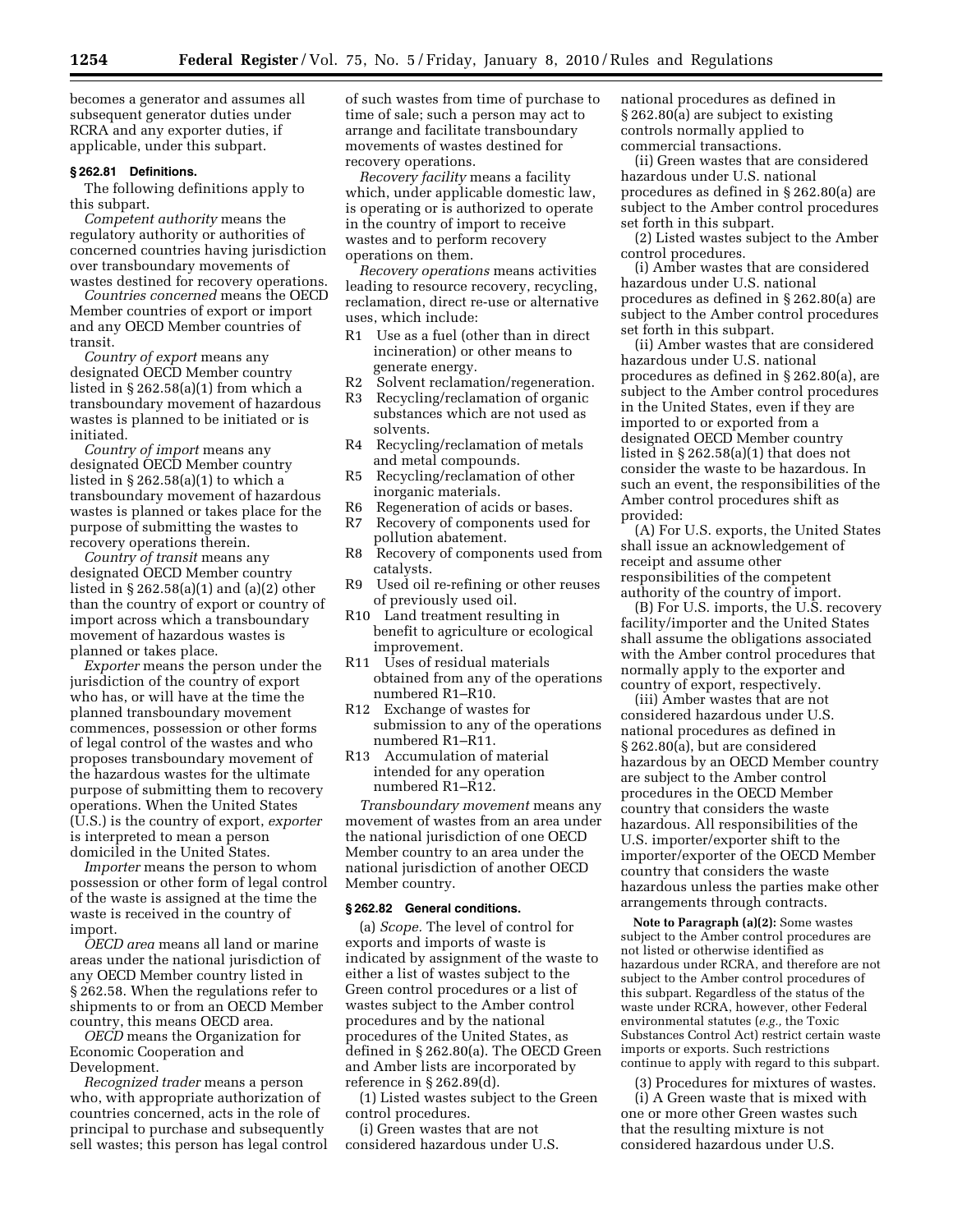national procedures as defined in § 262.80(a) shall be subject to the Green control procedures, provided the composition of this mixture does not impair its environmentally sound recovery.

**Note to Paragraph (a)(3)(i):** The regulated community should note that some OECD Member countries may require, by domestic law, that mixtures of different Green wastes be subject to the Amber control procedures.

(ii) A Green waste that is mixed with one or more Amber wastes, in any amount, *de minimis* or otherwise, or a mixture of two or more Amber wastes, such that the resulting waste mixture is considered hazardous under U.S. national procedures as defined in § 262.80(a) are subject to the Amber control procedures, provided the composition of this mixture does not impair its environmentally sound recovery.

**Note to Paragraph (a)(3)(ii):** The regulated community should note that some OECD Member countries may require, by domestic law, that a mixture of a Green waste and more than a *de minimis* amount of an Amber waste or a mixture of two or more Amber wastes be subject to the Amber control procedures.

(4) Wastes not yet assigned to an OECD waste list are eligible for transboundary movements, as follows:

(i) If such wastes are considered hazardous under U.S. national procedures as defined in § 262.80(a), such wastes are subject to the Amber control procedures.

(ii) If such wastes are not considered hazardous under U.S. national procedures as defined in § 262.80(a), such wastes are subject to the Green control procedures.

(b) *General conditions applicable to transboundary movements of hazardous waste:* (1) The waste must be destined for recovery operations at a facility that, under applicable domestic law, is operating or is authorized to operate in the importing country;

(2) The transboundary movement must be in compliance with applicable international transport agreements; and

**Note to Paragraph (b)(2):** These

international agreements include, but are not limited to, the Chicago Convention (1944), ADR (1957), ADNR (1970), MARPOL Convention (1973/1978), SOLAS Convention (1974), IMDG Code (1985), COTIF (1985), and RID (1985).

(3) Any transit of waste through a non-OECD Member country must be conducted in compliance with all applicable international and national laws and regulations.

(c) *Provisions relating to re-export for recovery to a third country:* (1) Re-

export of wastes subject to the Amber control procedures from the United States, as the country of import, to a third country listed in § 262.58(a)(1) may occur only after an exporter in the United States provides notification to and obtains consent from the competent authorities in the third country, the original country of export, and any transit countries. The notification must comply with the notice and consent procedures in § 262.83 for all countries concerned and the original country of export. The competent authorities of the original country of export, as well as the competent authorities of all other countries concerned have thirty (30) days to object to the proposed movement.

(i) The thirty (30) day period begins once the competent authorities of both the initial country of export and new country of import issue Acknowledgements of Receipt of the notification.

(ii) The transboundary movement may commence if no objection has been lodged after the thirty (30) day period has passed or immediately after written consent is received from all relevant OECD importing and transit countries.

(2) In the case of re-export of Amber wastes to a country other than those listed in § 262.58(a)(1), notification to and consent of the competent authorities of the original OECD Member country of export and any OECD Member countries of transit is required as specified in paragraph (c)(1) of this section, in addition to compliance with all international agreements and arrangements to which the first importing OECD Member country is a party and all applicable regulatory requirements for exports from the first country of import.

(d) *Duty to return or re-export wastes subject to the Amber control procedures.*  When a transboundary movement of wastes subject to the Amber control procedures cannot be completed in accordance with the terms of the contract or the consent(s) and alternative arrangements cannot be made to recover the waste in an environmentally sound manner in the country of import, the waste must be returned to the country of export or reexported to a third country. The provisions of paragraph (c) of this section apply to any shipments to be reexported to a third country. The following provisions apply to shipments to be returned to the country of export as appropriate:

(1) Return from the United States to the country of export: The U.S. importer must inform EPA at the specified address in  $\S 262.83(b)(1)(i)$  of the need

to return the shipment. EPA will then inform the competent authorities of the countries of export and transit, citing the reason(s) for returning the waste. The U.S. importer must complete the return within ninety (90) days from the time EPA informs the country of export of the need to return the waste, unless informed in writing by EPA of another timeframe agreed to by the concerned Member countries. If the return shipment will cross any transit country, the return shipment may only occur after EPA provides notification to and obtains consent from the competent authority of the country of transit, and provides a copy of that consent to the U.S. importer.

(2) Return from the country of import to the United States: The U.S. exporter must provide for the return of the hazardous waste shipment within ninety (90) days from the time the country of import informs EPA of the need to return the waste or such other period of time as the concerned Member countries agree. The U.S. exporter must submit an exception report to EPA in accordance with § 262.87(b).

(e) *Duty to return wastes subject to the Amber control procedures from a country of transit.* When a transboundary movement of wastes subject to the Amber control procedures does not comply with the requirements of the notification and movement documents or otherwise constitutes illegal shipment, and if alternative arrangements cannot be made to recover these wastes in an environmentally sound manner, the waste must be returned to the country of export. The following provisions apply as appropriate:

(1) Return from the United States (as country of transit) to the country of export: The U.S. transporter must inform EPA at the specified address in § 262.83(b)(1)(i) of the need to return the shipment. EPA will then inform the competent authority of the country of export, citing the reason(s) for returning the waste. The U.S. transporter must complete the return within ninety (90) days from the time EPA informs the country of export of the need to return the waste, unless informed in writing by EPA of another timeframe agreed to by the concerned Member countries.

(2) Return from the country of transit to the United States (as country of export): The U.S. exporter must provide for the return of the hazardous waste shipment within ninety (90) days from the time the competent authority of the country of transit informs EPA of the need to return the waste or such other period of time as the concerned Member countries agree. The U.S. exporter must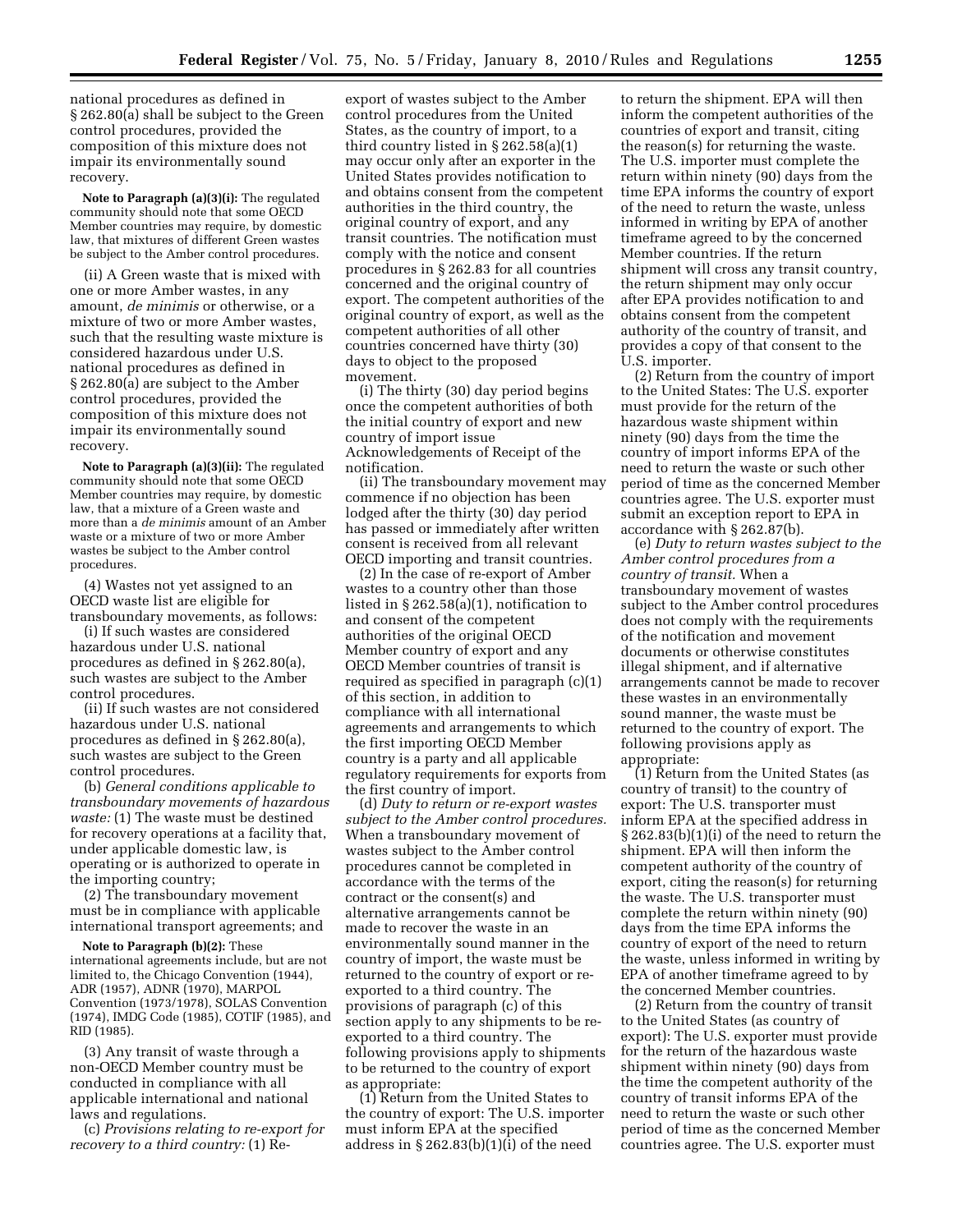submit an exception report to EPA in accordance with § 262.87(b).

(f) *Requirements for wastes destined for and received by R12 and R13 facilities.* The transboundary movement of wastes destined for R12 and R13 operations must comply with all Amber control procedures for notification and consent as set forth in § 262.83 and for the movement document as set forth in § 262.84. Additional responsibilities of R12/R13 facilities include:

(1) Indicating in the notification document the foreseen recovery facility or facilities where the subsequent R1– R11 recovery operation takes place or may take place.

(2) Within three (3) days of the receipt of the wastes by the R12/R13 recovery facility or facilities, the facility(ies) shall return a signed copy of the movement document to the exporter and to the competent authorities of the countries of export and import. The facility(ies) shall retain the original of the movement document for three (3) years.

(3) As soon as possible, but no later than thirty (30) days after the completion of the R12/R13 recovery operation and no later than one (1) calendar year following the receipt of the waste, the R12 or R13 facility(ies) shall send a certificate of recovery to the foreign exporter and to the competent authority of the country of export and to the Office of Enforcement and Compliance Assurance, Office of Federal Activities, International Compliance Assurance Division (2254A), Environmental Protection Agency, 1200 Pennsylvania Avenue, NW. Washington, DC 20460, by mail, email without digital signature followed by mail, or fax followed by mail.

(4) When an R12/R13 recovery facility delivers wastes for recovery to an R1– R11 recovery facility located in the country of import, it shall obtain as soon as possible, but no later than one (1) calendar year following delivery of the waste, a certification from the R1–R11 facility that recovery of the wastes at that facility has been completed. The R12/R13 facility must promptly transmit the applicable certification to the competent authorities of the countries of import and export, identifying the transboundary movements to which the certification pertain.

(5) When an R12/R13 recovery facility delivers wastes for recovery to an R1– R11 recovery facility located:

(i) In the initial country of export, Amber control procedures apply, including a new notification;

(ii) In a third country other than the initial country of export, Amber control procedures apply, with the additional provision that the competent authority

of the initial country of export shall also be notified of the transboundary movement.

(g) *Laboratory analysis exemption.*  The transboundary movement of an Amber waste is exempt from the Amber control procedures if it is in certain quantities and destined for laboratory analysis to assess its physical or chemical characteristics, or to determine its suitability for recovery operations. The quantity of such waste shall be determined by the minimum quantity reasonably needed to perform the analysis in each particular case adequately, but in no case exceed twenty-five kilograms (25 kg). Waste destined for laboratory analysis must still be appropriately packaged and labeled.

## **§ 262.83 Notification and consent.**

(a) *Applicability.* Consent must be obtained from the competent authorities of the relevant OECD countries of import and transit prior to exporting hazardous waste destined for recovery operations subject to this subpart. Hazardous wastes subject to the Amber control procedures are subject to the requirements of paragraph (b) of this section; and wastes not identified on any list are subject to the requirements of paragraph (c) of this section.

(b) *Amber wastes.* Exports of hazardous wastes from the United States as described in § 262.80(a) that are subject to the Amber control procedures are prohibited unless the notification and consent requirements of paragraph (b)(1) or paragraph (b)(2) of this section are met.

(1) Transactions requiring specific consent:

(i) *Notification.* At least forty-five (45) days prior to commencement of each transboundary movement, the exporter must provide written notification in English of the proposed transboundary movement to the Office of Enforcement and Compliance Assurance, Office of Federal Activities, International Compliance Assurance Division (2254A), Environmental Protection Agency, 1200 Pennsylvania Avenue, NW., Washington, DC 20460, with the words ''Attention: OECD Export Notification'' prominently displayed on the envelope. This notification must include all of the information identified in paragraph (d) of this section. In cases where wastes having similar physical and chemical characteristics, the same United Nations classification, the same RCRA waste codes, and are to be sent periodically to the same recovery facility by the same exporter, the exporter may submit one general notification of intent to export these

wastes in multiple shipments during a period of up to one (1) year. Even when a general notification is used for multiple shipments, each shipment still must be accompanied by its own movement document pursuant to § 262.84.

(ii) *Tacit consent.* If no objection has been lodged by any countries concerned (*i.e.,* exporting, importing, or transit) to a notification provided pursuant to paragraph (b)(1)(i) of this section within thirty (30) days after the date of issuance of the Acknowledgement of Receipt of notification by the competent authority of the country of import, the transboundary movement may commence. Tacit consent expires one (1) calendar year after the close of the thirty (30) day period; renotification and renewal of all consents is required for exports after that date.

(iii) *Written consent.* If the competent authorities of all the relevant OECD importing and transit countries provide written consent in a period less than thirty (30) days, the transboundary movement may commence immediately after all necessary consents are received. Written consent expires for each relevant OECD importing and transit country one (1) calendar year after the date of that country's consent unless otherwise specified; renotification and renewal of each expired consent is required for exports after that date.

(2) Transboundary movements to facilities pre-approved by the competent authorities of the importing countries to accept specific wastes for recovery:

(i) *Notification.* The exporter must provide EPA a notification that contains all the information identified in paragraph (d) of this section in English, at least ten (10) days in advance of commencing shipment to a preapproved facility. The notification must indicate that the recovery facility is preapproved, and may apply to a single specific shipment or to multiple shipments as described in paragraph (b)(1)(i) of this section. This information must be sent to the Office of Enforcement and Compliance Assurance, Office of Federal Activities, International Compliance Assurance Division (2254A), Environmental Protection Agency, 1200 Pennsylvania Avenue, NW., Washington, DC 20460, with the words "OECD Export" Notification—Pre-approved Facility'' prominently displayed on the envelope. General notifications that cover multiple shipments as described in paragraph (b)(1)(i) of this section may cover a period of up to three (3) years. Even when a general notification is used for multiple shipments, each shipment still must be accompanied by its own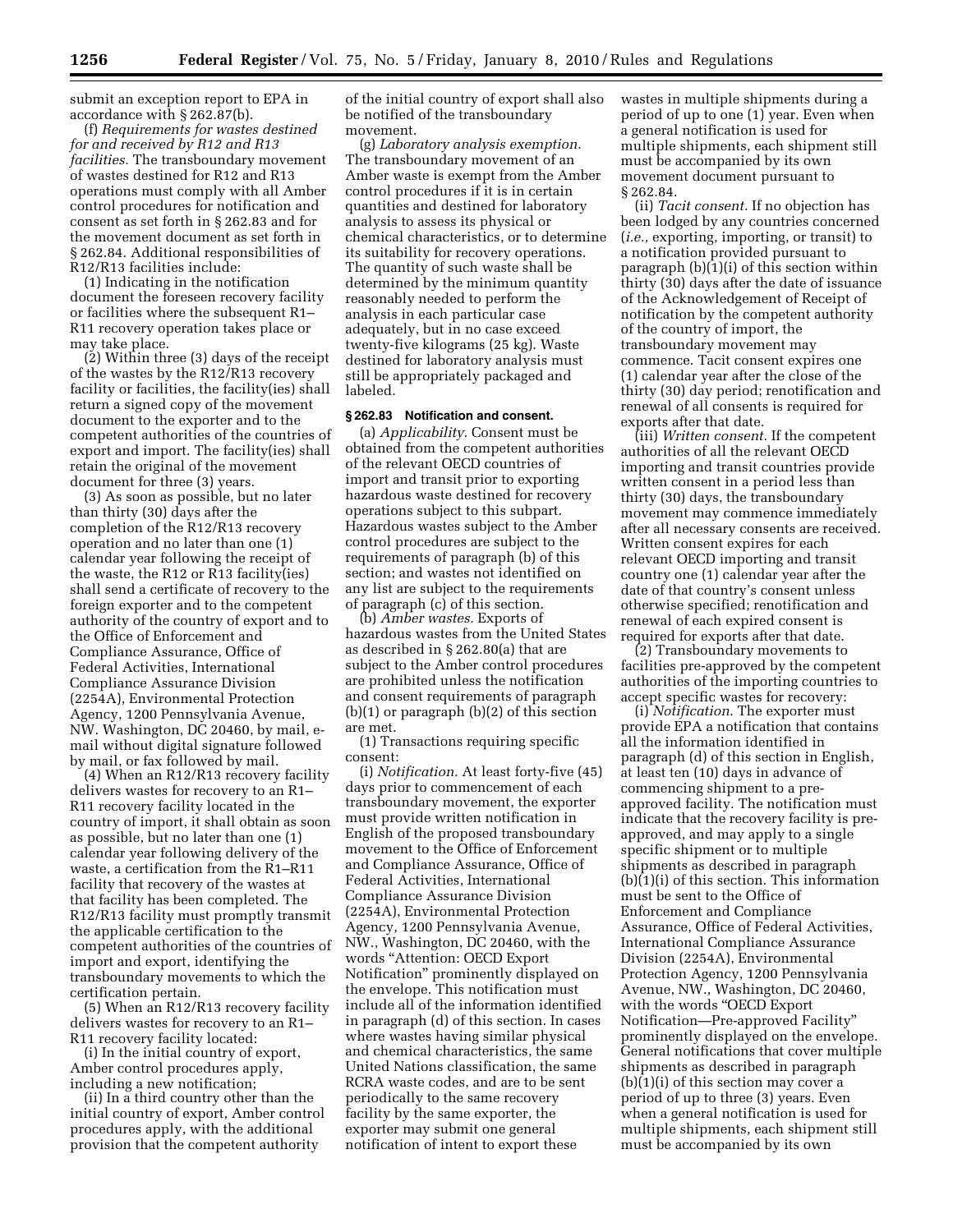movement document pursuant to § 262.84.

(ii) Exports to pre-approved facilities may take place after the elapse of seven (7) working days from the issuance of an Acknowledgement of Receipt of the notification by the competent authority of the country of import unless the exporter has received information indicating that the competent authority of any countries concerned objects to the shipment.

(c) *Wastes not covered in the OECD Green and Amber lists.* Wastes destined for recovery operations, that have not been assigned to the OECD Green and Amber lists, incorporated by reference in § 262.89(d), but which are considered hazardous under U.S. national procedures as defined in § 262.80(a), are subject to the notification and consent requirements established for the Amber control procedures in accordance with paragraph (b) of this section. Wastes destined for recovery operations, that have not been assigned to the OECD Green and Amber lists incorporated by reference in § 262.89(d), and are not considered hazardous under U.S. national procedures as defined by § 262.80(a) are subject to the Green control procedures.

(d) *Notifications submitted under this section must include the information specified in paragraphs (d)(1) through (d)(14) of this section:* (1) Serial number or other accepted identifier of the notification document;

(2) Exporter name and EPA identification number (if applicable), address, telephone, fax numbers, and email address;

(3) Importing recovery facility name, address, telephone, fax numbers, e-mail address, and technologies employed;

(4) Importer name (if not the owner or operator of the recovery facility), address, telephone, fax numbers, and email address; whether the importer will engage in waste exchange recovery operation R12 or waste accumulation recovery operation R13 prior to delivering the waste to the final recovery facility and identification of recovery operations to be employed at the final recovery facility;

(5) Intended transporter(s) and/or their agent(s); address, telephone, fax, and e-mail address;

(6) Country of export and relevant competent authority, and point of departure;

(7) Countries of transit and relevant competent authorities and points of entry and departure;

(8) Country of import and relevant competent authority, and point of entry;

(9) Statement of whether the notification is a single notification or a general notification. If general, include period of validity requested;

(10) Date(s) foreseen for commencement of transboundary movement(s);

(11) Means of transport envisaged; (12) Designation of waste type(s) from the appropriate OECD list incorporated by reference in § 262.89(d), description(s) of each waste type, estimated total quantity of each, RCRA waste code, and the United Nations number for each waste type;

(13) Specification of the recovery operation(s) as defined in § 262.81.

(14) Certification/Declaration signed by the exporter that states:

I certify that the above information is complete and correct to the best of my knowledge. I also certify that legallyenforceable written contractual obligations have been entered into, and that any applicable insurance or other financial guarantees are or shall be in force covering the transboundary movement.<br>Name: Name:<br>Signature Signature: \_\_\_\_\_\_\_\_\_\_\_\_\_\_\_\_\_\_\_\_\_\_\_\_\_\_\_\_\_\_\_\_\_<br>Date:

Date:<br>**Note to Paragraph (d)(14):** The United States does not currently require financial assurance for these waste shipments. However, U.S. exporters may be asked by other governments to provide and certify to such assurance as a condition of obtaining consent to a proposed movement.

(e) *Certificate of Recovery.* As soon as possible, but no later than thirty (30) days after the completion of recovery and no later than one (1) calendar year following receipt of the waste, the U.S. recovery facility shall send a certificate of recovery to the exporter and to the competent authorities of the countries of export and import by mail, e-mail without a digital signature followed by mail, or fax followed by mail. The certificate of recovery shall include a signed, written and dated statement that affirms that the waste materials were recovered in the manner agreed to by the parties to the contract required under § 262.85.

#### **§ 262.84 Movement document.**

(a) All U.S. parties subject to the contract provisions of § 262.85 must ensure that a movement document meeting the conditions of paragraph (b) of this section accompanies each transboundary movement of wastes subject to the Amber control procedures from the initiation of the shipment until it reaches the final recovery facility, including cases in which the waste is stored and/or sorted by the importer prior to shipment to the final recovery facility, except as provided in paragraphs (a)(1) and (2) of this section.

(1) For shipments of hazardous waste within the United States solely by water (bulk shipments only), the generator must forward the movement document with the manifest to the last water (bulk shipment) transporter to handle the waste in the United States if exported by water, (in accordance with the manifest routing procedures at § 262.23(c)).

(2) For rail shipments of hazardous waste within the United States which originate at the site of generation, the generator must forward the movement document with the manifest (in accordance with the routing procedures for the manifest in § 262.23(d)) to the next non-rail transporter, if any, or the last rail transporter to handle the waste in the United States if exported by rail.

(b) The movement document must include all information required under § 262.83 (for notification), as well as the following paragraphs (b)(1) through (b)(7) of this section:

(1) Date movement commenced; (2) Name (if not exporter), address, telephone, fax numbers, and e-mail of primary exporter;

(3) Company name and EPA ID number of all transporters;

(4) Identification (license, registered name or registration number) of means of transport, including types of packaging envisaged;

(5) Any special precautions to be taken by transporter(s);

(6) Certification/declaration signed by the exporter that no objection to the shipment has been lodged, as follows:

I certify that the above information is complete and correct to the best of my knowledge. I also certify that legallyenforceable written contractual obligations have been entered into, that any applicable insurance or other financial guarantees are or shall be in force covering the transboundary movement, and that:

1. All necessary consents have been received; OR

2. The shipment is directed to a recovery facility within the OECD area and no objection has been received from any of the countries concerned within the thirty (30) day tacit consent period; OR

3. The shipment is directed to a recovery facility pre-approved for that type of waste within the OECD area; such an authorization has not been revoked, and no objection has been received from any of the countries concerned.

(Delete sentences that are not applicable)

| Name:      |  |  |  |  |  |  |
|------------|--|--|--|--|--|--|
| Signature: |  |  |  |  |  |  |
| Date:      |  |  |  |  |  |  |
| $\sim$     |  |  |  |  |  |  |

(7) Appropriate signatures for each custody transfer (*e.g.,* transporter, importer, and owner or operator of the recovery facility).

(c) Exporters also must comply with the special manifest requirements of 40 CFR 262.54(a), (b), (c), (e), and (i) and importers must comply with the import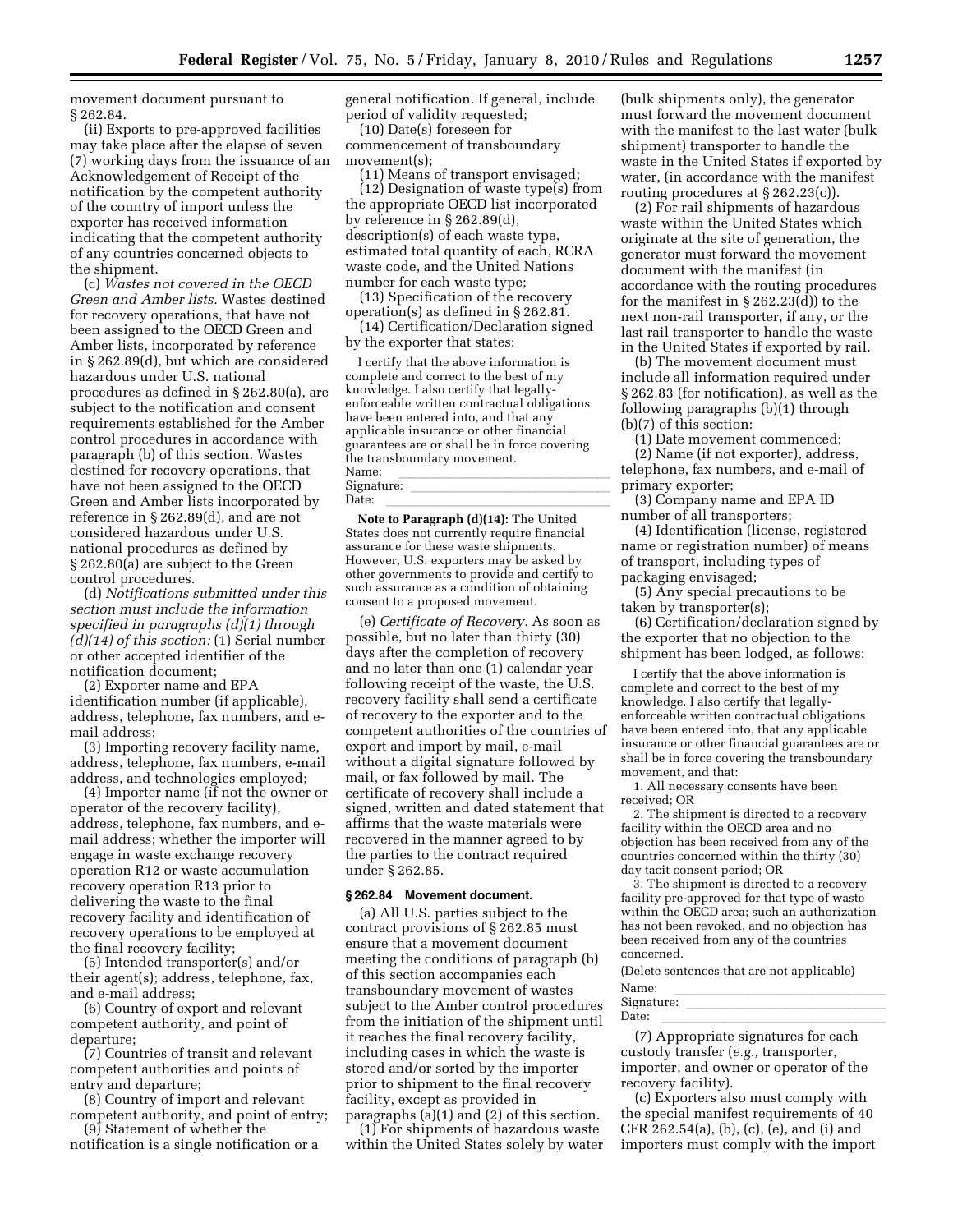requirements of 40 CFR part 262, subpart F.

(d) Each U.S. person that has physical custody of the waste from the time the movement commences until it arrives at the recovery facility must sign the movement document (*e.g.,* transporter, importer, and owner or operator of the recovery facility).

(e) Within three (3) working days of the receipt of imports subject to this subpart, the owner or operator of the U.S. recovery facility must send signed copies of the movement document to the exporter, to the Office of Enforcement and Compliance Assurance, Office of Federal Activities, International Compliance Assurance Division (2254A), Environmental Protection Agency, 1200 Pennsylvania Avenue, NW., Washington, DC 20460, and to the competent authorities of the countries of export and transit. If the concerned U.S. recovery facility is a R12/R13 recovery facility as defined under § 262.81, the facility shall retain the original of the movement document for three (3) years.

#### **§ 262.85 Contracts.**

(a) Transboundary movements of hazardous wastes subject to the Amber control procedures are prohibited unless they occur under the terms of a valid written contract, chain of contracts, or equivalent arrangements (when the movement occurs between parties controlled by the same corporate or legal entity). Such contracts or equivalent arrangements must be executed by the exporter and the owner or operator of the recovery facility, and must specify responsibilities for each. Contracts or equivalent arrangements are valid for the purposes of this section only if persons assuming obligations under the contracts or equivalent arrangements have appropriate legal status to conduct the operations specified in the contract or equivalent arrangements.

(b) Contracts or equivalent arrangements must specify the name and EPA ID number, where available, of paragraph (b)(1) through (b)(4) of this section:

(1) The generator of each type of waste;

(2) Each person who will have physical custody of the wastes;

(3) Each person who will have legal control of the wastes; and

(4) The recovery facility.

(c) Contracts or equivalent

arrangements must specify which party to the contract will assume responsibility for alternate management of the wastes if their disposition cannot be carried out as described in the

notification of intent to export. In such cases, contracts must specify that:

(1) The person having actual possession or physical control over the wastes will immediately inform the exporter and the competent authorities of the countries of export and import and, if the wastes are located in a country of transit, the competent authorities of that country; and

(2) The person specified in the contract will assume responsibility for the adequate management of the wastes in compliance with applicable laws and regulations including, if necessary, arranging the return of wastes and, as the case may be, shall provide the notification for re-export.

(d) Contracts must specify that the importer will provide the notification required in § 262.82(c) prior to the reexport of controlled wastes to a third country.

(e) Contracts or equivalent arrangements must include provisions for financial guarantees, if required by the competent authorities of any countries concerned, in accordance with applicable national or international law requirements.

**Note to Paragraph (e):** Financial guarantees so required are intended to provide for alternate recycling, disposal or other means of sound management of the wastes in cases where arrangements for the shipment and the recovery operations cannot be carried out as foreseen. The United States does not require such financial guarantees at this time; however, some OECD Member countries do. It is the responsibility of the exporter to ascertain and comply with such requirements; in some cases, transporters or importers may refuse to enter into the necessary contracts absent specific references or certifications to financial guarantees.

(f) Contracts or equivalent arrangements must contain provisions requiring each contracting party to comply with all applicable requirements of this subpart.

(g) Upon request by EPA, U.S. exporters, importers, or recovery facilities must submit to EPA copies of contracts, chain of contracts, or equivalent arrangements (when the movement occurs between parties controlled by the same corporate or legal entity). Information contained in the contracts or equivalent arrangements for which a claim of confidentiality is asserted in accordance with 40 CFR 2.203(b) will be treated as confidential and will be disclosed by EPA only as provided in 40 CFR 260.2.

**Note to Paragraph (g):** Although the United States does not require routine submission of contracts at this time, the OECD Decision allows Member countries to impose such requirements. When other OECD Member

countries require submission of partial or complete copies of the contract as a condition to granting consent to proposed movements, EPA will request the required information; absent submission of such information, some OECD Member countries may deny consent for the proposed movement.

#### **§ 262.86 Provisions relating to recognized traders.**

(a) A recognized trader who takes physical custody of a waste and conducts recovery operations (including storage prior to recovery) is acting as the owner or operator of a recovery facility and must be so authorized in accordance with all applicable Federal laws.

(b) A recognized trader acting as an exporter or importer for transboundary shipments of waste must comply with all the requirements of this subpart associated with being an exporter or importer.

### **§ 262.87 Reporting and recordkeeping.**

(a) *Annual reports.* For all waste movements subject to this subpart, persons (*e.g.,* exporters, recognized traders) who meet the definition of primary exporter in § 262.51 or who initiate the movement documentation under § 262.84 shall file an annual report with the Office of Enforcement and Compliance Assurance, Office of Federal Activities, International Compliance Assurance Division (2254A), Environmental Protection Agency, 1200 Pennsylvania Avenue, NW., Washington, DC 20460, no later than March 1 of each year summarizing the types, quantities, frequency, and ultimate destination of all such hazardous waste exported during the previous calendar year. (If the primary exporter or the person who initiates the movement document under § 262.84 is required to file an annual report for waste exports that are not covered under this subpart, he may include all export information in one report provided the following information on exports of waste destined for recovery within the designated OECD Member countries is contained in a separate section.) Such reports shall include all of the following paragraphs (a)(1) through (a)(6) of this section specified as follows:

(1) The EPA identification number, name, and mailing and site address of the exporter filing the report;

(2) The calendar year covered by the report;

(3) The name and site address of each final recovery facility;

(4) By final recovery facility, for each hazardous waste exported, a description of the hazardous waste, the EPA hazardous waste number (from 40 CFR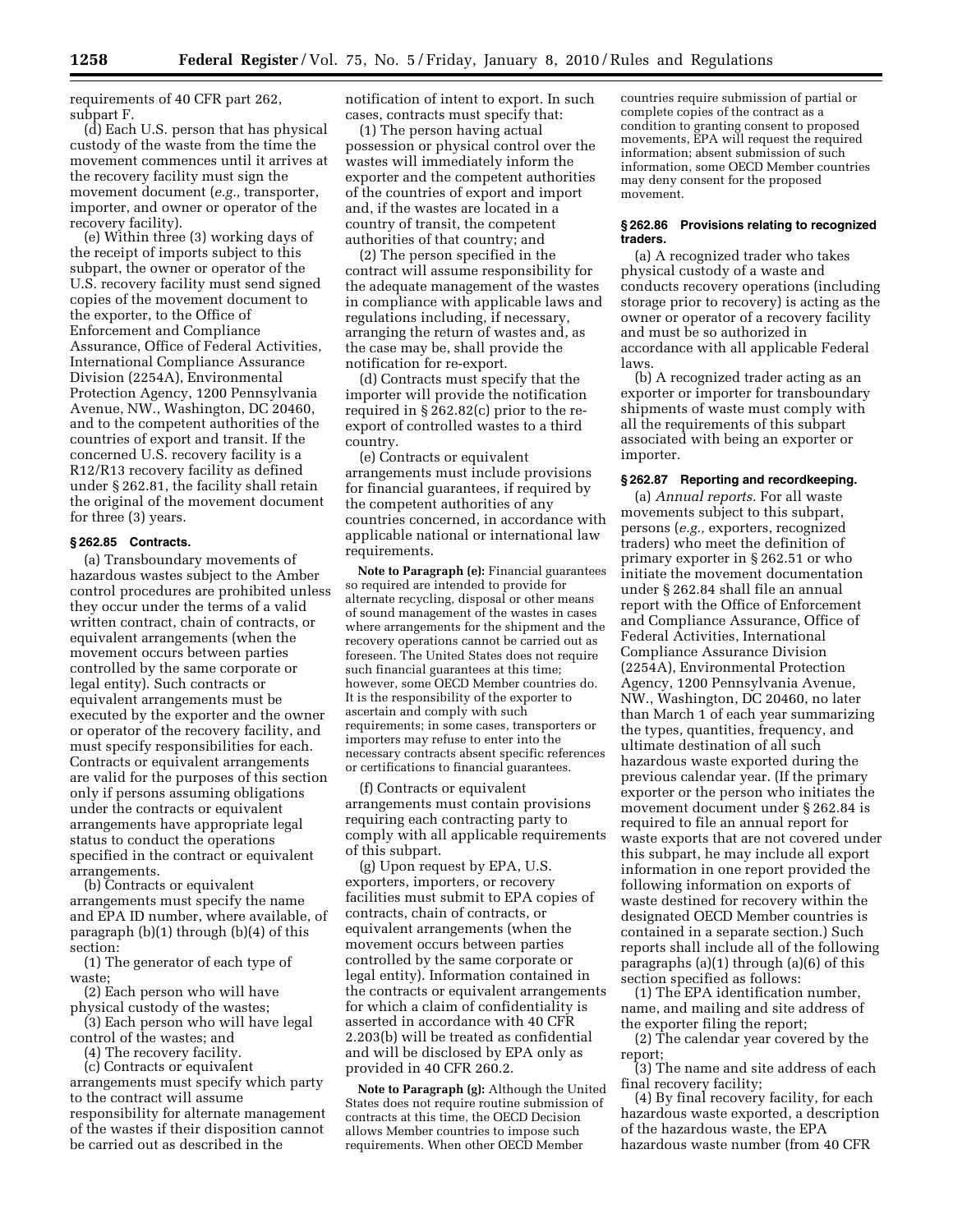part 261, subpart C or D), designation of waste type(s) and applicable waste code(s) from the appropriate OECD waste list incorporated by reference in § 262.89(d), DOT hazard class, the name and U.S. EPA identification number (where applicable) for each transporter used, the total amount of hazardous waste shipped pursuant to this subpart, and number of shipments pursuant to each notification;

(5) In even numbered years, for each hazardous waste exported, except for hazardous waste produced by exporters of greater than 100kg but less than 1,000kg in a calendar month, and except for hazardous waste for which information was already provided pursuant to § 262.41:

(i) A description of the efforts undertaken during the year to reduce the volume and toxicity of the waste generated; and

(ii) A description of the changes in volume and toxicity of the waste actually achieved during the year in comparison to previous years to the extent such information is available for years prior to 1984; and

(6) A certification signed by the person acting as primary exporter or initiator of the movement document under § 262.84 that states:

I certify under penalty of law that I have personally examined and am familiar with the information submitted in this and all attached documents, and that based on my inquiry of those individuals immediately responsible for obtaining the information, I believe that the submitted information is true, accurate, and complete. I am aware that there are significant penalties for submitting false information including the possibility of fine and imprisonment.

(b) *Exception reports.* Any person who meets the definition of primary exporter in § 262.51 or who initiates the movement document under § 262.84 must file an exception report in lieu of the requirements of § 262.42 (if applicable) with the Office of Enforcement and Compliance Assurance, Office of Federal Activities, International Compliance Assurance Division (2254A), Environmental Protection Agency, 1200 Pennsylvania Avenue, NW., Washington, DC 20460, if any of the following occurs:

(1) He has not received a copy of the RCRA hazardous waste manifest (if applicable) signed by the transporter identifying the point of departure of the waste from the United States, within forty-five (45) days from the date it was accepted by the initial transporter;

(2) Within ninety (90) days from the date the waste was accepted by the initial transporter, the exporter has not received written confirmation from the recovery facility that the hazardous waste was received;

(3) The waste is returned to the United States.

(c) *Recordkeeping.* (1) Persons who meet the definition of primary exporter in § 262.51 or who initiate the movement document under § 262.84 shall keep the following records in paragraphs (c)(1)(i) through (c)(1)(iv) of this section:

(i) A copy of each notification of intent to export and all written consents obtained from the competent authorities of countries concerned for a period of at least three (3) years from the date the hazardous waste was accepted by the initial transporter;

(ii) A copy of each annual report for a period of at least three (3) years from the due date of the report;

(iii) A copy of any exception reports and a copy of each confirmation of delivery (*i.e.,* movement document) sent by the recovery facility to the exporter for at least three (3) years from the date the hazardous waste was accepted by the initial transporter or received by the recovery facility, whichever is applicable; and

(iv) A copy of each certificate of recovery sent by the recovery facility to the exporter for at least three (3) years from the date that the recovery facility completed processing the waste shipment.

(2) The periods of retention referred to in this section are extended automatically during the course of any unresolved enforcement action regarding the regulated activity or as requested by the Administrator.

### **§ 262.88 Pre-approval for U.S. recovery facilities [Reserved].**

#### **§ 262.89 OECD waste lists.**

(a) *General.* For the purposes of this subpart, a waste is considered hazardous under U.S. national procedures, and hence subject to this subpart, if the waste:

(1) Meets the Federal definition of hazardous waste in 40 CFR 261.3; and

(2) Is subject to either the Federal RCRA manifesting requirements at 40 CFR part 262, subpart B, the universal waste management standards of 40 CFR part 273, State requirements analogous to 40 CFR part 273, the export requirements in the spent lead-acid battery management standards of 40 CFR part 266, subpart G, or State requirements analogous to the export requirements in 40 CFR part 266, subpart G.

(b) If a waste is hazardous under paragraph (a) of this section, it is subject to the Amber control procedures,

regardless of whether it appears in Appendix 4 of the OECD Decision, as defined in § 262.81.

(c) The appropriate control procedures for hazardous wastes and hazardous waste mixtures are addressed in § 262.82.

(d) The OECD waste lists, as set forth in Annex B (''Green List'') and Annex C (''Amber List'') (collectively ''OECD waste lists'') of the 2009 ''Guidance Manual for the Implementation of Council Decision C(2001)107/FINAL, as Amended, on the Control of Transboundary Movements of Wastes Destined for Recovery Operations,'' are incorporated by reference. This incorporation by reference was approved by the Director of the Federal Register in accordance with 5 U.S.C. 552(a) and 1 CFR part 51. This material is incorporated as it exists on the date of the approval and a notice of any change in these materials will be published in the **Federal Register**. The materials are available for inspection at: the U.S. Environmental Protection Agency, Docket Center Public Reading Room, EPA West, Room 3334, 1301 Constitution Avenue NW., Washington, DC 20004 (Docket # EPA–HQ–RCRA– 2005–0018) or at the National Archives and Records Administration (NARA), and may be obtained from the Organization for Economic Cooperation and Development, Environment Directorate, 2 rue André Pascal, F-75775 Paris Cedex 16, France. For information on the availability of this material at NARA, call 202–741–6030, or go to: *http://www.archives.gov/ federal-register/cfr/ibr-locations.html.*  To contact the EPA Docket Center Public Reading Room, call (202) 566– 1744. To contact the OECD, call +33 (0) 1 45 24 81 67.

## **PART 263—STANDARDS APPLICABLE TO TRANSPORTERS OF HAZARDOUS WASTE**

The authority citation for part 263 continues to read as follows:

**Authority:** 42 U.S.C. 6906, 6912, 6922– 6925, 6937, and 6938.

Section 263.10(d) is amended by revising paragraph (d) to read as follows:

## **§ 263.10 Scope.**

\* \* \* \* \* (d) A transporter of hazardous waste subject to the Federal manifesting requirements of 40 CFR part 262, or subject to the waste management standards of 40 CFR part 273, or subject to State requirements analogous to 40 CFR part 273, that is being imported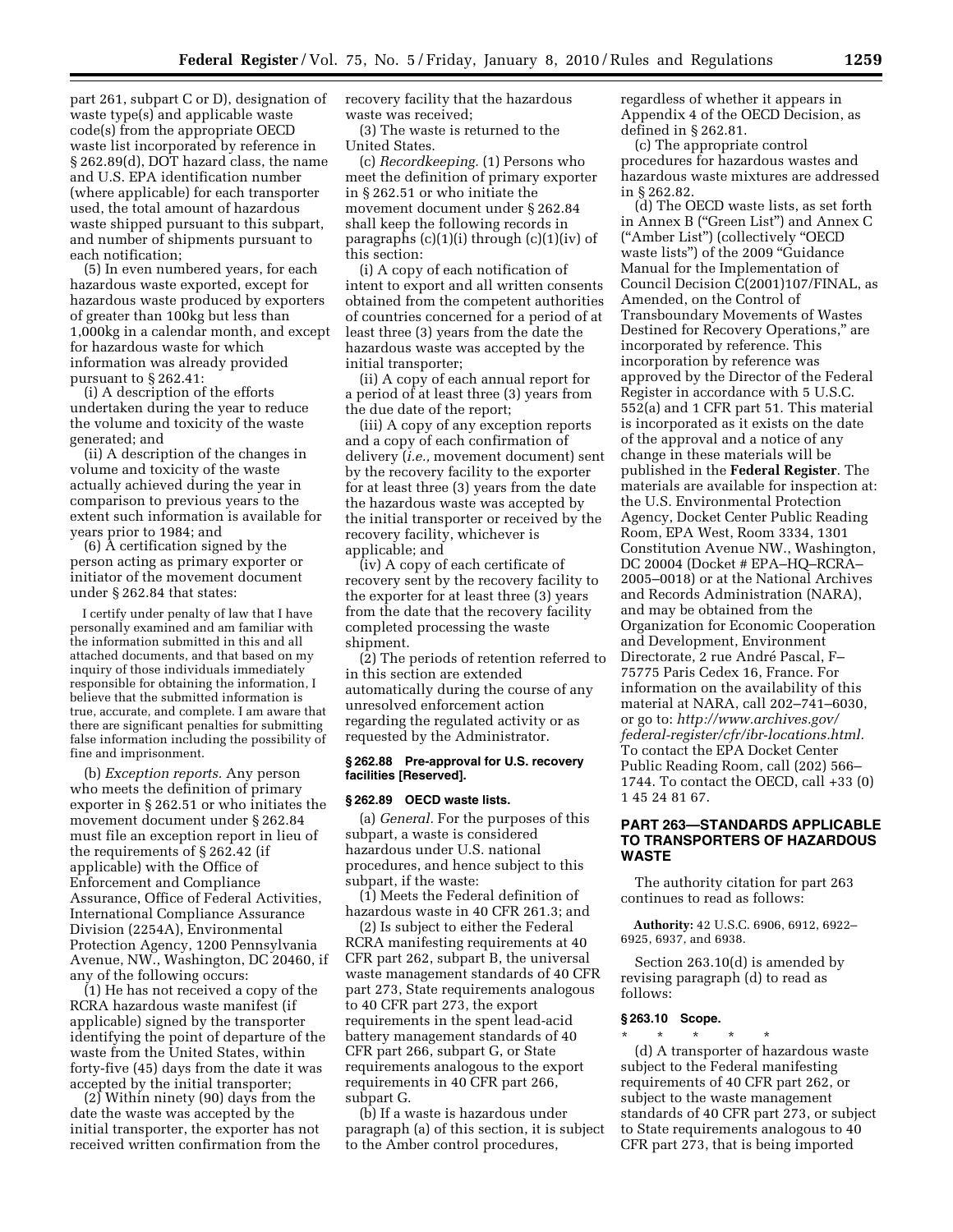from or exported to any of the countries listed in 40 CFR 262.58(a)(1) for purposes of recovery is subject to this Subpart and to all other relevant requirements of subpart H of 40 CFR part 262, including, but not limited to, 40 CFR 262.84 for movement documents.

\* \* \* \* \*

## **PART 264—STANDARDS FOR OWNERS AND OPERATORS OF HAZARDOUS WASTE TREATMENT, STORAGE, AND DISPOSAL FACILITIES**

8. The authority citation for part 264 continues to read as follows:

**Authority:** 42 U.S.C. 6905, 6912(a), 6924, and 6925.

9. Section 264.12 is amended by revising paragraph (a)(2) to read as follows:

#### **§ 264.12 Required notices.**

 $(a) * * * *$ 

(2) The owner or operator of a recovery facility that has arranged to receive hazardous waste subject to 40 CFR part 262, subpart H must provide a copy of the movement document bearing all required signatures to the foreign exporter; to the Office of Enforcement and Compliance Assurance, Office of Federal Activities, International Compliance Assurance Division (2254A), Environmental Protection Agency, 1200 Pennsylvania Avenue, NW., Washington, DC 20460; and to the competent authorities of all other countries concerned within three (3) working days of receipt of the shipment. The original of the signed movement document must be maintained at the facility for at least three (3) years. In addition, such owner or operator shall, as soon as possible, but no later than thirty (30) days after the completion of recovery and no later than one (1) calendar year following the receipt of the hazardous waste, send a certificate of recovery to the foreign exporter and to the competent authority of the country of export and to EPA's Office of Enforcement and Compliance Assurance at the above address by mail, e-mail without a digital signature followed by mail, or fax followed by mail.

\* \* \* \* \*

10. Section 264.71 is amended by revising paragraphs (a)(3) and (d) to read as follows:

## **§ 264.71 Use of manifest system.**

(a) \* \* \*

(3) If a facility receives hazardous waste imported from a foreign source, the receiving facility must mail a copy of the manifest and documentation confirming EPA's consent to the import of hazardous waste to the following address within thirty (30) days of delivery: Office of Enforcement and Compliance Assurance, Office of Federal Activities, International Compliance Assurance Division (2254A), Environmental Protection Agency, 1200 Pennsylvania Avenue, NW., Washington, DC 20460. \* \* \* \* \*

(d) Within three (3) working days of the receipt of a shipment subject to 40 CFR part 262, subpart H, the owner or operator of a facility must provide a copy of the movement document bearing all required signatures to the exporter, to the Office of Enforcement and Compliance Assurance, Office of Federal Activities, International Compliance Assurance Division (2254A), Environmental Protection Agency, 1200 Pennsylvania Avenue, NW., Washington, DC 20460, and to competent authorities of all other concerned countries. The original copy of the movement document must be maintained at the facility for at least three (3) years from the date of signature.

\* \* \* \* \*

## **PART 265—INTERIM STATUS STANDARDS FOR OWNERS AND OPERATORS OF HAZARDOUS WASTE TREATMENT, STORAGE, AND DISPOSAL FACILITIES**

11. The authority citation for part 265 continues to read as follows:

**Authority:** 42 U.S.C. 6905, 6906, 6912, 6922, 6923, 6924, 6925, 6935, 6936, and 6937.

12. Section 265.12 is amended by revising paragraph (a)(2) to read as follows:

#### **§ 265.12 Required notices.**

 $(a) * * * *$ (2) The owner or operator of a recovery facility that has arranged to receive hazardous waste subject to 40 CFR part 262, subpart H must provide a copy of the movement document bearing all required signatures to the foreign exporter; to the Office of Enforcement and Compliance Assurance, Office of Federal Activities, International Compliance Assurance Division (2254A), Environmental Protection Agency, 1200 Pennsylvania Avenue, NW., Washington, DC 20460; and to the competent authorities of all other countries concerned within three (3) working days of receipt of the shipment. The original of the signed movement document must be

maintained at the facility for at least three (3) years. In addition, such owner or operator shall, as soon as possible, but no later than thirty (30) days after the completion of recovery and no later than one (1) calendar year following the receipt of the hazardous waste, send a certificate of recovery to the foreign exporter and to the competent authority of the country of export and to EPA's Office of Enforcement and Compliance Assurance at the above address by mail, e-mail without a digital signature followed by mail, or fax followed by mail.

\* \* \* \* \*

13. Section 265.71 is amended by revising paragraphs (a)(3) and (d) to read as follows:

#### **§ 265.71 Use of manifest system.**

# $(a) * * * *$

(3) If a facility receives hazardous waste imported from a foreign source, the receiving facility must mail a copy of the manifest and documentation confirming EPA's consent to the import of hazardous waste to the following address within thirty (30) days of delivery: Office of Enforcement and Compliance Assurance, Office of Federal Activities, International Compliance Assurance Division (2254A), Environmental Protection Agency, 1200 Pennsylvania Avenue, NW., Washington, DC 20460.

\* \* \* \* \*

(d) Within three (3) working days of the receipt of a shipment subject to 40 CFR part 262, subpart H, the owner or operator of a facility must provide a copy of the movement document bearing all required signatures to the exporter, to the Office of Enforcement and Compliance Assurance, Office of Federal Activities, International Compliance Assurance Division (2254A), Environmental Protection Agency, 1200 Pennsylvania Avenue, NW., Washington, DC 20460, and to competent authorities of all other countries concerned. The original copy of the movement document must be maintained at the facility for at least three (3) years from the date of signature.

\* \* \* \* \*

## **PART 266—STANDARDS FOR THE MANAGEMENT OF SPECIFIC HAZARDOUS WASTES AND SPECIFIC TYPES OF HAZARDOUS WASTE MANAGEMENT FACILITIES**

14. The authority citation for part 266 is revised to read as follows: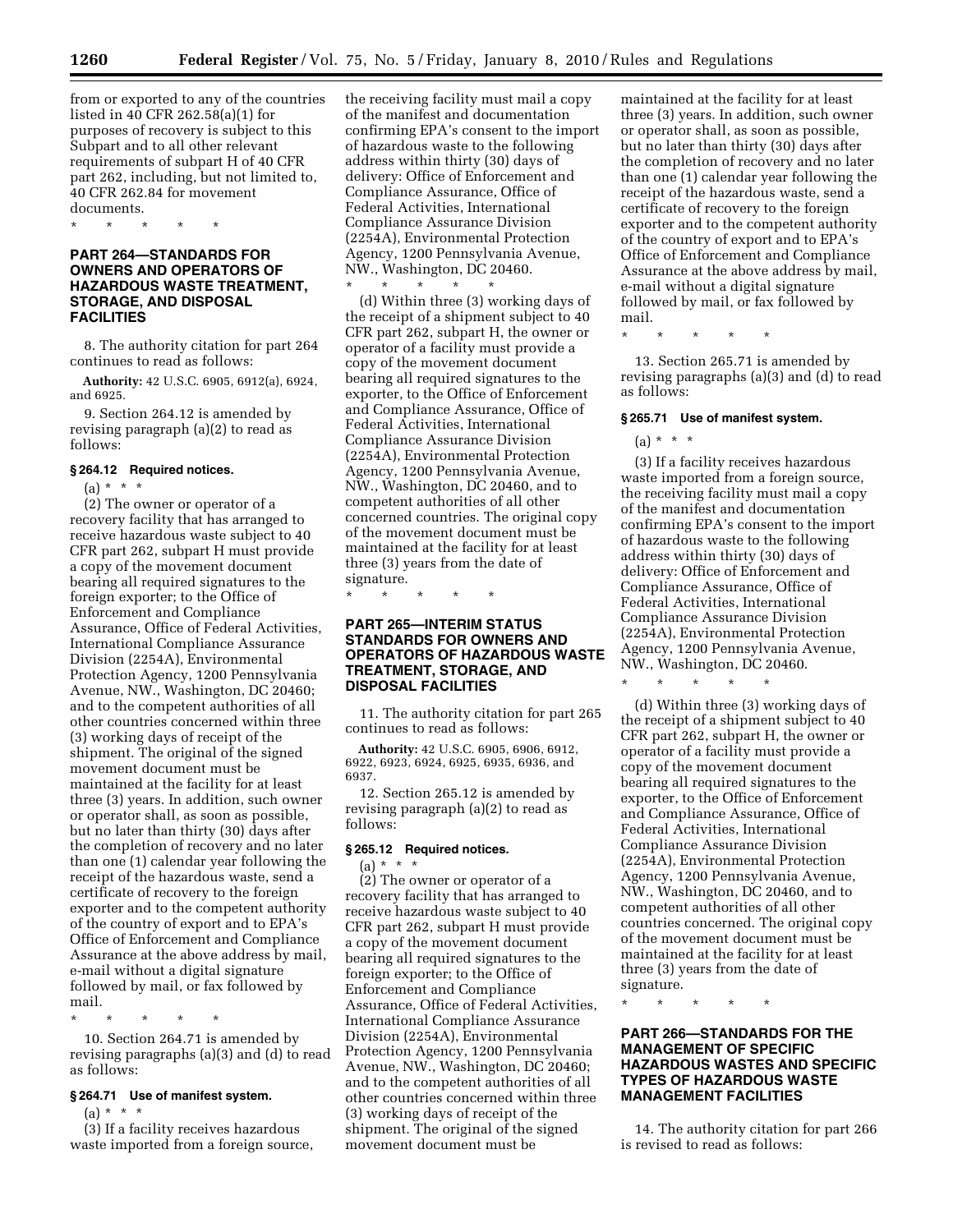**Authority:** 42 U.S.C. 1006, 2002(a), 3001– 3009, 3014, 3017, 6905, 6906, 6912, 6921, 6922, 6924–6927, 6934, and 6937.

15. In § 266.80(a) the table is revised to read as follows:

**§ 266.80 Applicability and requirements.** 

(a) \* \* \*

| If your batteries                                                                          | And if you $\ldots$                                                                                | Then you                                                                                                                                                                                                                                                                                                                                                                                                                                                                       | And you $\ldots$                                                                                                                                                                                                                                                                                                                                                                                                                                                                                                                                                                                                                                                                                                                                                    |
|--------------------------------------------------------------------------------------------|----------------------------------------------------------------------------------------------------|--------------------------------------------------------------------------------------------------------------------------------------------------------------------------------------------------------------------------------------------------------------------------------------------------------------------------------------------------------------------------------------------------------------------------------------------------------------------------------|---------------------------------------------------------------------------------------------------------------------------------------------------------------------------------------------------------------------------------------------------------------------------------------------------------------------------------------------------------------------------------------------------------------------------------------------------------------------------------------------------------------------------------------------------------------------------------------------------------------------------------------------------------------------------------------------------------------------------------------------------------------------|
| (1) Will be reclaimed through re-<br>generation (such as by electro-<br>lyte replacement). |                                                                                                    | are exempt from 40 CFR parts<br>262 (except for §262.11), 263,<br>264, 265, 266, 268, 270, 124 of<br>this chapter, and the notification<br>requirements at section 3010 of<br>RCRA.                                                                                                                                                                                                                                                                                            | are subject to 40 CFR parts 261<br>and $§$ 262.11 of this chapter.                                                                                                                                                                                                                                                                                                                                                                                                                                                                                                                                                                                                                                                                                                  |
| (2) Will be reclaimed other than<br>through regeneration.                                  | generate, collect, and/or transport<br>these batteries.                                            | are exempt from 40 CFR parts<br>262 (except for §262.11), 263,<br>264, 265, 266, 270, 124 of this<br>chapter, and the notification re-<br>quirements at section 3010 of<br>RCRA.                                                                                                                                                                                                                                                                                               | are subject to 40 CFR parts 261<br>and $§$ 262.11, and applicable<br>provisions under part 268.                                                                                                                                                                                                                                                                                                                                                                                                                                                                                                                                                                                                                                                                     |
| (3) Will be reclaimed other than<br>through regeneration.                                  | store these batteries but you<br>aren't the reclaimer.                                             | are exempt from 40 CFR parts<br>262 (except for §262.11), 263,<br>264, 265, 266, 270, 124 of this<br>chapter, and the notification re-<br>quirements at section 3010 of<br>RCRA.                                                                                                                                                                                                                                                                                               | are subject to 40 CFR parts 261,<br>§262.11, and applicable provi-<br>sions under part 268.                                                                                                                                                                                                                                                                                                                                                                                                                                                                                                                                                                                                                                                                         |
| (4) Will be reclaimed other than<br>through regeneration.                                  | store these batteries before you<br>reclaim them.                                                  | CFR<br>must comply with 40<br>266.80(b) and as appropriate<br>other regulatory provisions de-<br>scribed in 266.80(b).                                                                                                                                                                                                                                                                                                                                                         | are subject to 40 CFR parts 261,<br>§262.11, and applicable provi-<br>sions under part 268.                                                                                                                                                                                                                                                                                                                                                                                                                                                                                                                                                                                                                                                                         |
| (5) Will be reclaimed other than<br>through regeneration.                                  | don't store these batteries before<br>you reclaim them.                                            | are exempt from 40 CFR parts<br>262 (except for §262.11), 263,<br>264, 265, 266, 270, 124 of this<br>chapter, and the notification re-<br>quirements at section 3010 of<br>RCRA.                                                                                                                                                                                                                                                                                               | are subject to 40 CFR parts 261,<br>§262.11, and applicable provi-<br>sions under part 268.                                                                                                                                                                                                                                                                                                                                                                                                                                                                                                                                                                                                                                                                         |
| (6) Will be reclaimed through re-<br>generation or any other means.                        | export these batteries for rec-<br>lamation in a foreign country.                                  | are exempt from 40 CFR parts<br>263, 264, 265, 266, 268, 270,<br>124 of this chapter, and the no-<br>tification requirements at sec-<br>tion 3010 of RCRA. You are<br>also exempt from part 262, ex-<br>cept for 262.11, and except for<br>the applicable requirements in<br>either: (1) 40 CFR part 262<br>subpart H; or (2) 262.53 "Notifi-<br>cation of Intent to Export,<br>$262.56(a)(1)$ through $(4)(6)$ and<br>(b) "Annual Reports,"<br>and<br>262.57 "Recordkeeping". | are subject to 40 CFR part 261<br>and $§$ 262.11, and either must<br>comply with 40 CFR part 262,<br>subpart H (if shipping to one of<br>the OECD countries specified in<br>40 CFR 262.58(a)(1)), or must:<br>(a) Comply with the require-<br>ments applicable to a pri-<br>mary exporter in 40 CFR<br>262.53,<br>262.56(a)<br>(1)<br>through $(4)$ , $(6)$ , and $(b)$<br>and 262.57; and<br>(b) Export these batteries<br>only upon consent of the<br>receiving country and in<br>conformance with the EPA<br>Acknowledgement of Con-<br>sent as defined in subpart<br>E of part 262 of this chap-<br>ter; and<br>(c) Provide a copy of the EPA<br>Acknowledgment of Con-<br>sent for the shipment to the<br>transporter transporting the<br>shipment for export. |
| (7) Will be reclaimed through re-<br>generation or any other means.                        | Transport these batteries in the<br>U.S. to export them for rec-<br>lamation in a foreign country. | are exempt from 40 CFR parts<br>263, 264, 265, 266, 268, 270,<br>124 of this chapter, and the no-<br>tification requirements at sec-<br>tion 3010 of RCRA.                                                                                                                                                                                                                                                                                                                     | must comply with applicable re-<br>quirements in 40 CFR part 262,<br>subpart H (if shipping to one of<br>the OECD countries specified in<br>40 CFR 262.58(a)(1)), or must<br>comply with the following:<br>(a) you may not accept a<br>shipment if you know the<br>shipment does not conform<br>to the EPA Acknowledg-<br>ment of Consent;<br>(b) you must ensure that a<br>copy of the EPA Acknowl-<br>edgment of Consent ac-<br>companies the shipment;<br>and                                                                                                                                                                                                                                                                                                    |